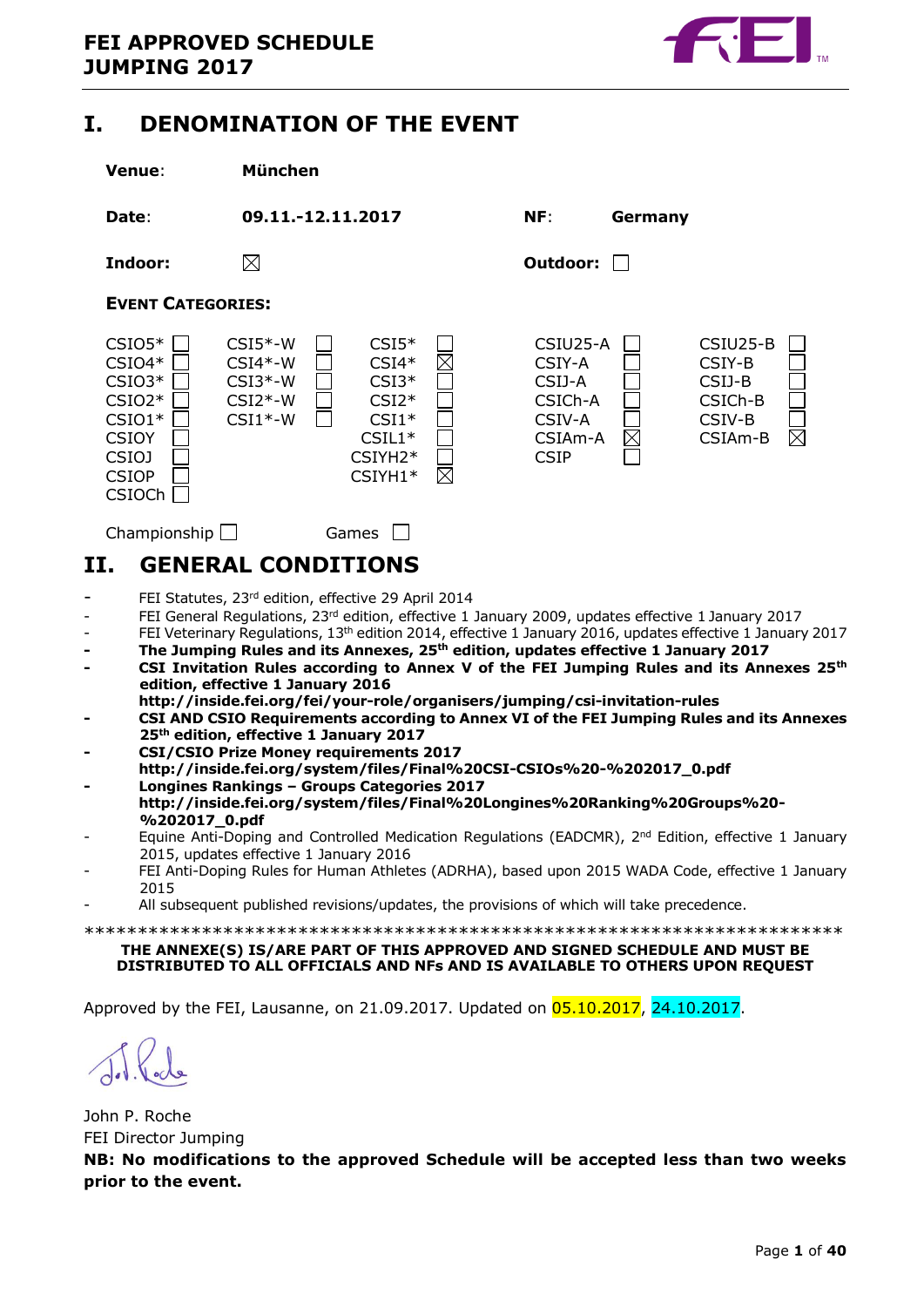## FEI APPROVED SCHEDULE **JUMPING 2017**



## **TABLE OF CONTENTS**

| $\mathbf{I}$ . |  |  |  |  |  |
|----------------|--|--|--|--|--|
| Ш.             |  |  |  |  |  |
| III.           |  |  |  |  |  |
| IV.            |  |  |  |  |  |
| 1.             |  |  |  |  |  |
| 2.             |  |  |  |  |  |
| 3.             |  |  |  |  |  |
| 4.             |  |  |  |  |  |
| 5.             |  |  |  |  |  |
| V.             |  |  |  |  |  |
| VI.            |  |  |  |  |  |
| $\mathbf{1}$ . |  |  |  |  |  |
| 1.1.           |  |  |  |  |  |
| 1.2.           |  |  |  |  |  |
| 1.3.           |  |  |  |  |  |
| 2.             |  |  |  |  |  |
| VII.           |  |  |  |  |  |
| 3.             |  |  |  |  |  |
| 4.             |  |  |  |  |  |
| 5.             |  |  |  |  |  |
| VIII.          |  |  |  |  |  |
| IX.            |  |  |  |  |  |
| 1.             |  |  |  |  |  |
| 2.             |  |  |  |  |  |
| 3.             |  |  |  |  |  |
| Х.             |  |  |  |  |  |
| $\mathbf{1}$ . |  |  |  |  |  |
| 2.             |  |  |  |  |  |
| XI.            |  |  |  |  |  |
|                |  |  |  |  |  |
| 1.             |  |  |  |  |  |
| 2.             |  |  |  |  |  |
| 3.             |  |  |  |  |  |
| 4.<br>5.       |  |  |  |  |  |
| 6.             |  |  |  |  |  |
| 7.             |  |  |  |  |  |
| 8.             |  |  |  |  |  |
| 9.             |  |  |  |  |  |
| 10.            |  |  |  |  |  |
| 11.            |  |  |  |  |  |
| 12.            |  |  |  |  |  |
| 13.            |  |  |  |  |  |
| 14.            |  |  |  |  |  |
| 15.            |  |  |  |  |  |
| 16.            |  |  |  |  |  |
| XII.           |  |  |  |  |  |
| 1.             |  |  |  |  |  |
| 2.             |  |  |  |  |  |
| 3.             |  |  |  |  |  |
|                |  |  |  |  |  |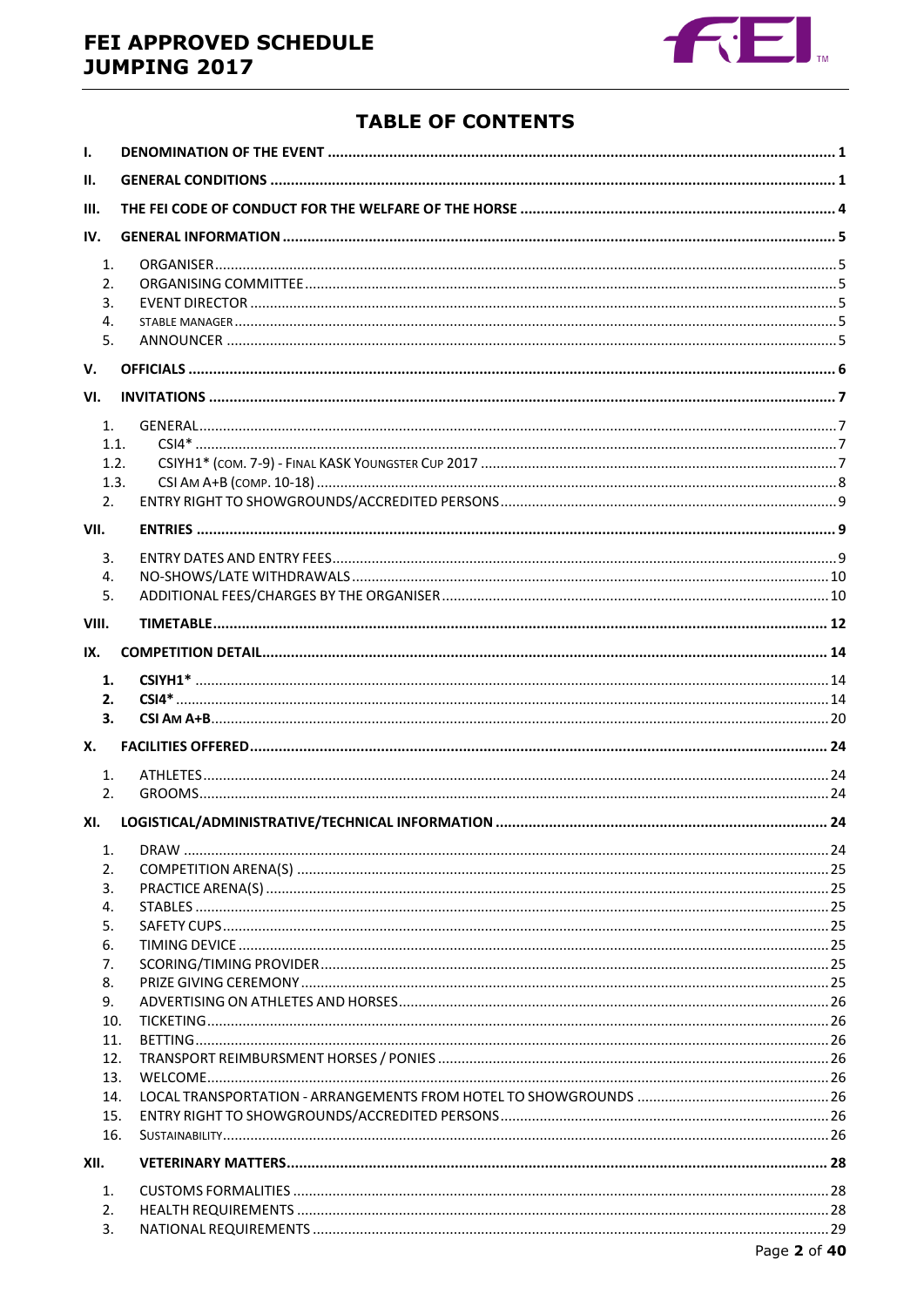## FEI APPROVED SCHEDULE **JUMPING 2017**



| $\mathbf{4}$ . |                                                                                              |  |
|----------------|----------------------------------------------------------------------------------------------|--|
| 5.             |                                                                                              |  |
| 6.             |                                                                                              |  |
| 7.             |                                                                                              |  |
| 8.             | EQUINE ANTI-DOPING AND CONTROLLED MEDICATION PROGRAMME (EADCMP). FEI VETERINARY REGULATIONS, |  |
|                |                                                                                              |  |
| XIII.          |                                                                                              |  |
| XIV.           |                                                                                              |  |
| $\mathbf{1}$ . |                                                                                              |  |
| $\mathcal{P}$  |                                                                                              |  |
| 3.             |                                                                                              |  |
| 4.             |                                                                                              |  |
| 5.             |                                                                                              |  |
| 6.             |                                                                                              |  |
| 7.             |                                                                                              |  |
| 8.             |                                                                                              |  |
| XV.            |                                                                                              |  |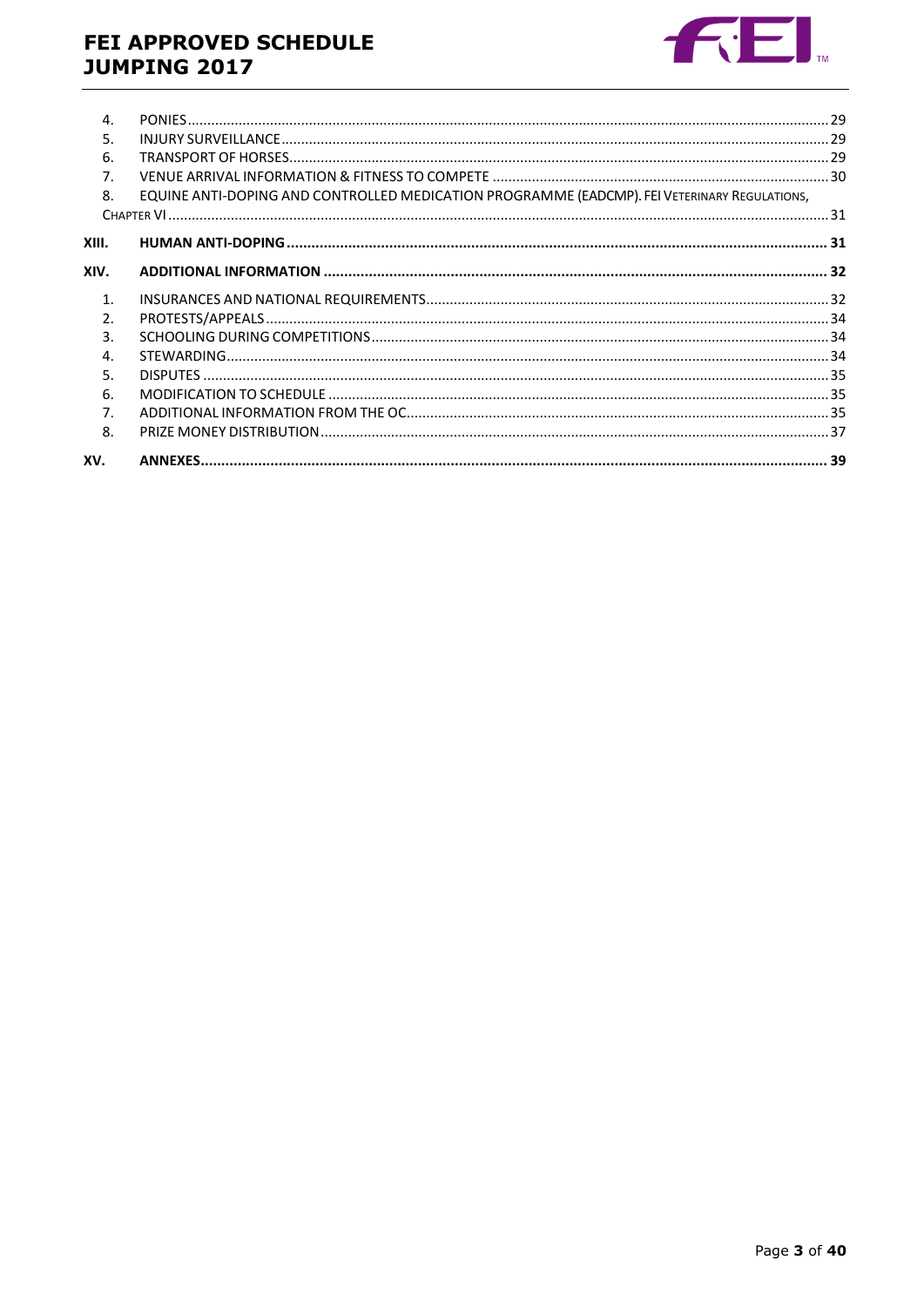

## <span id="page-3-0"></span>**III. THE FEI CODE OF CONDUCT FOR THE WELFARE OF THE HORSE**

The Fédération Equestre Internationale (FEI) expects all those involved in international equestrian sport to adhere to the FEI's Code of Conduct and to acknowledge and accept that at all times the welfare of the horse must be paramount and must never be subordinated to competitive or commercial influences.

- 1. At all stages during the preparation and training of competition horses, welfare must take precedence over all other demands. This includes good horse management, training methods, farriery and tack, and transportation.
- 2. Horses and Athletes must be fit, competent and in good health before they are allowed to compete. This encompasses medication use, surgical procedures that threaten welfare or safety, pregnancy in mares and the misuse of aids.
- 3. Events must not prejudice horse welfare. This involves paying careful attention to the competition areas, ground surfaces, weather conditions, stabling, site safety and fitness of the horse for onward travel after the event.
- 4. Every effort must be made to ensure that horses receive proper attention after they have competed and that they are treated humanely when their competition careers are over. This covers proper veterinary care, competition injuries, euthanasia and retirement.
- 5. The FEI urges all involved with the sport to attain the highest levels of education in their areas of expertise.

A full copy of this Code can be obtained from the Fédération Equestre Internationale, HM King Hussein I Building, Chemin de la Joliette 8, 1006 Lausanne, Switzerland. Telephone: +41 21 310 47 47. The Code is available in English. The Code is also available on the FEI's website: [www.fei.org.](http://www.fei.org/)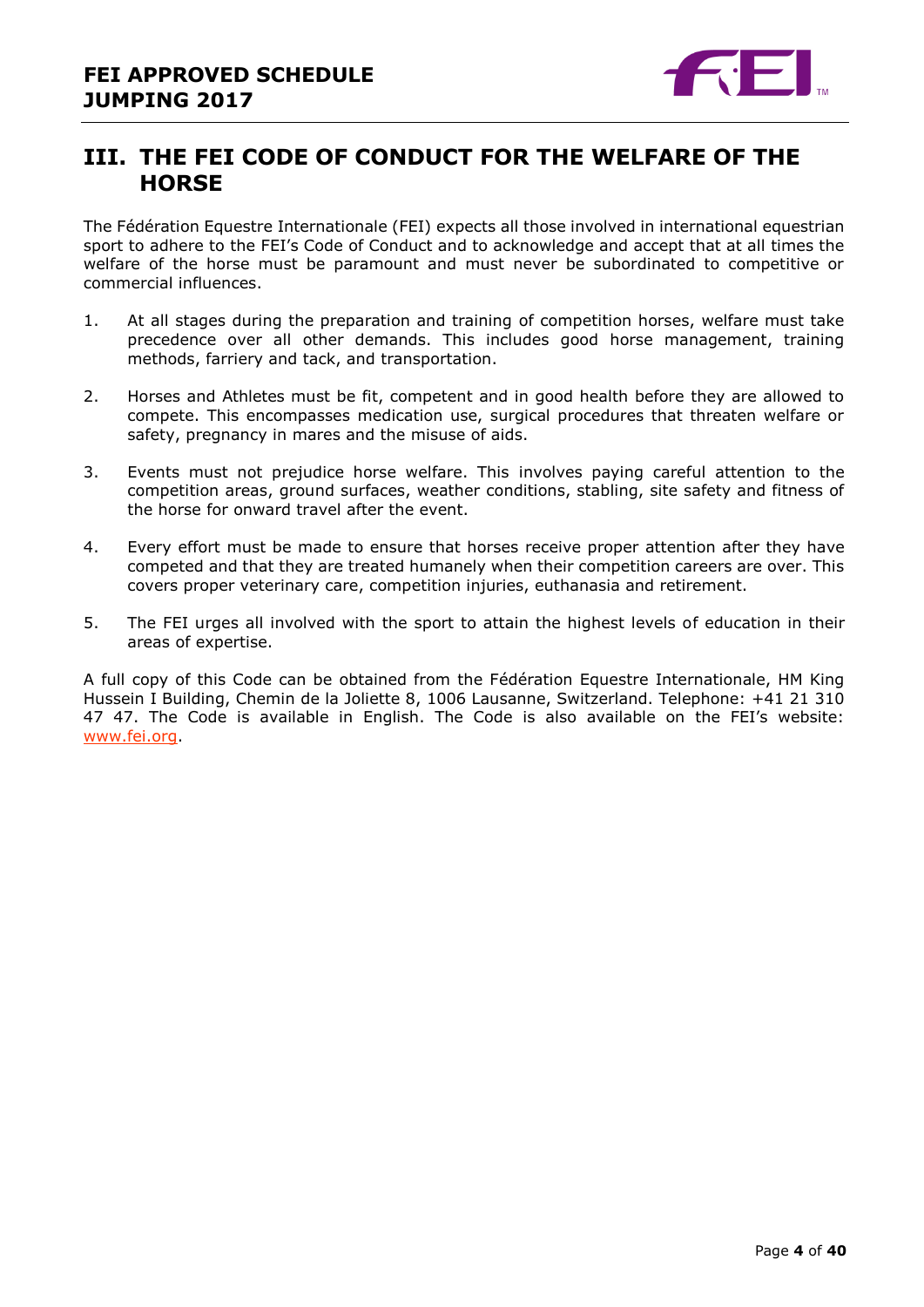

## <span id="page-4-0"></span>**IV. GENERAL INFORMATION**

### <span id="page-4-1"></span>**1. ORGANISER**

| Name:      | RFTG München                                 |
|------------|----------------------------------------------|
|            | in cooperation with: EN GARDE Marketing GmbH |
| Address:   | Ellhornstr. 17, D-27628 Uthlede              |
| Telephone: | +49-4296-748740                              |
| Fax:       | +49-4296-7487444                             |
| Email:     | info@engarde.de                              |
| Website:   | www.engarde.de                               |

Contact Details Show Ground:

| Address:         | Olympiahalle München, Spriridon-Louis Ring 21, 80809 München |
|------------------|--------------------------------------------------------------|
| Telephone:       | +49-4296-748740                                              |
| GPS Coordinates: | Latitude: 48.175465, Longitude: 11.551797                    |

#### ACCESSIBILITY DETAILS:

| Arrival by car:   | > onto motorway A9 from Berlin/Nürnberg            |
|-------------------|----------------------------------------------------|
|                   | onto motorway A92 from Deggendorf                  |
|                   | onto motorway A94 from Passau<br>➤                 |
|                   | onto motorway A8 from Salzburg/Innsbruck           |
|                   | onto motorway A95 from Garmisch-Partenkirchen<br>➤ |
|                   | onto motorway A96 from Lindau<br>➤                 |
|                   | onto motorway A8 from Stuttgart<br>➤               |
|                   | for more information: http://www.olympiapark-      |
|                   | muenchen.de/index.php?anfahrtsplan0                |
| Arrival by train: | main train station Munich                          |
| Arrival by plane: | Airport Munich                                     |
|                   |                                                    |

#### <span id="page-4-2"></span>**2. ORGANISING COMMITTEE**

| President:      | <b>Volker Wulff</b> |
|-----------------|---------------------|
| Show Secretary: | Conny Reuss         |
| Email:          | reuss@engarde.de    |
| Press Officer:  | Kirsten Meier       |

#### <span id="page-4-3"></span>**3.EVENT DIRECTOR**

| Name:    | Volker Wulff  |
|----------|---------------|
| Address: | see organizer |

#### <span id="page-4-4"></span>**4. STABLE MANAGER**

| Name:   | Stephen Schumacher |
|---------|--------------------|
| Mobile: | 0049 177 88 35 328 |
| Email:  | reuss@engarde.de   |

#### <span id="page-4-5"></span>**5.ANNOUNCER**

| Name:   | Arnaud Petit / Kai Huttrop-Hage                    |
|---------|----------------------------------------------------|
| Mobile: | +49 176 76786589 / +49 152 59292925                |
| Email:  | mail@arnaud-petit.de / khuttrop-hage@albfuehren.de |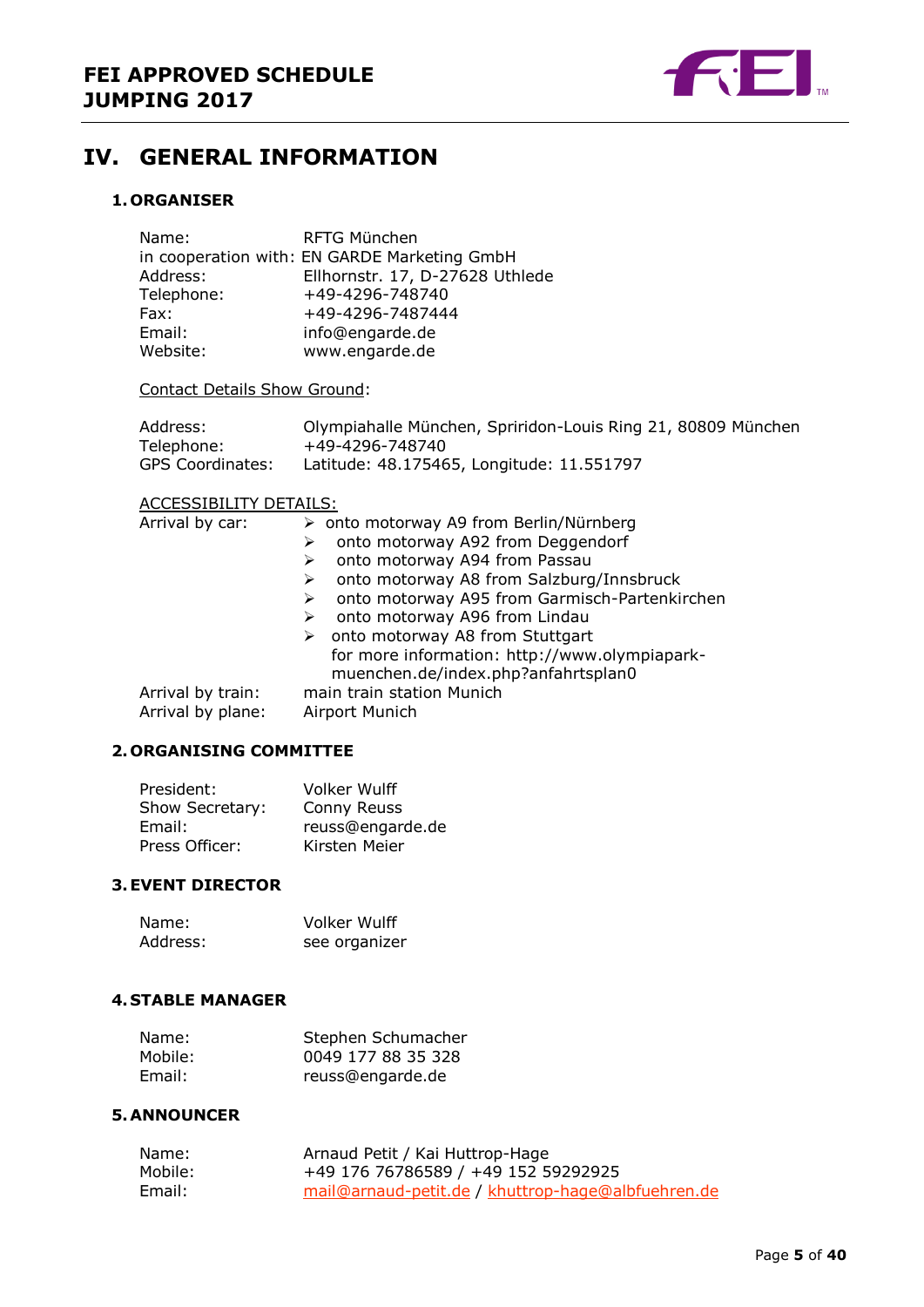

## **V. OFFICIALS**

<span id="page-5-0"></span>

| Ref.           | <b>Panel</b>                                                                      | <b>Function</b>                                                                      | <b>FEI ID</b> | <b>Name</b>                       | <b>NF</b>                | $Le-$<br>vel   | <b>E-mail &amp; Mobile</b>                       |
|----------------|-----------------------------------------------------------------------------------|--------------------------------------------------------------------------------------|---------------|-----------------------------------|--------------------------|----------------|--------------------------------------------------|
|                |                                                                                   | Ground Jury President                                                                | 10048989      | Wilfried Herkommer                | <b>GER</b>               | $4*$           | w.b.herkommer@gmx.de<br>+49 172-9563576          |
| 1              | <b>Ground Jury</b>                                                                | Ground Jury Member                                                                   | 10053884      | Rüdiger Friedrich                 | <b>GER</b>               | $3*$           |                                                  |
|                |                                                                                   | Ground Jury Member                                                                   | 10048844      | Joachim Geilfus                   | <b>GER</b>               | $4*$           |                                                  |
| $\mathbf{2}$   | <b>Foreign Judge</b>                                                              | Foreign Judge                                                                        | 10048836      | <b>Brigitta Gass</b>              | <b>SUI</b>               | $3*$           |                                                  |
| 3              | <b>Foreign Technical Delegate</b>                                                 | Foreign Technical Delegate                                                           |               | $\cdot$ /.                        |                          |                |                                                  |
|                |                                                                                   | Course Designer                                                                      | 10050086      | Frank Rothenberger                | <b>GER</b>               | $4*$           | frank@caro-parcours.de<br>+49 172 5188223        |
| 4              | <b>Course Designer</b>                                                            | Assistant Course Designer                                                            | 10052089      | Christian Wiegand                 | <b>GER</b>               | $4*$           | c.wiegand@t-online.de<br>+49 172-9354172         |
|                |                                                                                   | Assistant Course Designer                                                            |               | Jürgen Pilarski                   | <b>GER</b>               | nat            |                                                  |
| 5              | <b>Appeal Committee</b>                                                           | Appeal Committee                                                                     |               | $\cdot$ /.                        |                          |                |                                                  |
| 6              | <b>Chief Steward</b>                                                              | Chief Steward                                                                        | 10050804      | Jacqueline Schmieder              | <b>GER</b>               | 3              | Jacqueline.schmieder@gmx.de<br>+49 172-8183330   |
|                |                                                                                   | <b>Assistant Steward</b>                                                             | 1005128       | Franz-Peter Bockholt              | <b>GER</b>               | $\overline{2}$ |                                                  |
|                |                                                                                   | <b>Assistant Steward</b>                                                             | 10050802      | <b>Brigitte Nowak</b>             | <b>GER</b>               | $\overline{2}$ |                                                  |
|                |                                                                                   | <b>Assistant Steward</b>                                                             | 10052995      | Wilfried Schormann                | <b>GER</b>               | $\mathbf{1}$   | info@profil-system.de<br>+49.171-7321002         |
| $\overline{ }$ | <b>Assistants Stewards</b>                                                        | <b>Assistant Steward</b>                                                             | 10049967      | Jan Posluszny                     | POL                      | 3              |                                                  |
|                |                                                                                   | <b>Assistant Steward</b>                                                             | 10076672      | Michael Krieger                   | <b>GER</b>               | $\mathbf{1}$   |                                                  |
|                |                                                                                   | <b>Assistant Steward</b>                                                             | 10093350      | Carsten Lenz                      | <b>GER</b>               |                |                                                  |
|                |                                                                                   | <b>Assistant Steward</b>                                                             | 10049516      | Karl-Heinz Streng                 | <b>GER</b>               | $\overline{ }$ |                                                  |
|                |                                                                                   | <b>Assistant Steward</b>                                                             | 10052898      | Katarzyna Widalska                | <b>POL</b>               |                |                                                  |
| 8              | <b>FEI Veterinary Delegate</b>                                                    | FEI Veterinary Delegate                                                              | 10051357      | Dr. Rüdiger Brems                 | <b>GER</b>               |                | bremspferdeklinik@t-online.de<br>+49-170-7723277 |
| 9              | <b>Veterinary Service Manager</b><br>(VSM) Treating Veterinarian<br>(VR Art 1010) | <b>Veterinary Service</b><br>Manager / FEI Permitted<br><b>Treating Veterinarian</b> | 10051557      | Nils Adolphsen                    | <b>GER</b>               |                | bremspferdeklinik@t-online.de<br>+49-170-7723277 |
| 10             | <b>Medical Doctor</b>                                                             | <b>Medical Doctor</b>                                                                |               | <b>BRK</b>                        | <b>GER</b>               |                | info@brk-muenchen.de<br>+49 89-23731             |
| 11             | <b>Farrier</b>                                                                    | Farrier                                                                              |               | Georg Fischer<br>Kai Scharffetter | <b>GER</b><br><b>GER</b> |                | +49 170-8028283<br>+49 171-5315770               |
| 12             | <b>NF Delegate</b>                                                                | NF Delegate                                                                          |               | Wilfried Herkommer                | <b>GER</b>               |                |                                                  |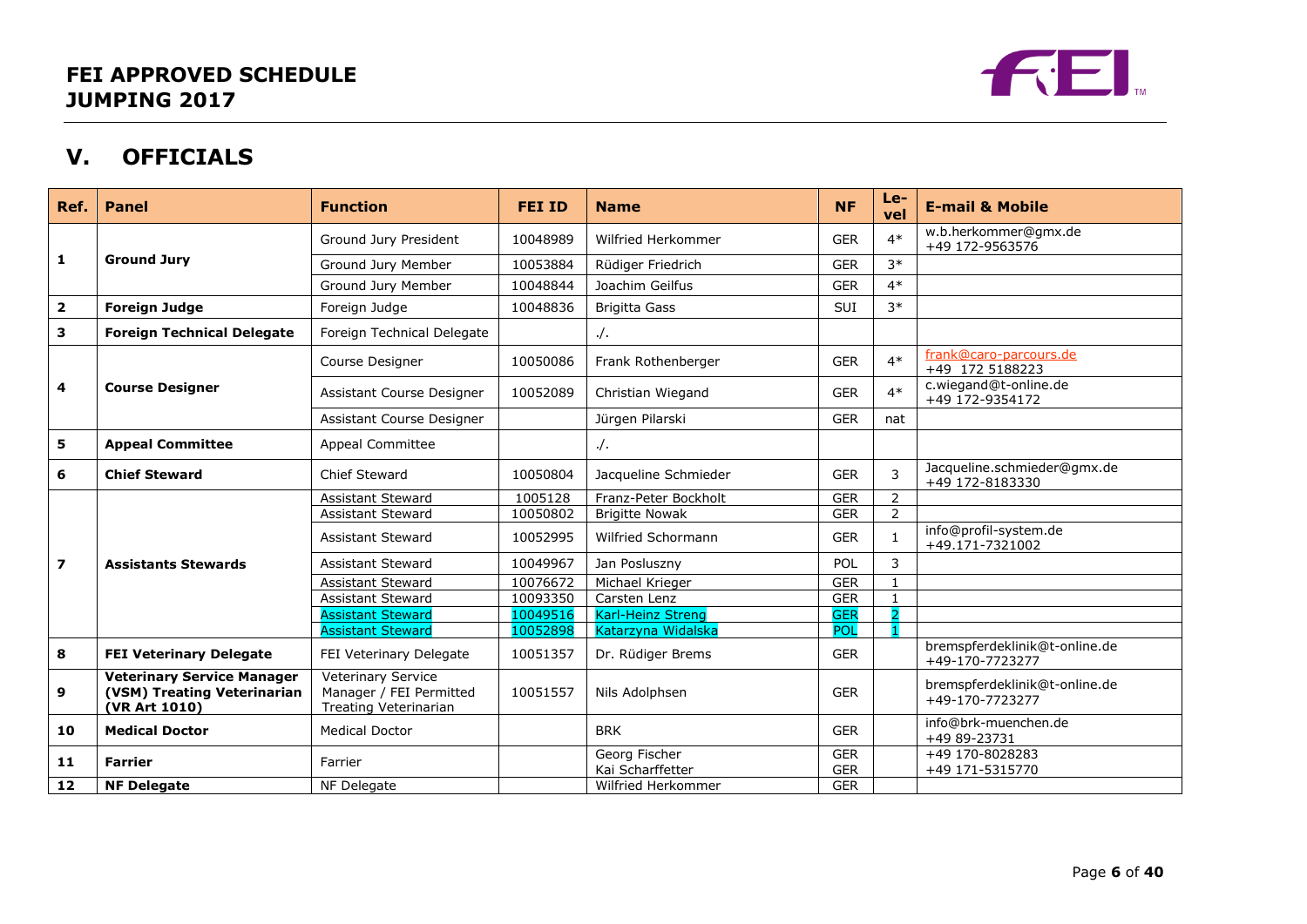

## <span id="page-6-0"></span>**VI. INVITATIONS**

#### <span id="page-6-1"></span>**1. GENERAL**

**In accordance to the current FEI Jumping rules on entries (see Art. 251.15) an NF may not make definite entries for the same Athlete to more than one OC on the same weekend on Penalty of disqualification of the Athlete from the Events in which he participates unless and notwithstanding anything to the contrary in the GRs both OCs concerned have given their agreement (Exception see JRs Art 251.14).**

#### <span id="page-6-2"></span>**1.1. CSI4\***

| NF's invited:<br>NF's invited:<br>Total number of athletes:                                                                   | According to invitation rules<br>According to invitation rules<br>max. 65<br>(an additional number of 5 athletes are invited only for<br>competitions $1,2,3,4,6 = 70$ , plus<br>an additional number of 10 athletes only for competition |
|-------------------------------------------------------------------------------------------------------------------------------|-------------------------------------------------------------------------------------------------------------------------------------------------------------------------------------------------------------------------------------------|
| Number of home athletes:<br>Number of foreign athletes:<br>Number of horses per athlete:<br>OC Wild Cards:<br>FEI Wild Cards: | $1,2,3,6 = 80$<br>approx. 33<br>approx. 32<br>3<br>15 % of foreign athletes<br>2                                                                                                                                                          |

- A. Athletes placed  $1^{st}$  25<sup>th</sup> on the Longines Ranking List, number 200 (max. 5 per foreign nation); to be invited in descending order.
- B. All Athletes placed  $1^{st}$   $3^{rd}$  in the Riders Tour Final Ranking 2016.
- C. All Athletes placed  $1^{st}$   $5^{th}$  in the last valid ranking list of the Riders Tour 2017
- D. Up to a total number of approx. 33 German Athletes: Acc. to a special handicap agreed upon with NF GER The number of home riders must not exceed 60% nor be less than  $50\%$
- E. Up to a total number of approx. 32 Foreign Athletes (incl. A. to C.):
	- a. The FEI has the right to nominated two athletes. b. 50% of the foreign athletes must be selected from the top 300 on the LONGINES Rankings No 200 in descending order.
		- 50% open (ranked or unranked Athletes).
	- c. 15% of all athletes may receive a wildcard, however these athletes must be selected from the top 600 of the LONGINES Rankings No. 200
- F. Further 5 athletes (German or foreign) only for competition 1,2,3,4,6, German athletes acc. to a special handicap agreed upon with NF GER.
- G. Further 10 athletes (German or foreign) only for competitions 1,2,3,6 German athletes acc. to a special handicap agreed upon with NF GER.

Athletes are invited by the Organiser through their National Federation. One (1) groom per athlete.

#### <span id="page-6-3"></span>**1.2. CSIYH1\* (COM. 8-10) - FINAL KASK YOUNGSTER CUP 2017**

A. All Athletes preamble 1.1.A-G

B. Further Athletes who will get a personal invitation by the OC; German athletes acc. to a special handicap agreed upon with NF GER.

Total number of athletes: 75

Number of horses per athletes: 1

The KASK Youngster Cup 2017 includes the following legs: Partner Pferd Leipzig: 19. – 22.01.2017 Deutsches Spring- und Dressur-Derby Hamburg: 24.05.-28.05.2017 Paderborn Challenge Paderborn: 07.-10.09.2017 Munich Indoors München: 09.-12.11.2017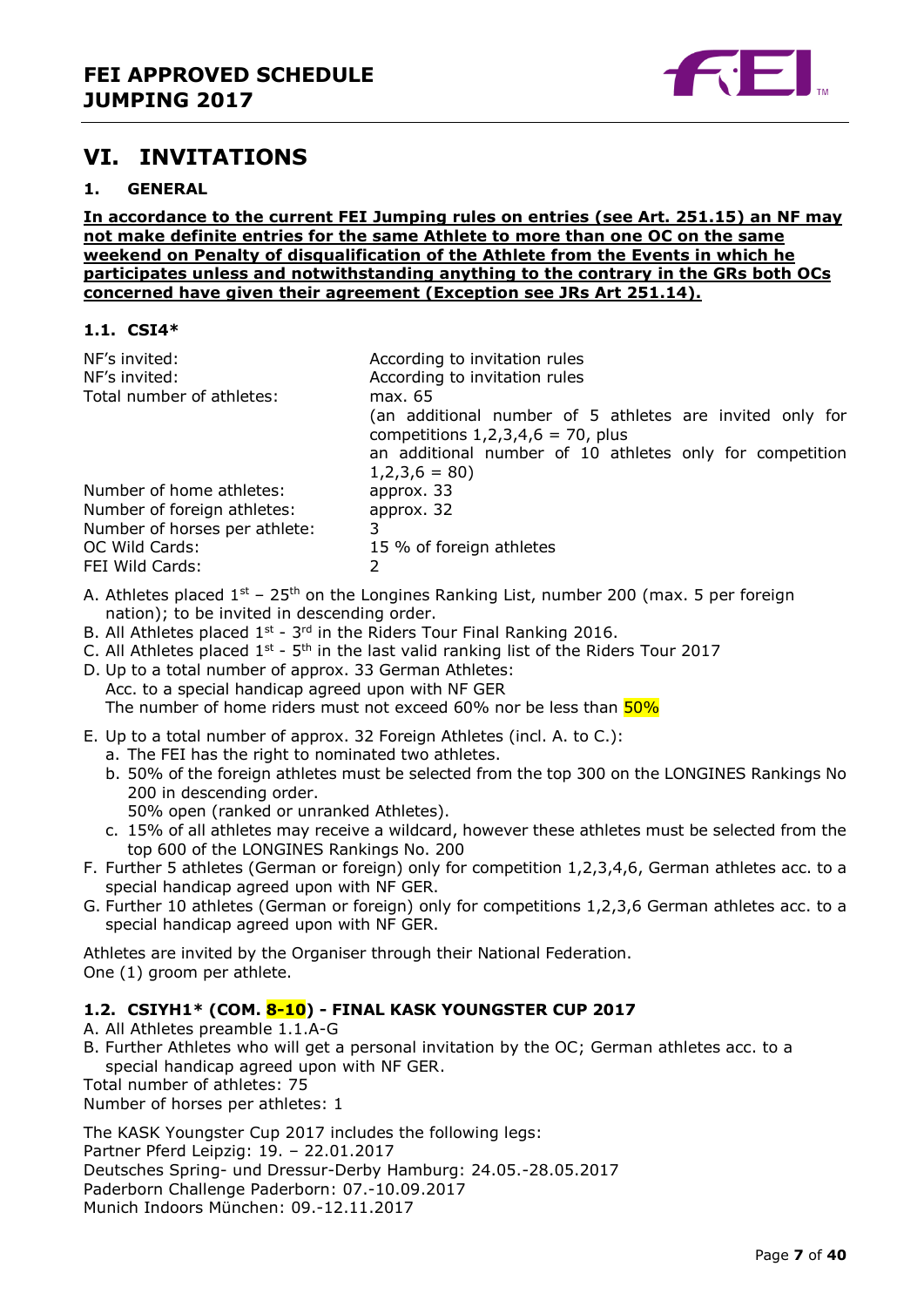

At this qualifying event points will be awarded acc. to the Worldcup system as follows:

1st place 20 points 2nd place 17 points 3rd place 15 points<br>4th place 13 points 4th place 5th place 12 points 6th place 11 points etc.

All starts of a rider in the qualification legs count. The athlete has to take part at minimum at 2 qualification legs. The prize money of the overall rating will only be paid out to the athlete who start in the CSIYH1\* München "Munich Indoors" 2017. Prize money for the best 3 athletes of the overall ranking:

1st place: € 2.500,00 2nd place: € 1.500,00 3rd place: € 1.000,00

Directly after class 8 on Sunday the winning athlete of the KASK Youngtser Cup 2017 overall standing will be celebrated.

Athletes are invited by the Organiser through their National Federation. One (1) groom per athlete.

#### <span id="page-7-0"></span>**1.3. CSI AM A+B (COMP. 11-19)**

Admitted Athletes (approx. 70):

- 1. Approx. 30 foreign Athletes, who have been invited by the OC through their home NF
- 2. Approx. 40 German Athletes, who have been invited by the OC.
- 3. All Athletes:
	- Number of horses per athlete: 3 horses, however, max. 2 horses per competition.
	- The Athlete must be the owner of the horse(s) with which he/she competes. Ownership may be extended to family members.
	- Athletes must have an "Amateur Owner's" license of their respective NF, such a licence will only be granted by NFs to those Athletes who have formally signed a statement that he/she does not earn money for riding other people's horses, giving riding lessons, or for publicity or commercial purposes, etc.
	- An Amateur Owner licence will only be granted by NFs to those Athletes who have formally signed a statement that he/she does not earn money for riding other people's horses, giving riding lessons, or for publicity or commercial purposes, etc.
	- The buying and selling of horses, as well as receiving prize money in cash, are not forbidden providing they do not constitute the athletes' mainly source of income.
	- Athletes participating in the CSI Am competitions may not start in any other international competition of the event.
	- The "Amateur Owner" status limits participation in other Competitions and Championships. Athletes having obtained or renewed the "Amateur Owner" license, will not be allowed to continue participating as an Amateur if they have taken part in international or national Competitions with an initial height of 1.50 m or greater.
	- A Junior, Pony Rider or Child may never ride in a Competition for their category and also in a Competition for Amateurs at the same Event.
	- For further information please get in contact with: Conny Reuss, Tel.: +49-(0)4296-7487426, Fax: +49-(0)4296-7487444, mail: [reuss@engarde.de](mailto:reuss@engarde.de)

Athletes are invited by the Organiser through their National Federation. One (1) groom per athlete.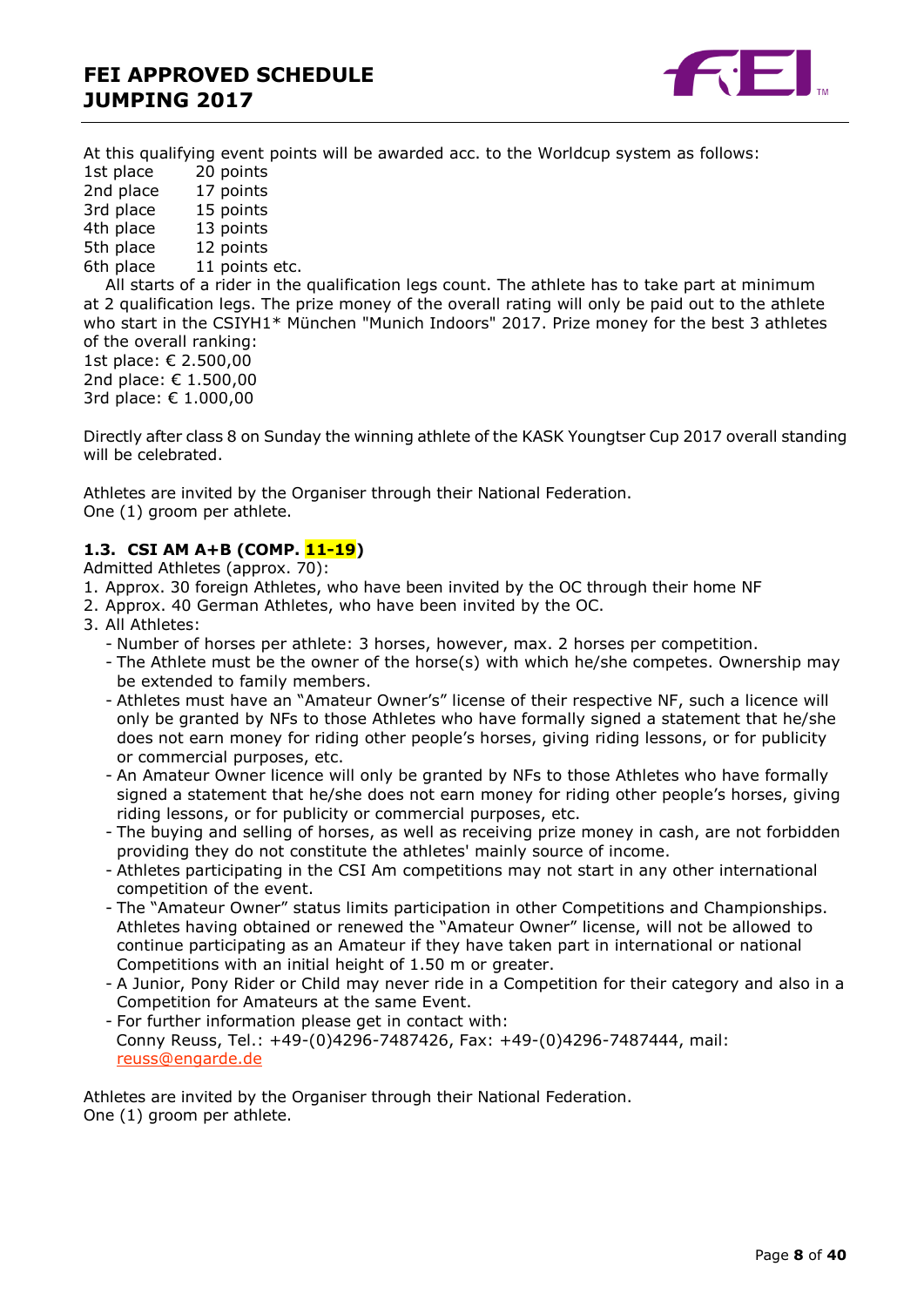

#### <span id="page-8-0"></span>**2. ENTRY RIGHT TO SHOWGROUNDS/ACCREDITED PERSONS**

Entry right to the stable area according to FEI Veterinary Regulations Art. 1023 VI.

NUMBER OF ACCREDITED PERSONS:

Athlete: 1 Partner: 1 Groom: 1 Horse Owner: two (2) accreditations per horse acc. to FEI-Passport

## <span id="page-8-1"></span>**VII. ENTRIES**

### **IMPORTANT**

- Entries must be made by NFs through the FEI Entry System for all categories of this Event (https://entry.fei.org);
- Additional documentation can be found at: http://inside.fei.org/fei/your-role/nfs/entry-system ;
- All Athletes and Horses participating in any International Competition must be registered with the FEI;
- Athletes and/or Horses present at the Event without having been entered through the FEI's Online Entry System will be automatically disqualified unless compelling circumstances warrant otherwise.

German Athletes have to enter through the German Entry System NeOn! Entries of German Athletes will then be uploaded into the FEI Online Entry System!

#### <span id="page-8-2"></span>**3. ENTRY DATES AND ENTRY FEES**

Entries have to be in accordance with Art. 251 of the FEI Jumping Rules, 25<sup>th</sup> edition, updates effective 1 January 2017.

#### **Deadlines for Entries:**

| $1st$ date:<br>$2nd$ date:<br>$3rd$ date: | 25/09/2017 (start of descending order procedure)<br>09/10/2017 (end of descending order procedure)<br>16/10/2017 (invitation through the OC) |
|-------------------------------------------|----------------------------------------------------------------------------------------------------------------------------------------------|
| Definite Entries:                         | 16/10/2017 (German athletes)                                                                                                                 |
| Last date for substitutions:              | 09/11/2017 - one hour prior to the horse inspections                                                                                         |
| Entry fee:                                |                                                                                                                                              |
| $CSI4*$ per horse:                        | 360€                                                                                                                                         |
| $CSIYH1*$ per horse:                      | 110€                                                                                                                                         |
| Entry fee:                                |                                                                                                                                              |
| CSIAm $A+B - 1$ <sup>st</sup> horse:      | 1260€                                                                                                                                        |
| CSIAm $A+B - 2^{nd}$ horse:               | 1140€                                                                                                                                        |
| CSIAm $A+B - 3^{rd}$ horse:               | 900€                                                                                                                                         |
| Stabling fee:                             |                                                                                                                                              |
| CSI4* per horse:                          | 140€                                                                                                                                         |
| $CSIYH1*$ per horse:                      | 140€                                                                                                                                         |
| CSIAm A+B - 1st horse:                    | incl. in the entry fee                                                                                                                       |
| CSIAm A+B - 2nd horse:                    | incl. in the entry fee                                                                                                                       |
| $CSIAm A+B - 3rd horse:$                  | incl. in the entry fee                                                                                                                       |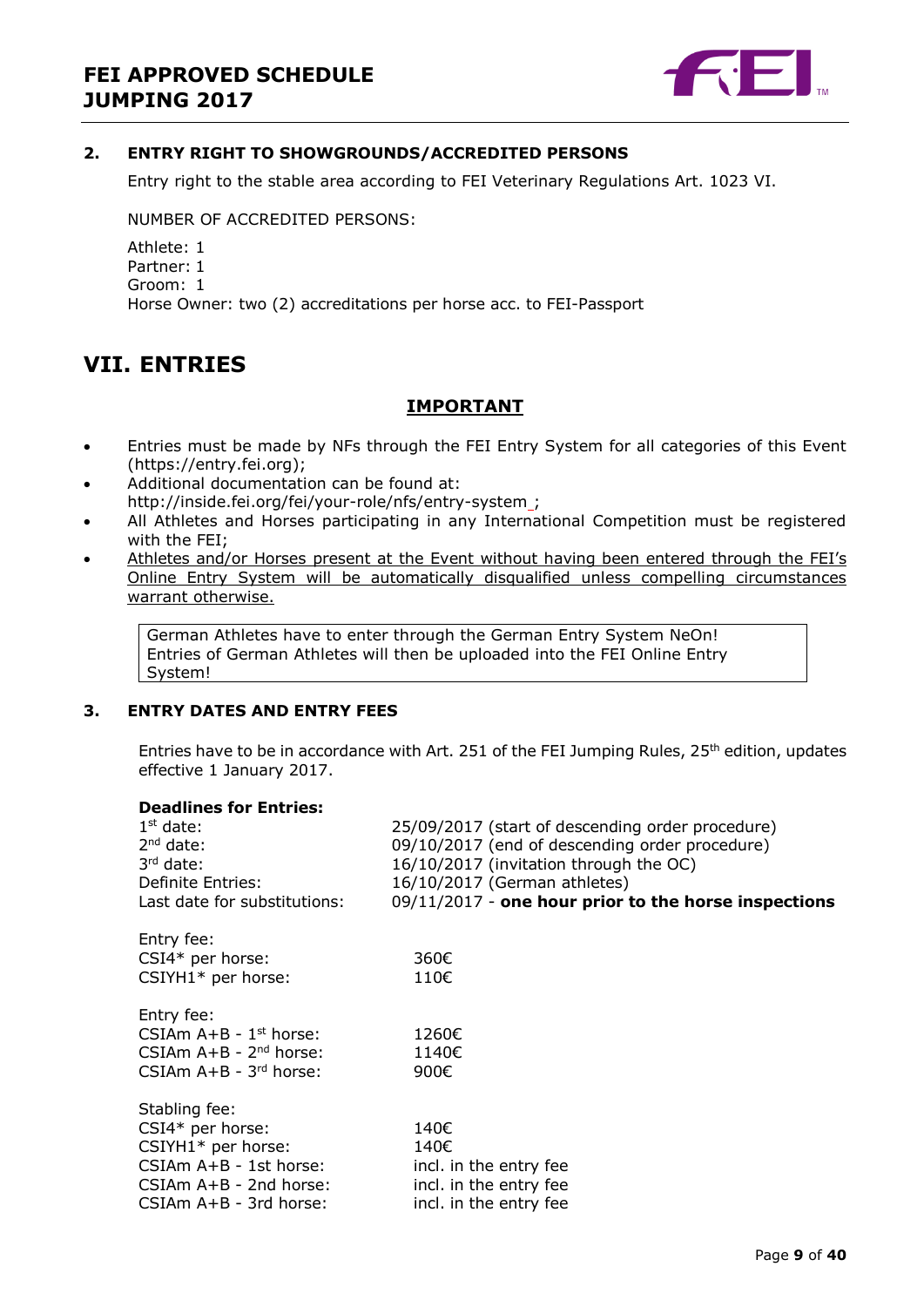

| VAT<br>$CSI4*$ per horse<br>$CSIYH1*$ per horse<br>CSIAm $A+B - 1$ <sup>st</sup> horse<br>CSIAm $A+B - 2^{nd}$ horse<br>CSIAm $A+B - 3^{rd}$ horse                                                | entry fee $(7%)$<br>25,20€<br>7,70 €<br>$.$ / $.$<br>$\frac{1}{2}$ .<br>$.$ /. | entry fee $(19\%)$<br>$. /$ .<br>$\cdot$ /.<br>239,40 €<br>216,60€<br>171,00 € | stabling fee (19%)<br>26,60 €<br>26,60€<br>$\cdot$ /.<br>$. /$ .<br>$\cdot$ . |
|---------------------------------------------------------------------------------------------------------------------------------------------------------------------------------------------------|--------------------------------------------------------------------------------|--------------------------------------------------------------------------------|-------------------------------------------------------------------------------|
| Total fee:<br>$CSI4*$ per horse:<br>CSIYH1* per horse:<br>CSIAm $A+B - 1$ <sup>st</sup> horse:<br>CSIAm $A+B - 2^{nd}$ horse:<br>CSIAm $A+B - 3^{rd}$ horse:                                      | 551,80€<br>284,30 €<br>1499,40 €<br>1356,60 €<br>1071,00 €                     |                                                                                |                                                                               |
| Entry fee and fee for power supply<br>- of German Athletes will be subject to direct credit through the German online<br>system NeOn.<br>- of Foreign Athletes will be due on site at the latest. |                                                                                |                                                                                |                                                                               |

EADCMP fee, manure disposal , costs for forage etc. (see "ADDITIONAL FEES/CHARGES BY OC") will be invoiced in addition on site.

| Contact details: |                                                      |
|------------------|------------------------------------------------------|
| Name:            | EN GARDE Marketing, Conny Reuss                      |
|                  | Address: Ellhornstraße 17, 27628 Hagen im Bremischen |
|                  | Telephone: +49.4296-74874 26                         |
| Fax:             | +49.4296-74874 44                                    |
| Email:           | reuss@engarde.de                                     |

#### <span id="page-9-0"></span>**4. NO-SHOWS/LATE WITHDRAWALS**

**NB**: In the case of withdrawals after the date of definite entries or no-shows the athlete or the respective NF will be held liable to reimburse the OC for the actual financial loss incurred by the OC (i.e. stabling and hotel expenses) as a result of the late withdrawal or no-show.

#### **Amount charged: 250 EUR incl. VAT per horse plus possible costs for hotels.**

#### <span id="page-9-1"></span>**5.ADDITIONAL FEES/CHARGES BY THE ORGANISER**

| can be charged by the OC.<br>EADCMP Fee CSIAm:<br>EADCMP Fee CSI4*/CSIYH1*:                                                      | All additional fees must be listed hereunder with the details of the amounts to be charged<br>and approved by the FEI. Only fees approved by the FEI and listed in the approved Schedule<br>Included in entry fee<br>Not included in entry fee |
|----------------------------------------------------------------------------------------------------------------------------------|------------------------------------------------------------------------------------------------------------------------------------------------------------------------------------------------------------------------------------------------|
| $EADCMP$ Fee $CSIYH1*$ :<br>EADCMP Fee CSI4*:                                                                                    | 18,00 CHF per horse<br>25,00 CHF per horse                                                                                                                                                                                                     |
| Electricity (upon request):<br>Sites for lorries/caravans incl.<br>one electricity charge:<br>Sites for lorries/caravans without | € 60,00 per charge<br>€ 80,00 per parking site                                                                                                                                                                                                 |
| an electricity charge:<br>Manure disposal:<br>Hay:<br>Straw:<br>Shavings:                                                        | € 20,00 per parking site<br>40,00 per horse (only for CSI4*/CSIYH1*)<br>7,00 per bale<br>5,00 per bale<br>14,00 per bale                                                                                                                       |
| CSI4*/CSIYH1*/CSIAm A+B:<br>Health papers:                                                                                       | 1st bedding free (straw or shavings)<br>Additional box for non competing horses/Tack box (subject to availability): 200,00 per box<br>40,00 per document issued                                                                                |

| Meal tickets crew catering: | € 20,00 per day (€5,00-breakfast / €9,00-lunch /                      |
|-----------------------------|-----------------------------------------------------------------------|
|                             | $\epsilon$ 6,00-dinner) - $\epsilon$ 60,00 show special - Thursday to |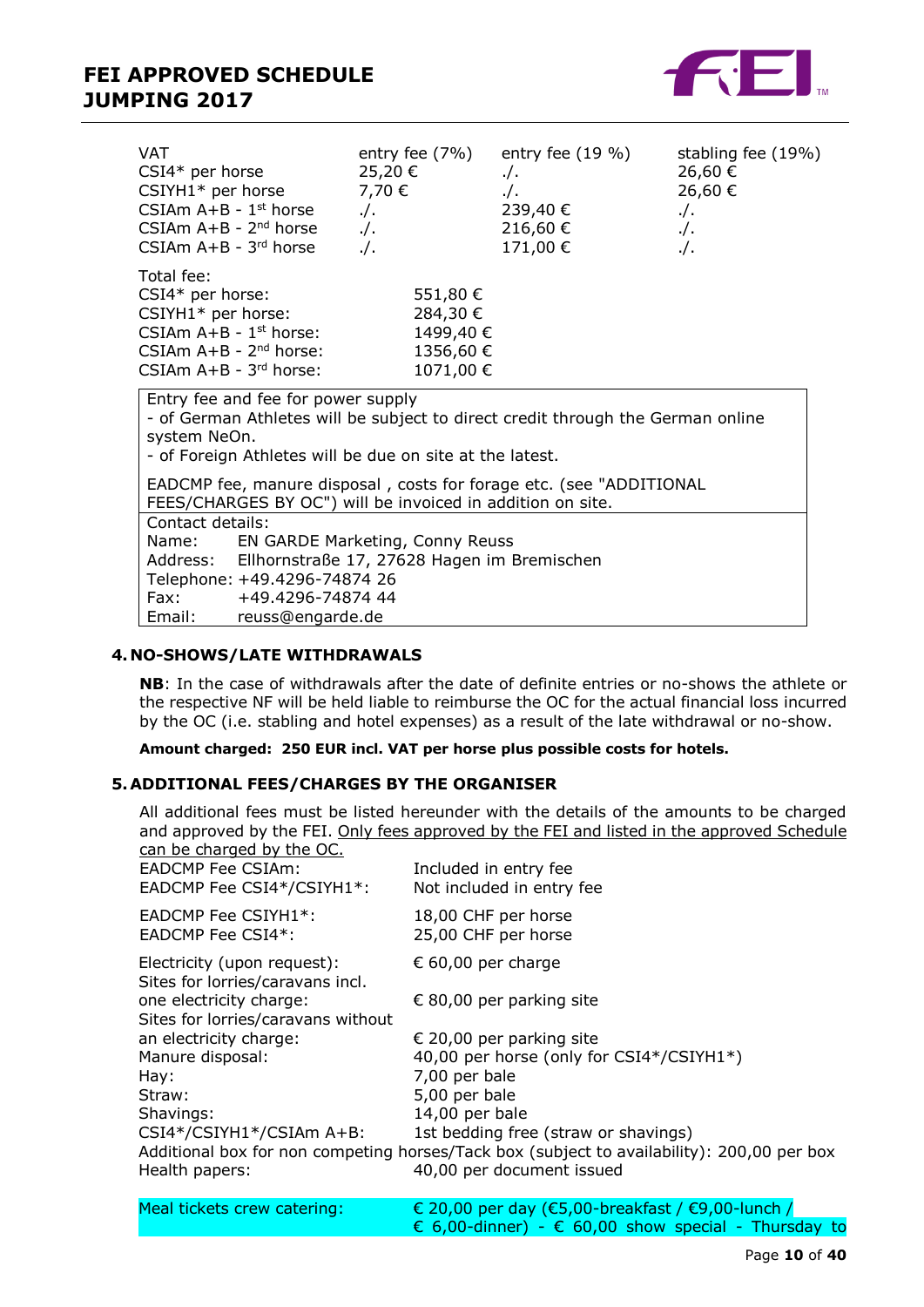## **FEI APPROVED SCHEDULE JUMPING 2017**



### Sunday)

VIP-Catering (max 2 per athlete): € 55,00 per day (€ 140,00 week end special - Friday to Sunday)

#### **All aforementioned amounts are including VAT**

VAT number of the organiser: DE151408961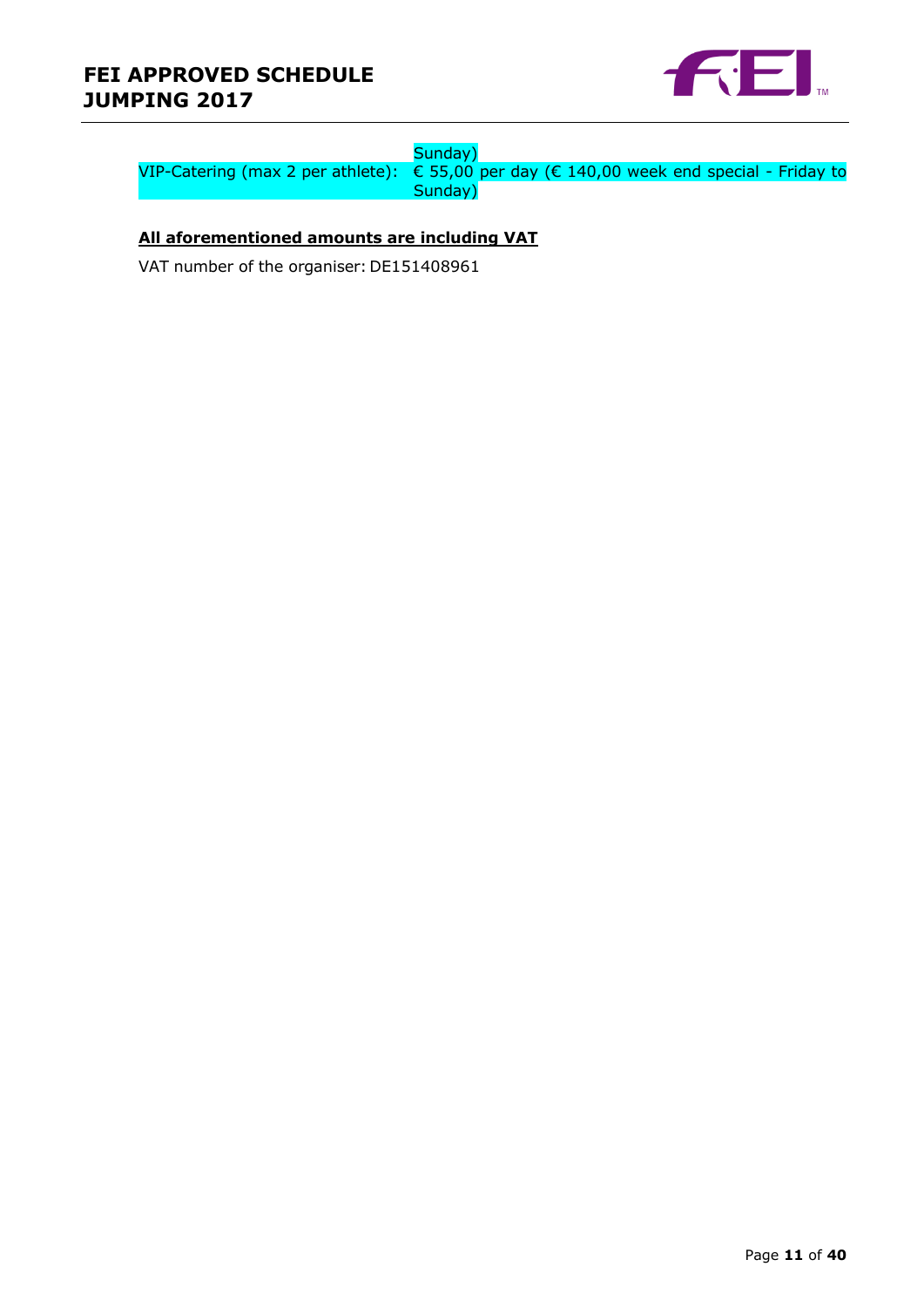

## <span id="page-11-0"></span>**VIII. TIMETABLE**

|                                                                                                                                                                           |                                 | Day<br>Date<br>Time      |                        |                    |                              |
|---------------------------------------------------------------------------------------------------------------------------------------------------------------------------|---------------------------------|--------------------------|------------------------|--------------------|------------------------------|
| Opening of stables<br>$\bullet$                                                                                                                                           |                                 | Wednesday                | 08.11.17               | 15.00 hrs          |                              |
| Horse Inspection All horses taking part at this Event must be<br>$\bullet$<br>present during the first horse inspection, unless unable to do so<br>due to "force majeure" |                                 |                          |                        |                    |                              |
| * CSI4*/CSIYH1*                                                                                                                                                           |                                 | Thursday                 | 09.11.2017             |                    | $18.00 - 20.00$ hrs          |
| * CSIAm A+B                                                                                                                                                               |                                 | Thursday                 | 09.11.2017             |                    | $11.00 - 12.30$ hrs          |
| Horse Re-Inspection                                                                                                                                                       |                                 |                          |                        |                    |                              |
| * CSI4*/CSIYH1*                                                                                                                                                           |                                 | Friday                   | 10.11.2017             | 08.00 hrs          |                              |
| * CSIAm A+B                                                                                                                                                               |                                 | Thursday                 | 09.11.2017             | 03.00 hrs          |                              |
|                                                                                                                                                                           |                                 |                          |                        |                    |                              |
| Competitions CSI4*                                                                                                                                                        | Day                             | Date                     | Time                   | Art                | Prize Money                  |
| Declaration of Starters close<br>$\bullet$                                                                                                                                | previous<br>evening             |                          | 18.00 hrs              | 1111111111         | ////////////////             |
| Comp. 1: Opening Comp.-against the<br>$\bullet$<br>clock                                                                                                                  | Friday                          | 10.11.2017               | 10.00 hrs              | 238.2.1            | 8.000                        |
| Comp. 2: Two Phases<br>$\bullet$                                                                                                                                          | Friday                          | 10.11.2017               | 21.15 hrs              | 274.5.3            | 24,600 LR                    |
| Comp. 3: Speed and Handiness<br>$\bullet$                                                                                                                                 | Friday                          | 10.11.2017               | 19.20 hrs              | 239/263            | 15.000                       |
| Comp. 4: with jump off<br>$\bullet$                                                                                                                                       | Saturday                        | 11.11.2017               | 22.00 hrs              | 238.2.2            | $20.000 +$<br>10.000 gold LR |
| Comp. 5: with jump off<br>$\bullet$                                                                                                                                       | Saturday                        | 11.11.2017               | 15.00 hrs              | 238.2.2            | 30.000LR                     |
| Comp. 6: Accumulator<br>$\bullet$                                                                                                                                         | Saturday                        | 11.11.2017               | 10.30 hrs              |                    | $269.1, 2, 3, 5$ 7.000       |
| Comp. 7: DKB-Riders Tour - Grand Prix<br>$\bullet$                                                                                                                        | Sundav                          | 12.11.2017               | 13.45 hrs              | 273.3.3.1          | 90.000 LR                    |
| <b>Total Prize Money</b><br>$\bullet$                                                                                                                                     | 194.600                         |                          |                        |                    |                              |
| Prizes in Kind Goldcoin                                                                                                                                                   | 10.000                          |                          |                        |                    |                              |
|                                                                                                                                                                           |                                 |                          |                        |                    |                              |
| Competitions CSIYH1*                                                                                                                                                      | Day<br>previous                 | Date                     | Time                   | Art                | Prize Money                  |
| Declaration of Starters close                                                                                                                                             | evening                         |                          | 18.00 hrs              |                    | ////////////////             |
| Comp. 8: against the clock<br>$\bullet$                                                                                                                                   | Friday                          | 10.11.2017               | 16.25 hrs              | 238.2.1            | 1.500                        |
| Comp. 9: against the clock<br>$\bullet$                                                                                                                                   | Saturday<br>Sunday              | 11.11.2017<br>12.11.2017 | 12.30 hrs<br>11.40 hrs | 238.2.1<br>274.5.3 | 2.500<br>5.000               |
| Comp. 10: two phases<br>$\bullet$                                                                                                                                         |                                 |                          |                        |                    |                              |
| <b>Total Prize Money</b><br>$\bullet$                                                                                                                                     | 9.000                           |                          |                        |                    |                              |
| Prizes in Kind<br>$\bullet$                                                                                                                                               |                                 |                          |                        |                    |                              |
| CSIAm A+B                                                                                                                                                                 | Day                             | Date                     | Time                   | Art                | Prize Money                  |
| Declaration of Starters close (11,14,17)<br>All other competitions<br>$\bullet$                                                                                           | Thursday<br>previous<br>evening | 09.11.2017               | 13.30 hrs<br>18.00 hrs |                    | ////////////////             |
| Comp. 11: against the clock<br>$\bullet$                                                                                                                                  | Thursday                        | 09.11.2017               | 17.40 hrs              | 238.2.1            | 1.000                        |
| Comp. 14: against the clock<br>$\bullet$                                                                                                                                  | Thursday                        | 09.11.2017               | following<br>comp. 11  | 238.2.1            | 1.200                        |
| Comp. 17: against the clock<br>$\bullet$                                                                                                                                  | Thursday                        | 09.11.2017               | following<br>comp. 14  | 238.2.1            | 1.600                        |
| Comp. 12: against the clock                                                                                                                                               | Friday                          | 10.11.2017               | 13.00 hrs<br>following | 238.2.1            | 1.000                        |
| Comp. 15: against the clock<br>$\bullet$                                                                                                                                  | Friday                          | 10.11.2017               | comp. 12               | 238.2.1            | 1.200                        |
| Comp. 18: against the clock<br>$\bullet$                                                                                                                                  | Friday                          | 10.11.2017               | following<br>comp. 15  | 238.2.1            | 1.600                        |
| Comp. 13: in two phases<br>$\bullet$                                                                                                                                      | Saturday                        | 11.11.2017               | 08.00 hrs              | 274.5.3            | 1.000                        |
| Comp. 16: in two phases<br>$\bullet$                                                                                                                                      | Saturday                        | 11.11.2017               | following<br>comp. 13  | 274.5.3            | 1.200                        |
| Comp. 19: in two phases                                                                                                                                                   | Sunday                          | 12.11.2017               | 08.00 hrs              | 274.5.3            | 1.600                        |
| <b>Total Prize Money</b>                                                                                                                                                  | 11.400                          |                          |                        |                    |                              |
| Prizes in Kind                                                                                                                                                            |                                 |                          |                        |                    |                              |
| <b>OVERALL PRIZE MONEY</b>                                                                                                                                                | 215.000                         |                          |                        |                    |                              |
| <b>OVERALL PRIZES IN KIND</b>                                                                                                                                             | 10.000                          |                          |                        |                    |                              |
|                                                                                                                                                                           |                                 |                          |                        |                    |                              |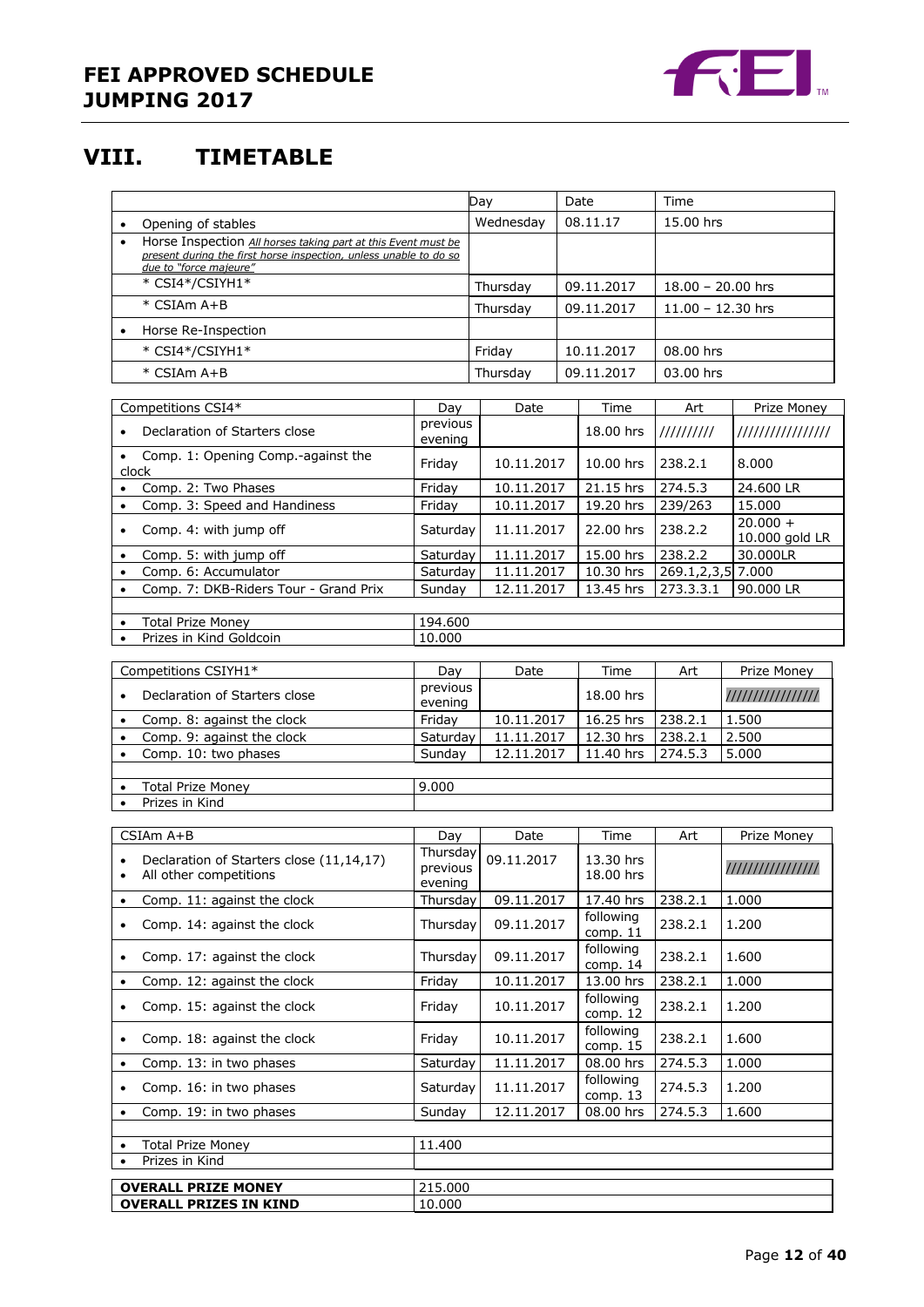

**Applicable government tax to be deducted from Prize Money (see XIV.8). GENERAL CLASSIFICATION AT THE END OF THE COMPETITIONS:**

Leading athlete award – ./. Best foreign athlete - ... Best home athlete  $-$  ./. Team awards – ...

**PRIZE – CLASSIFICATION:** ./.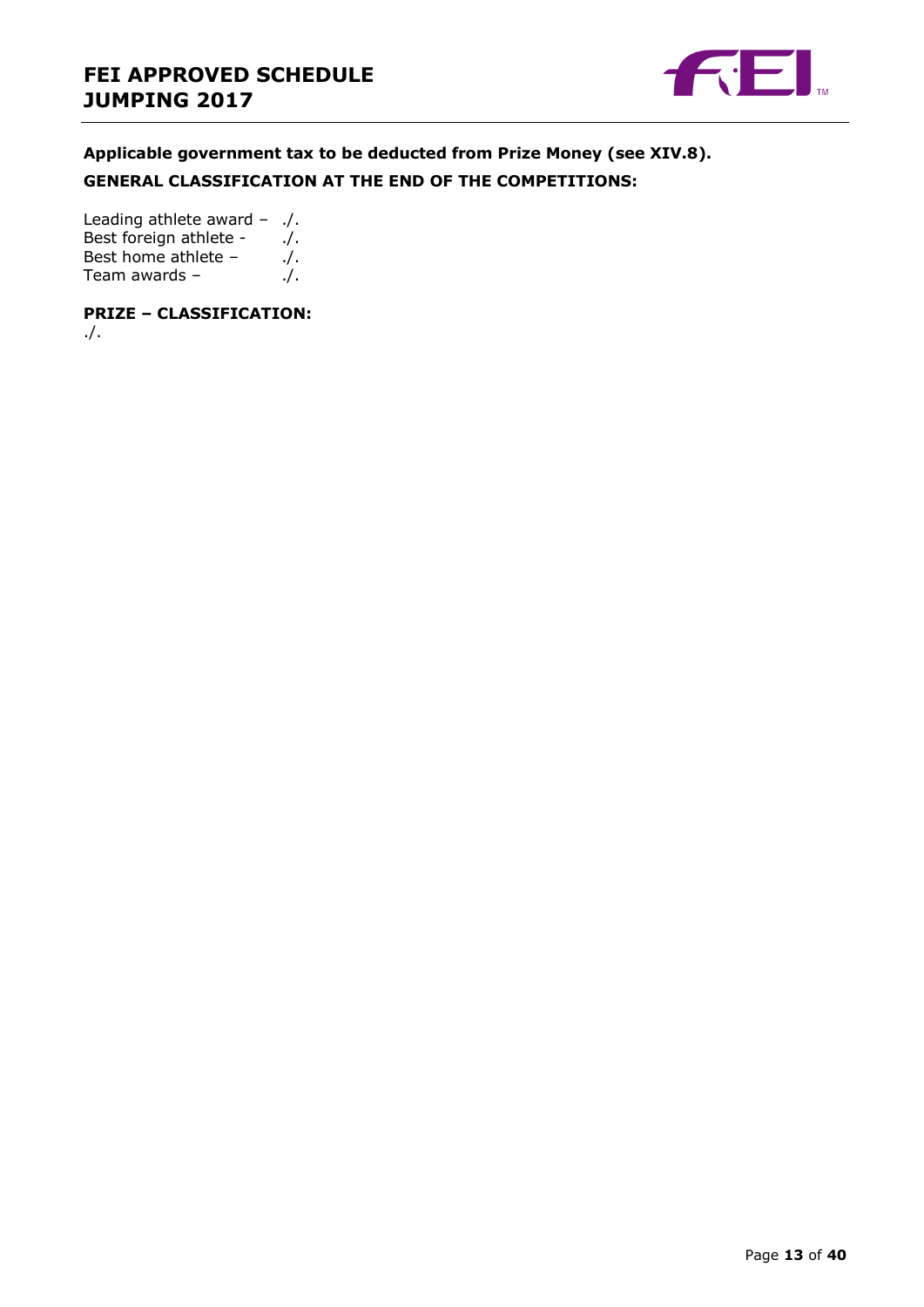## **FEI APPROVED SCHEDULE JUMPING 2017**

## <span id="page-13-0"></span>**IX. COMPETITION DETAIL**

## <span id="page-13-1"></span>**1. CSIYH1\***

Each horse may be started **once** per day

## <span id="page-13-2"></span>**2. CSI4\***

Each horse may be started **twice** per day

## **FIRST DAY: FRIDAY DATE: 10/11/2017**

## **COMPETITION No 1 - CSI4\* Time:** 10.00 hrs

| <b>Opening Competition</b>              | Jumping Competition against the clock – international                       |
|-----------------------------------------|-----------------------------------------------------------------------------|
| Table:                                  | A acc. to Article 238.2.1 (acc. to penalties and time,<br>without jump-off) |
| Speed:                                  | 350m/min                                                                    |
| Obstacles max. height:                  | $1,40 \; m$                                                                 |
| Number of horses per athlete: 1         |                                                                             |
| Maximum number of starters: 80          |                                                                             |
| Total prize money:<br>Chart to be used: | € 8.000<br>Chart $1(25%)$ x<br>Chart 2 (33%) $\Box$                         |

Prize money amount for each athlete placed  $13<sup>th</sup>$  and beyond:  $\epsilon$  40

\* \* \* \* \* \* \* \* \* \*

#### **COMPETITION No 2 - CSI4\* Time:** 21.15 hrs **Two Phases Jumping Competition – international**

| Table:                         | A acc. to Article 274.5.3 (both phases against the clock)                     |
|--------------------------------|-------------------------------------------------------------------------------|
| Speed:                         | 350m/min                                                                      |
| Obstacles height:              | $1,45 \; m$                                                                   |
| Number of horses per athlete 1 |                                                                               |
| Maximum number of starters: 80 |                                                                               |
| Total prize money:             | $\in$ 24.600,00 (Longines Rankings Group D)                                   |
| Chart to be used:              | $1(25\% \text{ to winner})$<br>$\mathsf{X}$                                   |
|                                | 2 (33% to winner)                                                             |
|                                | Prize money amount for each athlete placed 13 <sup>th</sup> and beyond: € 120 |

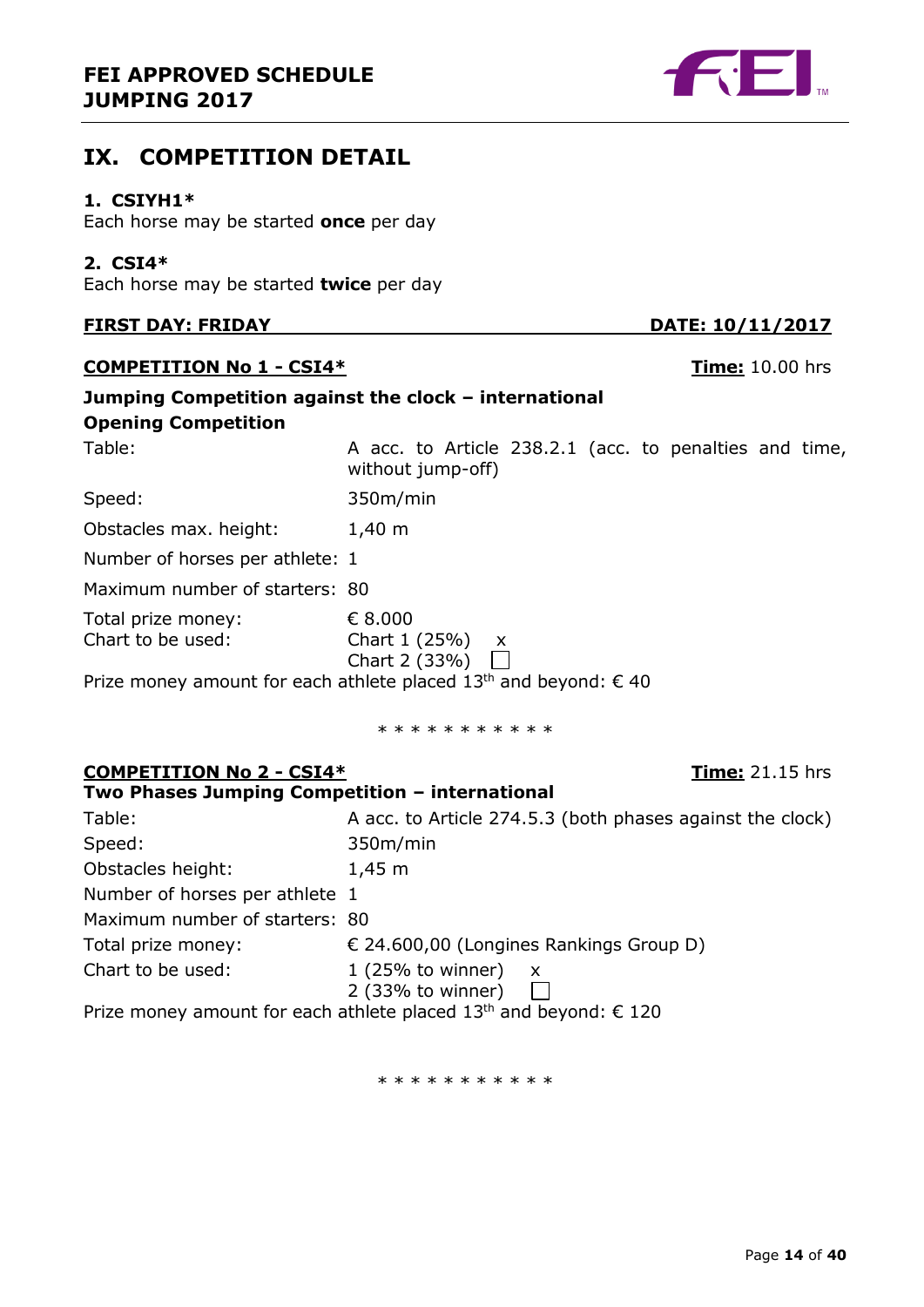

## **COMPETITION No 3 - CSI4\* Time:** 19.20 hrs

### **Speed and Handiness Competition – international**

### **Munich Indoors Speed Cup**

| C Acc. to Article 239/263 (with conversion of penalties<br>into seconds)              |
|---------------------------------------------------------------------------------------|
| 180 seconds                                                                           |
| $1,45 \; m$                                                                           |
| $600 \; \mathrm{m}$                                                                   |
| Number of horses per athlete 1                                                        |
| Maximum number of starters: 80                                                        |
| € 15.000,00                                                                           |
| $1(25%$ to winner)<br>X.<br>2 (33% to winner)                                         |
| Prize money amount for each athlete placed 13 <sup>th</sup> and beyond: $\epsilon$ 75 |
|                                                                                       |

\* \* \* \* \* \* \* \* \* \*

## **COMPETITION No 8 – CSIYH1\* Time:** 16.25 hrs **Jumping Competition against the clock – international "KASK Youngster Cup" 2017 1 st Qualifier for up and coming horses**

| Table:                         | A acc. to Article 238.2.1 (acc. to penalties and time,<br>without jump-off)    |
|--------------------------------|--------------------------------------------------------------------------------|
| Speed:                         | 350m/min                                                                       |
| Obstacles height:              | 1,35 m (obstacles will be raised by approx. 5 cm for the<br>8 year old horses) |
| Number of horses per athlete 1 |                                                                                |
| Maximum number of starters: 75 |                                                                                |
| Total prize money:             | € 1.500,00                                                                     |
| Chart to be used:              | $1(25%$ to winner)<br>$\mathsf{x}$<br>2 (33% to winner)                        |
|                                | Prize money amount for each athlete placed $13th$ and beyond: $\epsilon$ 10    |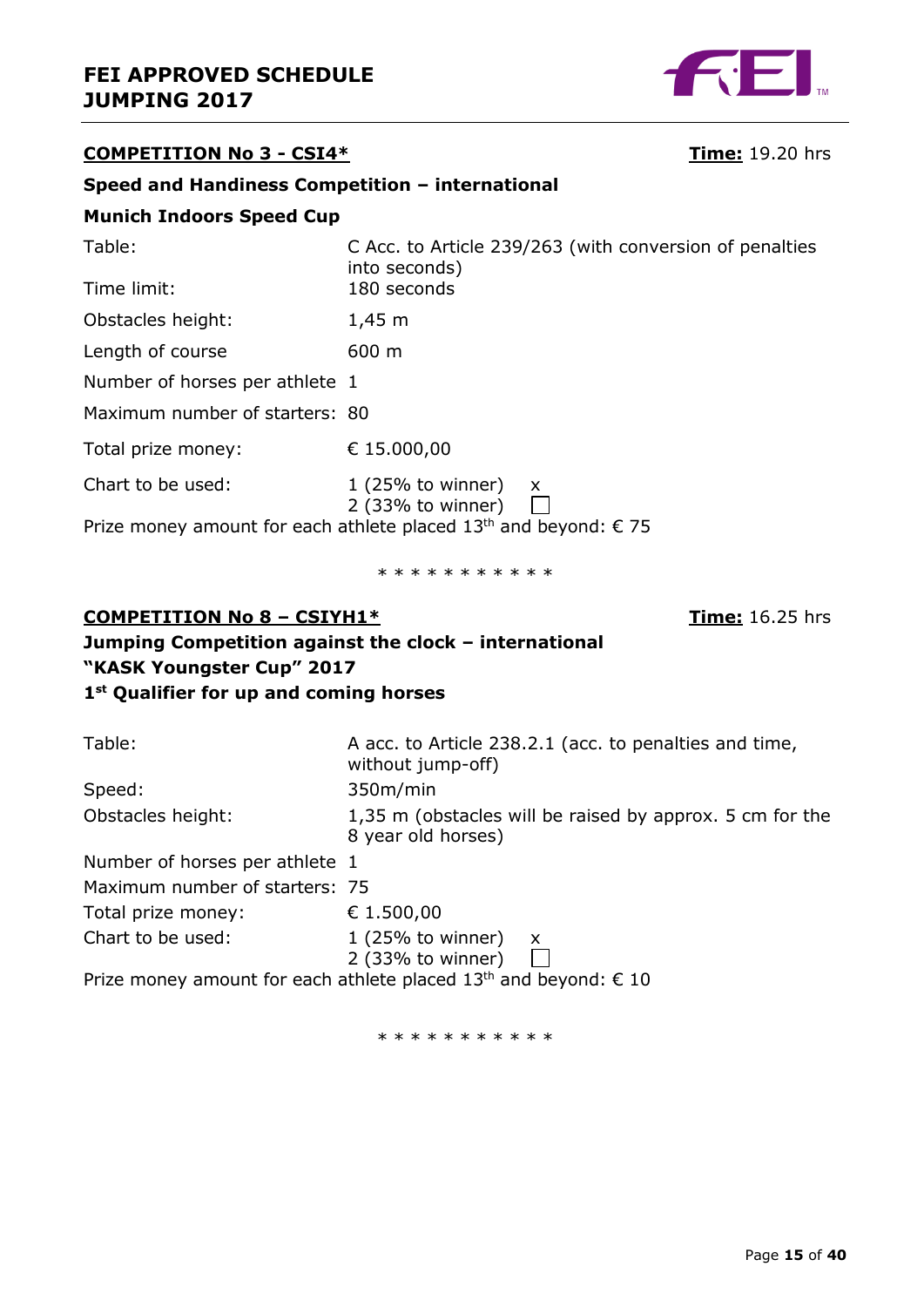

#### **SECOND DAY: SATURDAY DATE: 11/11/2017**

#### **COMPETITION No 4 – CSI4\* Time:** 22.00 hrs

#### **MUNICH INDOORS GOLD CUP**

### **Jumping Competition with jump off – international**

| Table:                         | A acc. to Article 238.2.2 (acc. to penalties and time, with<br>one jump-off in case of equality of penalties for the 1 <sup>st</sup><br>place) |
|--------------------------------|------------------------------------------------------------------------------------------------------------------------------------------------|
| Speed:                         | 350m/min                                                                                                                                       |
| Obstacles height:              | $1,50 \; m$                                                                                                                                    |
| Number of horses per athlete 1 |                                                                                                                                                |
| Maximum number of starters: 70 |                                                                                                                                                |
| Total value:                   | € 30.000 (Longines Rankings Group D)                                                                                                           |
| Total prize money:             | € 20,000                                                                                                                                       |
| Prize in kind:                 | € 10.000 – gold coins                                                                                                                          |
| Prize-money split-up:          | gold to the value of 10.000/6.000/4.500/3.000/<br>1.800/1.300/900/700/600/600/300/300                                                          |
|                                |                                                                                                                                                |

Prize money amount for each athlete placed  $13<sup>th</sup>$  and beyond:  $\epsilon$  150

\* \* \* \* \* \* \* \* \* \* \*

#### **COMPETITION No 5 – CSI4\* Time:** 15.00 hrs

#### **Championat of Munich Jumping Competition with jump off – international Qualifier for the rating comp. DKB-RIDERS TOUR (comp. 7) - Individual**

| Table:                                                                        | A acc. to Article 238.2.2 with one jump-off in case of<br>equality of penalties for the first place |  |
|-------------------------------------------------------------------------------|-----------------------------------------------------------------------------------------------------|--|
| Speed:                                                                        | 350m/min                                                                                            |  |
| Obstacles height:                                                             | $1,50 \; m$                                                                                         |  |
| Number of horses per athlete 1                                                |                                                                                                     |  |
| Maximum number of starters: 65                                                |                                                                                                     |  |
| Total prize money:                                                            | $\epsilon$ 30.000 (Longines Rankings Group D)                                                       |  |
| Chart to be used:                                                             | $1(25\% \text{ to winner})$<br>$\mathsf{X}$<br>$2$ (33% to winner)                                  |  |
| Prize money amount for each athlete placed 13 <sup>th</sup> and beyond: € 150 |                                                                                                     |  |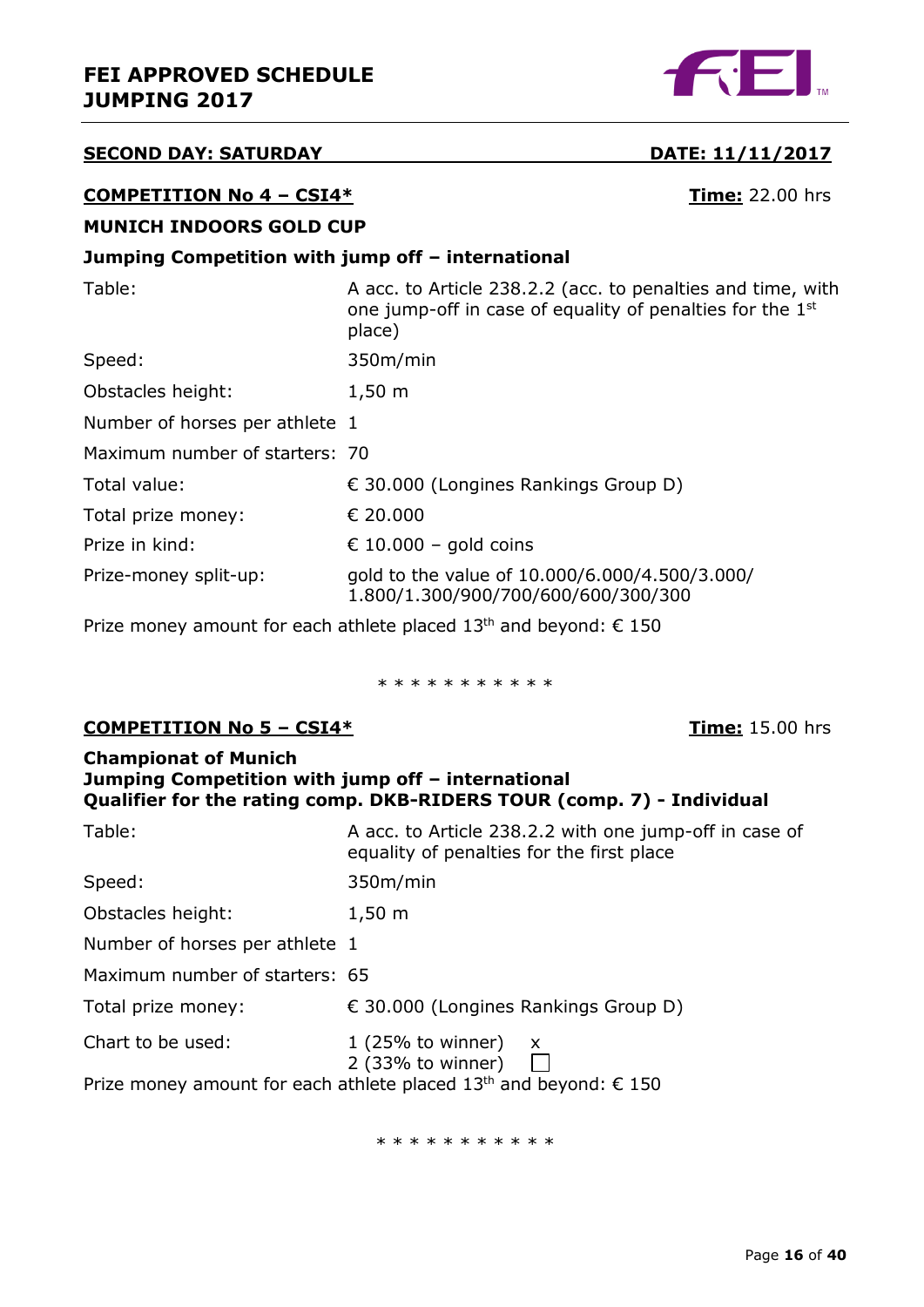#### **COMPETITION No 6 - CSI4\* Time:** 10.30 hrs

#### **Accumulator Jumping Competition - international**

| Table:                         | A acc. to Article 269.1, 2, 3, 5 und 215.3 with 1 joker,<br>against the clock, without jump-off. The Joker carries<br>double points, if the Joker is knocked down, these points<br>must be deducted from the total points obtained so far by<br>the Athlete. |
|--------------------------------|--------------------------------------------------------------------------------------------------------------------------------------------------------------------------------------------------------------------------------------------------------------|
| Speed:                         | 350 m/min.                                                                                                                                                                                                                                                   |
| Obstacles height:              | $1,45 \; m$                                                                                                                                                                                                                                                  |
| Number of horses per athlete 1 |                                                                                                                                                                                                                                                              |
| Maximum number of starters: 80 |                                                                                                                                                                                                                                                              |
| Total prize money:             | 7.000,00 €                                                                                                                                                                                                                                                   |
| Chart to be used:              | $1(25%$ to winner)<br>$\mathsf{x}$<br>2 (33% to winner) $\Box$                                                                                                                                                                                               |
|                                | Prize money amount for each athlete placed 13 <sup>th</sup> and beyond: $\epsilon$ 35                                                                                                                                                                        |
|                                | * * * * * * * * * * *                                                                                                                                                                                                                                        |

#### **COMPETITION No 9 – CSIYH1\* Time:** 12.30 hrs

| Jumping Competition against the clock              |                                                                             |
|----------------------------------------------------|-----------------------------------------------------------------------------|
| <b>KASK Youngster Cup</b>                          |                                                                             |
| 2 <sup>nd</sup> Qualifier for up and coming horses |                                                                             |
| Table:                                             | A acc. to Article 238.2.1 (acc. to penalties and time,<br>without jump-off) |
| Speed                                              | 350m/min                                                                    |

Obstacles height: 1,40 m (obstacles will be raised by approx. 5 cm for

Number of horses per athlete: 1

Maximum number of starters: 75 Total prize money: 2.500,00 €

the 8 year old horses)

Chart to be used:  $1 (25\% \text{ to winner}) x$ 

2 (33% to winner)

Prize money amount for each athlete placed  $13^{th}$  and beyond:  $\epsilon$  20

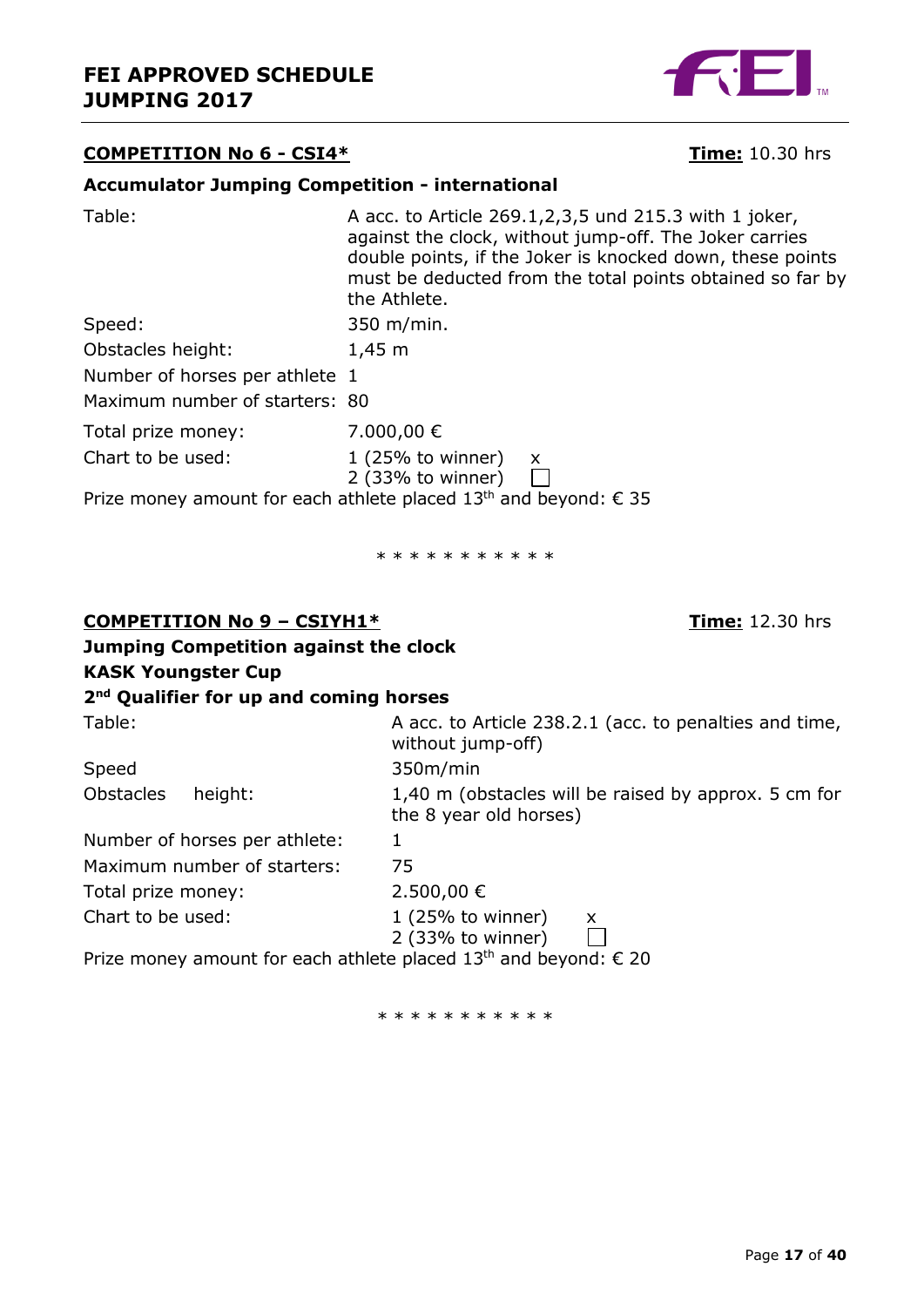

## **THIRD DAY: SUNDAY DATE: 12/11/2017**

#### **Grand Prix of Munich Rating Comp. DKB-RIDERS TOUR – Individual Jumping competition over two rounds – international** Admitted Athletes:  $\blacksquare$  Attending athletes placed  $1^{st}$  – 25<sup>th</sup> on the Longines Ranking List used for the invitation of athletes for the event; Athletes placed  $1^{st}$  – 3<sup>rd</sup> on the 2016 DKB-Riders Tour Final Ranking; Athletes placed  $1^{st}$  –  $5^{th}$  on the most recent valid ranking list of the 2017 DKB-Riders Tour (for the first leg of the 2017 series, this will be athletes placed  $1<sup>st</sup>$  – 5<sup>th</sup> on the 2016 DKB-Riders Tour Final Ranking); In addition, up to a total number of 50 athletes (plus those tied for  $50<sup>th</sup>$  place), the best athletes from comp. 5. Each athlete with a horse of his own choice. In case of negation of a qualified athlete the next placed athlete may not move up Admitted Horses: Each athlete may start a horse of his own choice, with which he must have completed the initial round of at least one competition of the CSI4\* (See FEI Jumping Rules 261.4.4); Point-System DKB-Riders Tour: 20/17/15/13/11/10/9/8/7/6/5/4/3/2/1 DKB-Riders Tour final rating: To be eligible for the final individual rating an athlete has to compete at the last leg of the DKB-Riders Tour 2017. A max. of 4 results will count for the final classification. In case of equality of points the greater number of  $1<sup>st</sup>$ places will decide. (resp. 2<sup>nd</sup> places, etc.) Table: Table A acc. to Art. 273.3.3.1 (2 rounds, both against the clock) The best 25% (athlete/horse combinations) from the 1<sup>st</sup> round qualify for the 2<sup>nd</sup> round. In the 2<sup>nd</sup> round all qualified athletes start with 0 penalty points. Athletes of the  $2<sup>nd</sup>$  round are placed according to penalties and time of the 2<sup>nd</sup> round. Possible further placements will be done acc. to penalties and time of the 1<sup>st</sup> round. Speed: 350 m/min Obstacles height: max. 1,60 m Number of horses per athlete 1 Maximum number of starters: 50 (plus those ex aequo on the  $50<sup>th</sup>$  place) Starting order  $1<sup>st</sup>$  round: reverse order of merits of comp. 5. (If pre-qualified athletes acc. to "admitted athletes" did not start in comp.

**COMPETITION No 7 – DKB-Riders Tour Time:** 13.45 hrs

 $2<sup>nd</sup>$  round:

Reverse order of penalties in the first round (athletes with the most penalties start first), athletes with equality

Rankings No. 200 (acc. to preamble)

5 they start first in reverse order to the LONGINES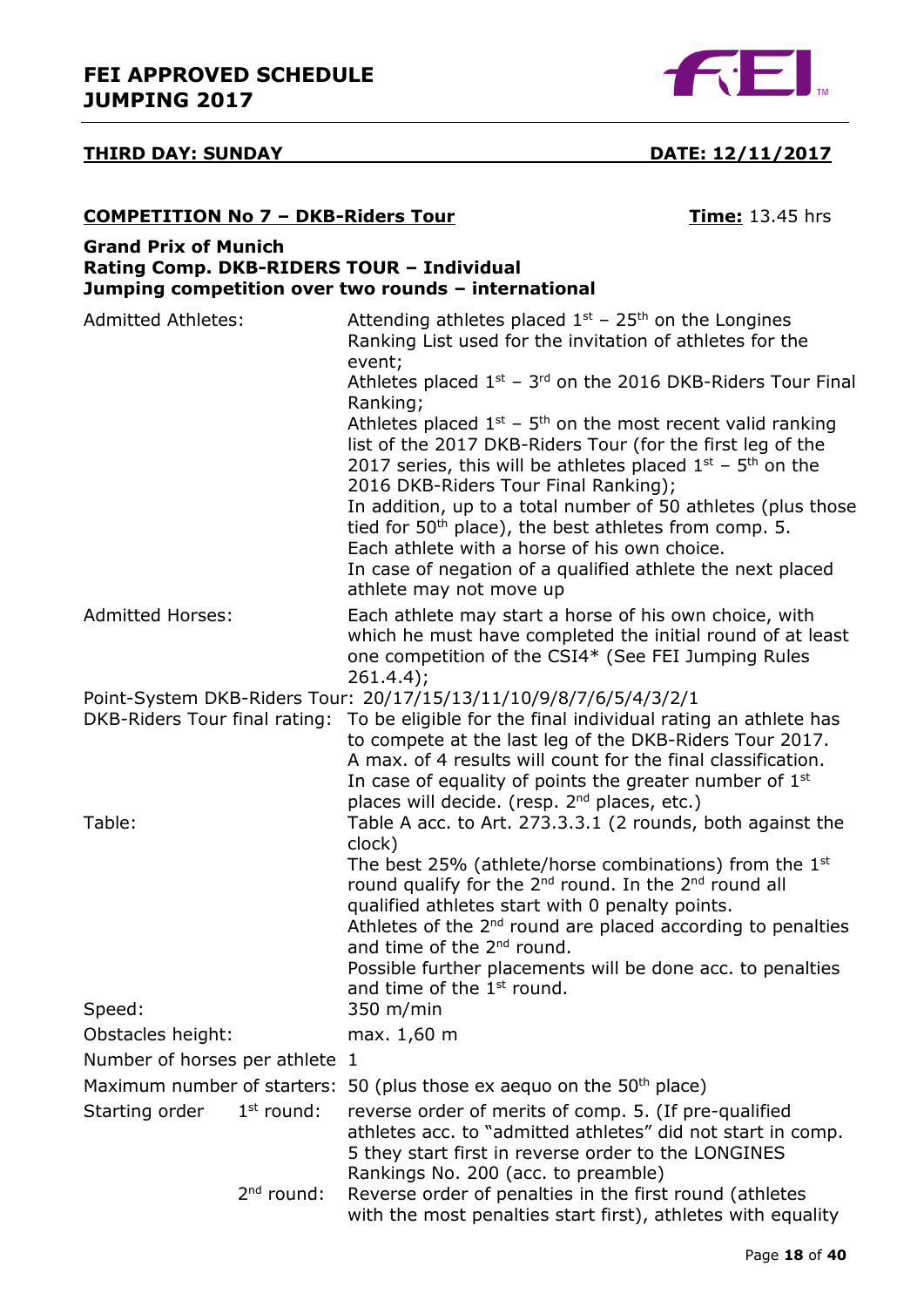

|                                                                | of penalties start in the same order as in the first round                                                                                                                                                                                                                  |                        |
|----------------------------------------------------------------|-----------------------------------------------------------------------------------------------------------------------------------------------------------------------------------------------------------------------------------------------------------------------------|------------------------|
| Total prize money:                                             | € 90.000,00 (Longines Rankings Group C)                                                                                                                                                                                                                                     |                        |
| Chart to be used:                                              | $1$ (25% to winner)<br>X                                                                                                                                                                                                                                                    |                        |
|                                                                | 2 (33% to winner)                                                                                                                                                                                                                                                           |                        |
|                                                                | Prize money amount for each athlete placed 13 <sup>th</sup> and beyond: $\epsilon$ 250                                                                                                                                                                                      |                        |
| All athletes of the 2 <sup>nd</sup> round receive prize-money. |                                                                                                                                                                                                                                                                             |                        |
|                                                                | * * * * * * * * * * *                                                                                                                                                                                                                                                       |                        |
| <u> COMPETITION No 10 – CSIYH1*</u>                            |                                                                                                                                                                                                                                                                             |                        |
| Final "KASK Youngster Cup" 2017                                |                                                                                                                                                                                                                                                                             | <b>Time:</b> 11.40 hrs |
| Two Phases Jumping Competition - international                 |                                                                                                                                                                                                                                                                             |                        |
| Open to                                                        | open to the best 30 athlete/horse from competitions 8<br>and 9 acc. to the following system:                                                                                                                                                                                |                        |
|                                                                | $1^{st}$ place = number of starters in comp. $8 + 1$ point                                                                                                                                                                                                                  |                        |
|                                                                | $2nd$ place = number of starters in comp. 8 - 1 point                                                                                                                                                                                                                       |                        |
|                                                                | $3rd$ place = number oft starters in comp. 8 - 2 points<br>etc.                                                                                                                                                                                                             |                        |
|                                                                | The points from comp. 8 and 9 are added. In case there<br>are athlete/horse combinations ex aequo on the last<br>relevant place, they are also allowed to participate.<br>Athletes who have not finished a competition will not<br>receive any points for this competition. |                        |
|                                                                | In case of negation of a qualified athlete the next placed<br>athlete/horse combination moves up.                                                                                                                                                                           |                        |
| Table:                                                         | A acc. to Article 274.5.3 (both phases against the clock)                                                                                                                                                                                                                   |                        |
| Speed:                                                         | 350m/min                                                                                                                                                                                                                                                                    |                        |
| Obstacles height:                                              | 1,40 m (obstacles will be raised by approx. 5 cm for the 8 year old<br>horses)                                                                                                                                                                                              |                        |
| Number of horses per athlete: 1                                |                                                                                                                                                                                                                                                                             |                        |
|                                                                | Maximum number of starters: 30 (plus those ex aequo on the 30 <sup>th</sup> place).                                                                                                                                                                                         |                        |
| Starting order                                                 | reverse order acc. to points from comp. 8 and 9, the<br>athlete with the lowest number of points has to start first                                                                                                                                                         |                        |
| Total prize money:                                             | € 5.000,00                                                                                                                                                                                                                                                                  |                        |
| Chart to be used:                                              | $1$ (25% to winner)<br>x.<br>$2$ (33% to winner)                                                                                                                                                                                                                            |                        |
|                                                                |                                                                                                                                                                                                                                                                             |                        |

\* \* \* \* \* \* \* \* \* \*

Page **19** of **40**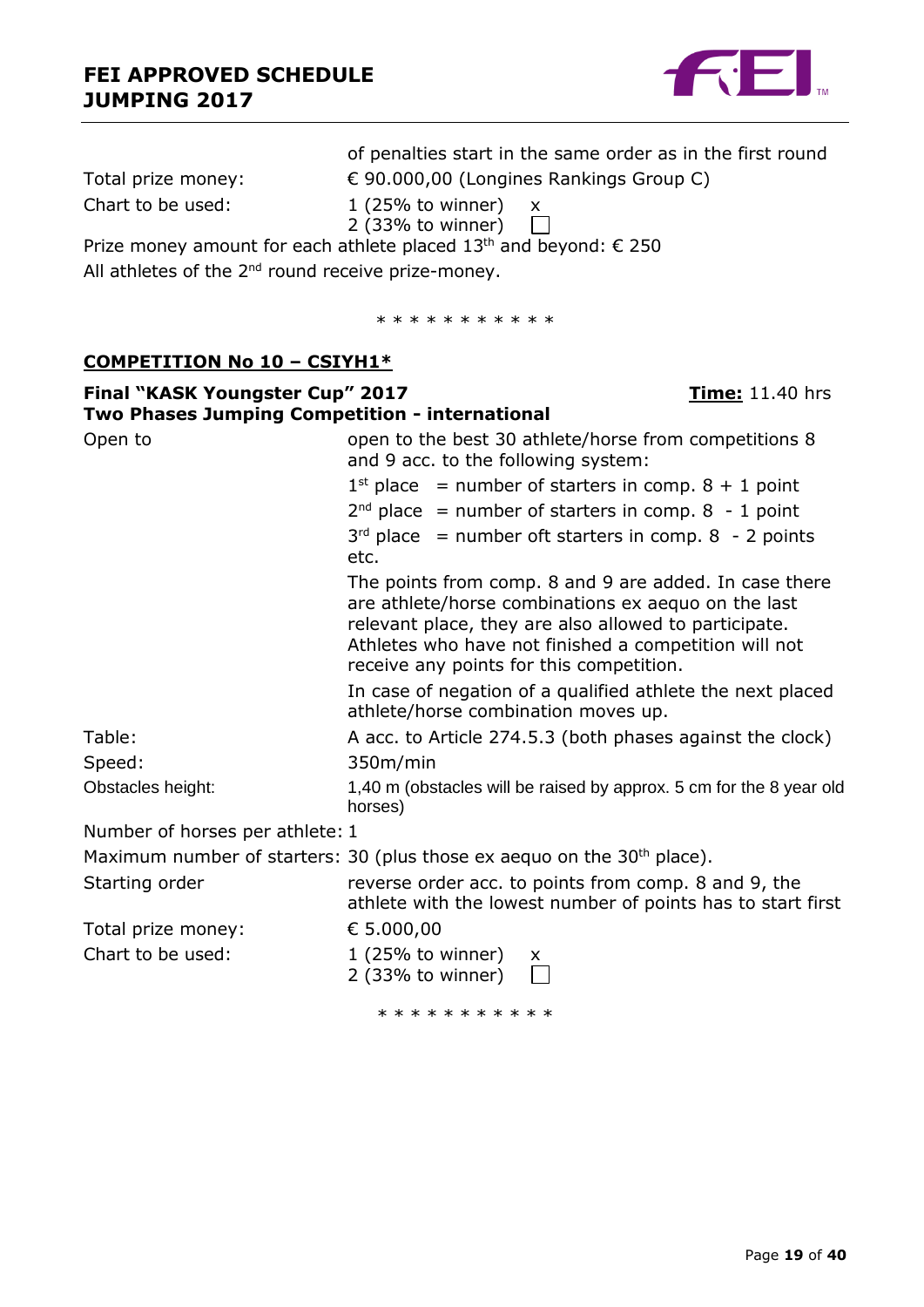<span id="page-19-0"></span>

- Each horse can be started once a day.
- Within the tours an Athlete may change, i. e. he/she may ride class L (1.15 m) on two days and class M (1.25 m) the  $3<sup>rd</sup>$  day. However, it is not allowed to start a horse in competitions class L and S or vice versa.

**Note:** The given times are approximate times.

#### **FIRST DAY: THURSDAY DATE: 09/11/2017**

#### **COMPETITION No 11 Time:** 17.40 hrs

#### **Small Tour (Cat. B) Jumping Competition acc. to Penalties and Time - international** Table: Table: A acc. to Article 238.2.1 (acc. to penalties and time, without jump-off) Speed: 350 m/min. Obstacles height : 1,15 m Number of horses per athlete: 2 Maximum number of starters: if more than 100, the class will be divided  $*)$ Total prize money: EUR 1.000,00 Chart to be used:  $1 (25\% \text{ to winner}) x$ 2 (33% to winner)  $\mathbf{1}$ Prize money amount for each Athlete placed  $13<sup>th</sup>$  and beyond:  $\epsilon$  10.

\* \* \* \* \* \* \* \* \* \*

# **Medium Tour (Cat. B)**

**COMPETITION No 14 COMPETITION No 14 Time:** directly after comp. 11

#### **Jumping Competition acc. to Penalties and Time - international**

| Table:                          | A acc. to Article 238.2.1 (acc. to penalties and time,<br>without jump-off)  |
|---------------------------------|------------------------------------------------------------------------------|
| Speed:                          | 350 m/min.                                                                   |
| Obstacles height:               | $1,25 \; m$                                                                  |
| Number of horses per athlete: 2 |                                                                              |
|                                 | Maximum number of starters: if more than 100, the class will be divided $*)$ |
| Total prize money:              | EUR 1.200,00                                                                 |
| Chart to be used:               | 1 (25% to winner) $x$                                                        |
|                                 | $2(33%$ to winner)                                                           |
|                                 | Prize money amount for each Athlete placed $13th$ and beyond: $\epsilon$ 10. |



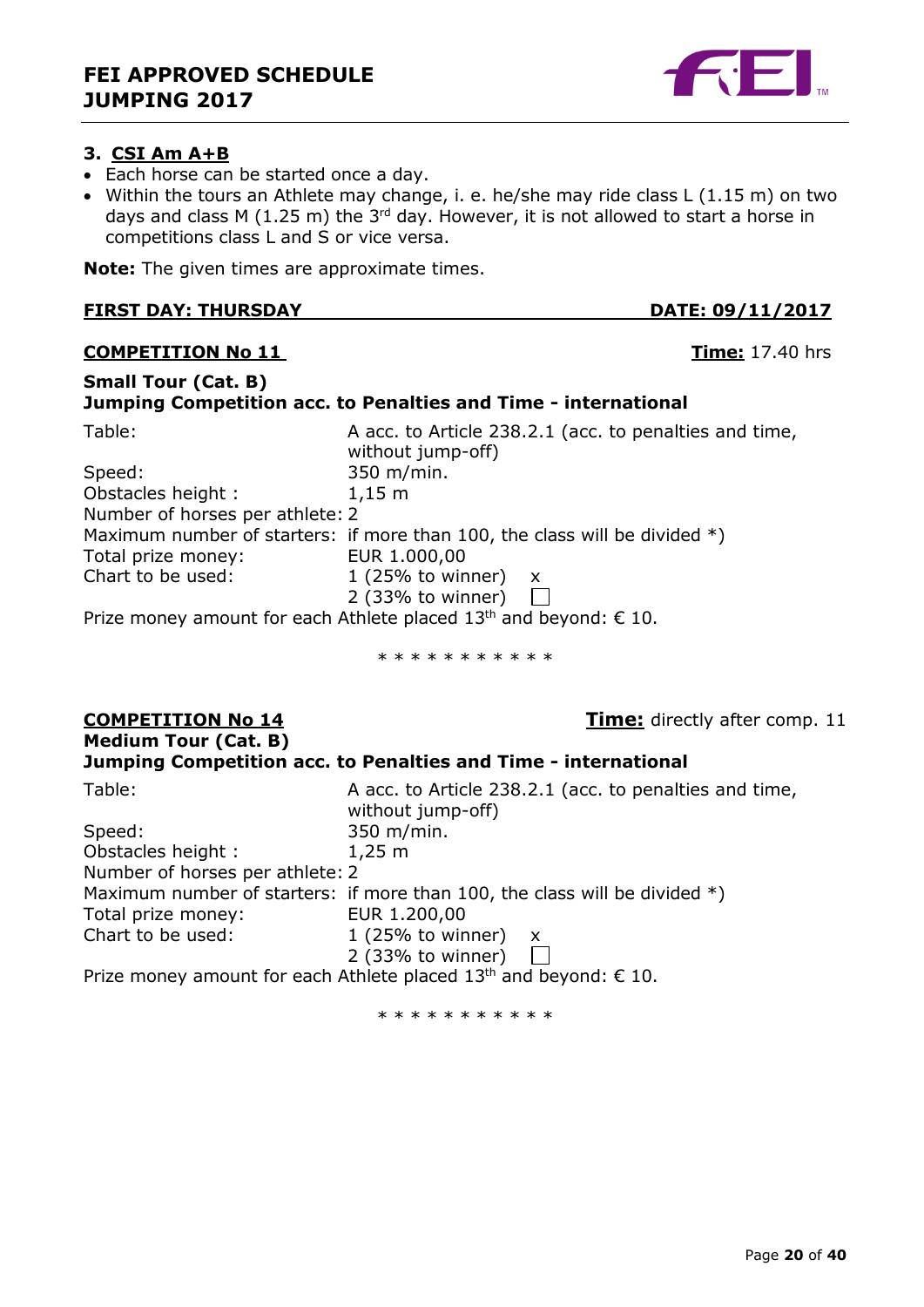

#### **COMPETITION No 17 COMPETITION No 17 Time:** directly after comp. 14 **Large Tour (Cat. A) Jumping Competition acc. to Penalties and Time - international** Table: Table: A acc. to Article 238.2.1 (acc. to penalties and time, without jump-off) Speed: 350 m/min. Obstacles height : 1,40 m Number of horses per athlete: 2 Maximum number of starters: if more than 100, the class will be divided  $*)$ Total prize money: EUR 1.600,00 Chart to be used:  $1 (25\% \text{ to winner}) x$ 2 (33% to winner)  $\Box$ Prize money amount for each Athlete placed  $13<sup>th</sup>$  and beyond:  $\epsilon$  15. \* \* \* \* \* \* \* \* \* \*

#### **SECOND DAY: FRIDAY DATE: 10/11/2017**

#### **COMPETITION No 12 Time:** 13:00 hrs

#### **Small Tour (Cat. B)**

#### **Jumping Competition acc. to Penalties and Time - international**

| Table:                          | A acc. to Article 238.2.1 (acc. to penalties and time,                       |
|---------------------------------|------------------------------------------------------------------------------|
|                                 | without jump-off)                                                            |
| Speed:                          | 350 m/min.                                                                   |
| Obstacles height:               | $1,15 \; m$                                                                  |
| Number of horses per athlete: 2 |                                                                              |
|                                 | Maximum number of starters: if more than 100, the class will be divided $*)$ |
| Total prize money:              | EUR 1.000,00                                                                 |
| Chart to be used:               | 1 (25% to winner) $x$                                                        |
|                                 | 2 (33% to winner)                                                            |
|                                 | Prize money amount for each Athlete placed $13th$ and beyond: € 10           |

\* \* \* \* \* \* \* \* \* \*

**COMPETITION No 15 COMPETITION No 15 Time:** directly after comp. 12

#### **Medium Tour (Cat. B) Jumping Competition acc. to Penalties and Time - international**

| Table:                          | A acc. to Article 238.2.1 (acc. to penalties and time,<br>without jump-off)  |
|---------------------------------|------------------------------------------------------------------------------|
| Speed:                          | 350 m/min.                                                                   |
| Obstacles height:               | $1,25 \; m$                                                                  |
| Number of horses per athlete: 2 |                                                                              |
|                                 | Maximum number of starters: if more than 100, the class will be divided $*)$ |
| Total prize money:              | EUR 1.200,00                                                                 |
| Chart to be used:               | 1 (25% to winner) $x$                                                        |
|                                 | $2$ (33% to winner)                                                          |

Prize money amount for each Athlete placed  $13<sup>th</sup>$  and beyond:  $\epsilon$  10.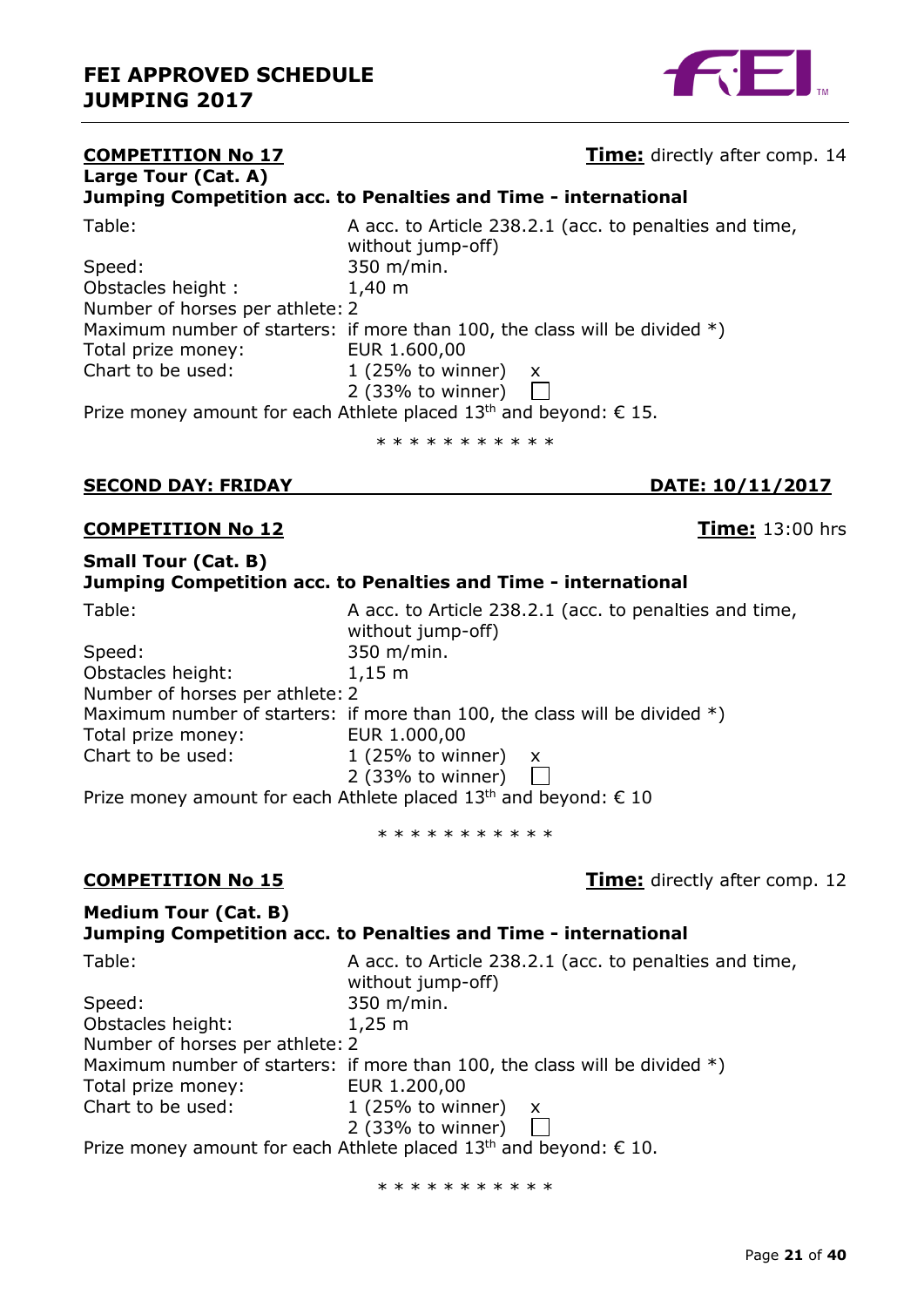

## **COMPETITION No 18 COMPETITION No 18 Time:** directly after comp. 15

#### **Large Tour Jumping Competition acc. to Penalties and Time - international**

| A acc. to Article 238.2.1 (acc. to penalties and time,                        |
|-------------------------------------------------------------------------------|
| without jump-off)                                                             |
| 350 m/min.                                                                    |
| $1,40 \; \mathrm{m}$                                                          |
| Number of horses per athlete: 2                                               |
| Maximum number of starters: if more than 100, the class will be divided $*)$  |
| EUR 1.600,00                                                                  |
| 1 (25% to winner) $x$                                                         |
| 2 (33% to winner)                                                             |
| Prize money amount for each Athlete placed 13 <sup>th</sup> and beyond: € 15. |
|                                                                               |

\* \* \* \* \* \* \* \* \* \* \*

#### **THIRD DAY: SATURDAY DATE: 11/11/2017**

#### **COMPETITION No 13 Time:** 08.00 hrs

| Two Phases Jumping Competition - international |                                                                                       |
|------------------------------------------------|---------------------------------------------------------------------------------------|
| <b>Small Tour (Kat. B)</b>                     |                                                                                       |
| Table:                                         | A acc. to Article 274.5.3 (both phases against the clock)                             |
| Obstacles height:                              | $1,15 \; m$                                                                           |
| Speed:                                         | 350m/min                                                                              |
| Number of horses per athlete 2                 |                                                                                       |
|                                                | Maximum number of starters: if more than 100, the class will be divided $*)$          |
| Total prize money:                             | EUR 1.000,00 €                                                                        |
| Chart to be used:                              | $1(25\% \text{ to winner})$<br>$\mathsf{X}$                                           |
|                                                | 2 (33% to winner)                                                                     |
|                                                | Prize money amount for each athlete placed 13 <sup>th</sup> and beyond: $\epsilon$ 10 |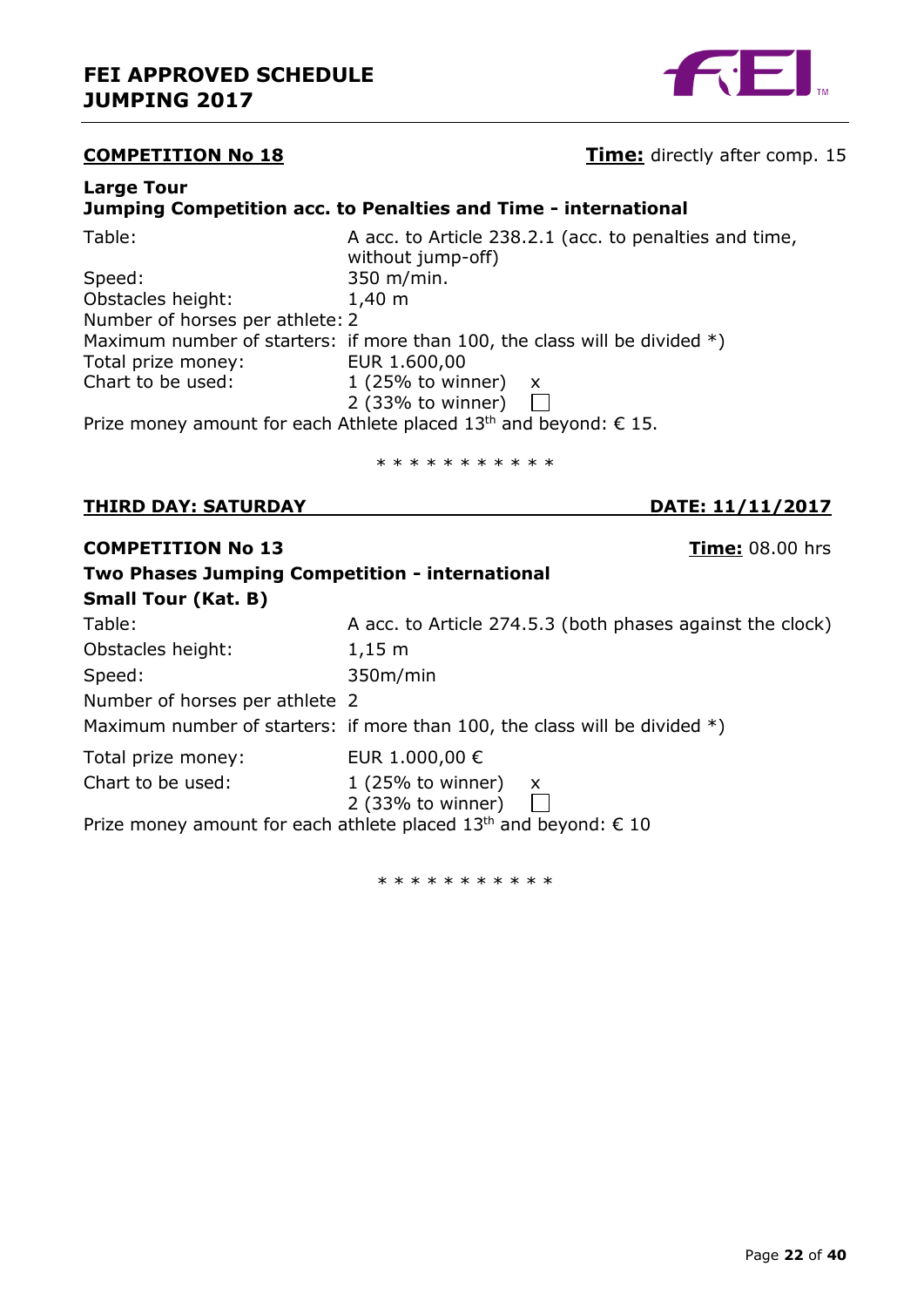

## **COMPETITION No 16 Time:** directly after class 13 **Two Phases Jumping Competition - international Medium Tour (Kat. B)** Table: A acc. to Article 274.5.3 (both phases against the clock) Obstacles height: 1,25 m Speed: 350m/min Number of horses per athlete 2 Maximum number of starters: if more than 100, the class will be divided  $*)$ Total prize money: EUR 1.200,00 € Chart to be used:  $1 (25\% \text{ to winner}) \times 2 (33\% \text{ to winner})$ 2 (33% to winner) Prize money amount for each athlete placed  $13<sup>th</sup>$  and beyond:  $\epsilon$  10

\* \* \* \* \* \* \* \* \* \*

#### **FOURTH DAY: SUNDAY DATE: 12/11/2017**

#### **COMPETITION No 19 Time:** 08:00 hrs

| Two Phases Jumping Competition - international |                                                                              |  |
|------------------------------------------------|------------------------------------------------------------------------------|--|
| Large Tour (Kat. A)                            |                                                                              |  |
| Table:                                         | A acc. to Article 274.5.3 (both phases against the clock)                    |  |
| Obstacles height:                              | $1,40 \; m$                                                                  |  |
| Speed:                                         | 350m/min                                                                     |  |
| Number of horses per athlete 2                 |                                                                              |  |
|                                                | Maximum number of starters: if more than 100, the class will be divided $*)$ |  |
| Total prize money:                             | EUR 1.600,00 €                                                               |  |
| Chart to be used:                              | 1 (25% to winner) $x$<br>$2$ (33% to winner)                                 |  |
|                                                | Prize money amount for each athlete placed $13th$ and beyond: $\epsilon$ 15  |  |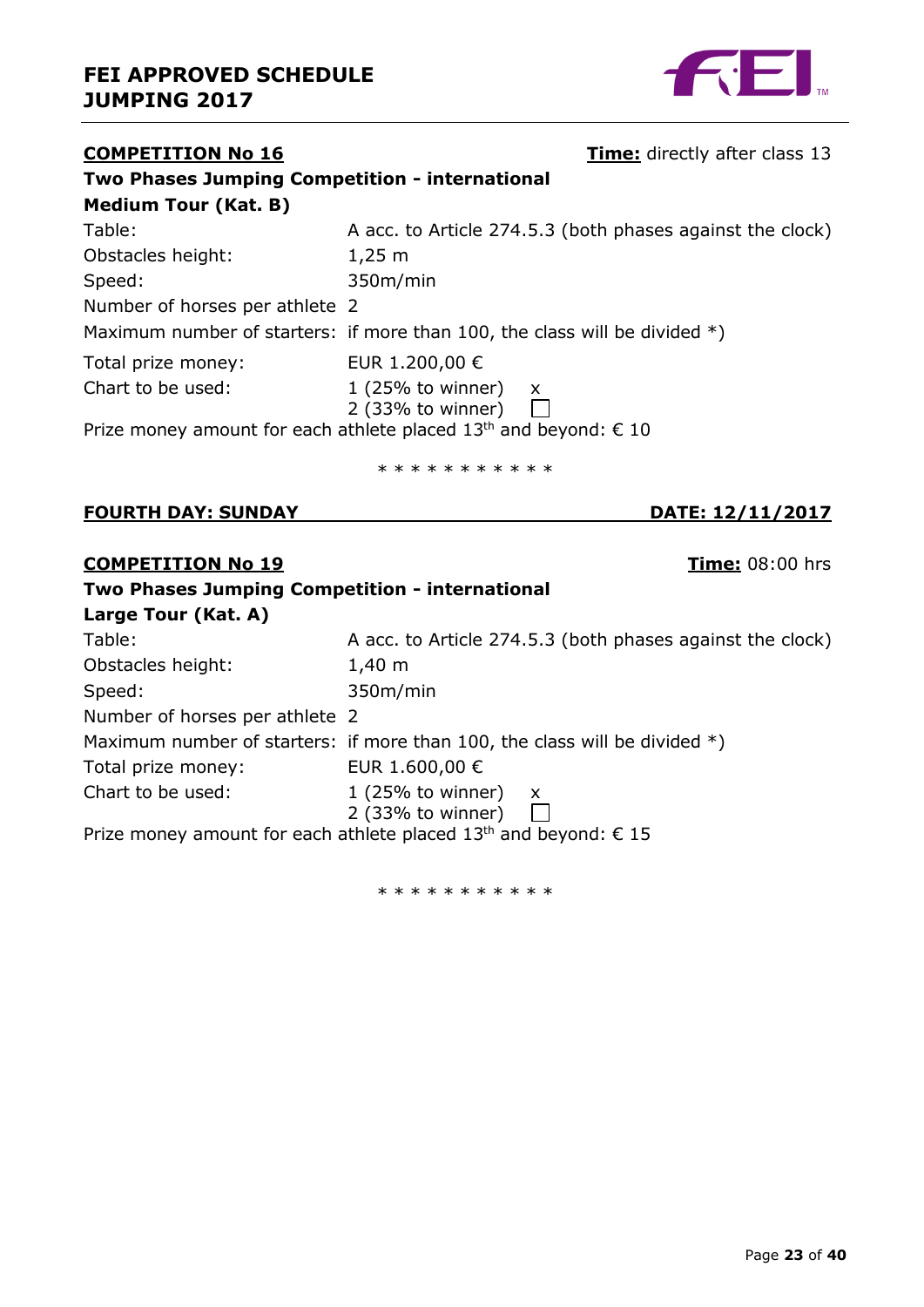

## <span id="page-23-0"></span>**X. FACILITIES OFFERED**

#### <span id="page-23-1"></span>**1. ATHLETES**

#### **Accommodation**

Hotel: Marriott Hotel, Berliner Str. 93, D-80805 München

Accommodation will be at Athletes' own expense (single room: € 157 per night / double room: € 172 per night). This conditions can only be granted, if the reservation has been sent to EN GARDE together with the entries. Hotel rooms for the athletes will be settled in the show office.

For further inquiry please mail to: [reuss@engarde.de](mailto:reuss@engarde.de)

#### **Meals**

Meals from 09/11/2017 to 12/11/2017 will be at the Athletes' own expense, except for athletes listed among the Top 100 of the Longines Ranking list 200 meals will be at OC's expense.

Meals will be provided in the VIP-area to special conditions: € 50,00 per day per VIP-Ticket (max two tickets per athletes). Tickets are available in the show office.

#### <span id="page-23-2"></span>**2. GROOMS**

#### **Accommodation**

No special accommodations available. Accommodation will be at the Athletes' expense.

#### **Meals**

Meals from 09/11/2017 to 12/11/21017 will be at the Athletes' expense – except grooms of athletes listed among the Top 50 of the Longines Ranking list 200 meals will be at OC's expense..

Meals will be provided in the crew catering to special conditions:  $\epsilon$  20,00 per meal ticket per day (€ 5,00-breakfast / € 9,00-lunch / € 6,00-dinner) - € 60,00 show special - Thursday to Sunday). Meal tickets are available in the show office

Organiser provides proper sanitary conditions. The showering facilities should be sufficient for both male and female grooms with hot and cold water. Shower facilities as well as restrooms should at all times be in a state of cleanliness.

## <span id="page-23-3"></span>**XI. LOGISTICAL/ADMINISTRATIVE/TECHNICAL INFORMATION**

#### <span id="page-23-4"></span>**1. DRAW**

List of Draws: Starting order by draw acc. to Art. 252 provided it is not stated otherwise in the competitions.

Time, date and location:

The draw will take place in the show office approx. 15 minutes after closing time of declaration of the respective competition.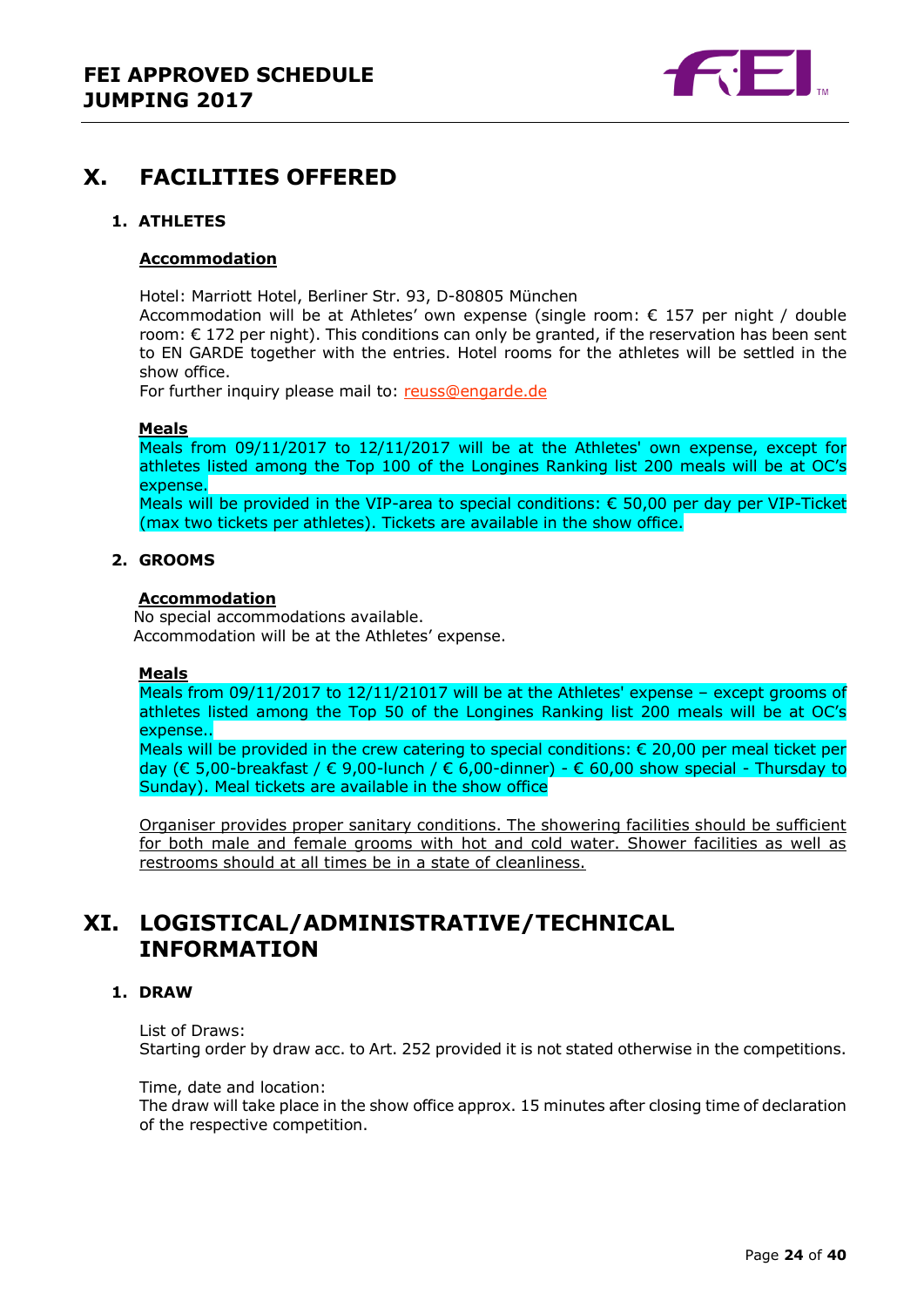

#### <span id="page-24-0"></span>**2. COMPETITION ARENA(S)**

| Dimensions:      | 70 x 35 m |
|------------------|-----------|
| Type of Footing: | sand      |

#### <span id="page-24-1"></span>**3. PRACTICE ARENA(S)**

| Dimensions:      | $35 \times 55$ m (indoor) |
|------------------|---------------------------|
| Type of Footing: | sand                      |
| Dimensions:      | $20 \times 40$ m (tent)   |
| Type of Footing: | sand                      |

Athletes must have the possibility to exercise their horses in an exercise area under a Steward's supervision at least 30 minutes per day outside of the competition warm-up period. Details of opening times of exercise areas must be included in the timetable.

#### <span id="page-24-2"></span>**4. STABLES**

Size of boxes  $3 \text{ m} \times 3 \text{ m} + 20\%$  3m  $\times$  4m

Horses will be stabled (incl. 1st bedding - straw) on the show grounds from 08.11.2017 to 13.11.2017. The necessary number of boxes has to be ordered when handing in the entries – the order is binding. If no boxes have been ordered, the OC will reserve one box per horse entered. Only the assigned stables may be used.

#### <span id="page-24-3"></span>**5. SAFETY CUPS**

Name of Manufacturer: CARO Cardinali & Rothenberger GmbH, Liebermannstr. 18, 32257 Bünde.

#### <span id="page-24-4"></span>**6. TIMING DEVICE**

| Name of Manufacturer: Alge |                                            |
|----------------------------|--------------------------------------------|
| Model:                     | Timer: IMY PXE / Photocells: RLS 1n /      |
|                            | Wireless transmitters: TED-TX10/RX10       |
| FEI Report number:         | Timer: 22020008A / Photocells: 22020010B / |
|                            | Wireless transmitters: 22020013C           |

#### <span id="page-24-5"></span>**7. SCORING/TIMING PROVIDER**

| Name of the company: Hippo Data |                  |
|---------------------------------|------------------|
| Name contact person: Jens Feth  |                  |
| Contact email:                  | _jf@hippodata.de |

The FEI may require to be provided with real time results data feed of your events according to FEI requirements; in this case you and your provider will be informed accordingly.

#### <span id="page-24-6"></span>**8. PRIZE GIVING CEREMONY**

The owner of the winning horse/pony must be invited to the prize giving ceremony for the Grand Prix, if present at the event.

The number of athletes required to present themselves for the prize-giving ceremony of each competition is8 or respectively 3 best athletes for the CSIAm A+B.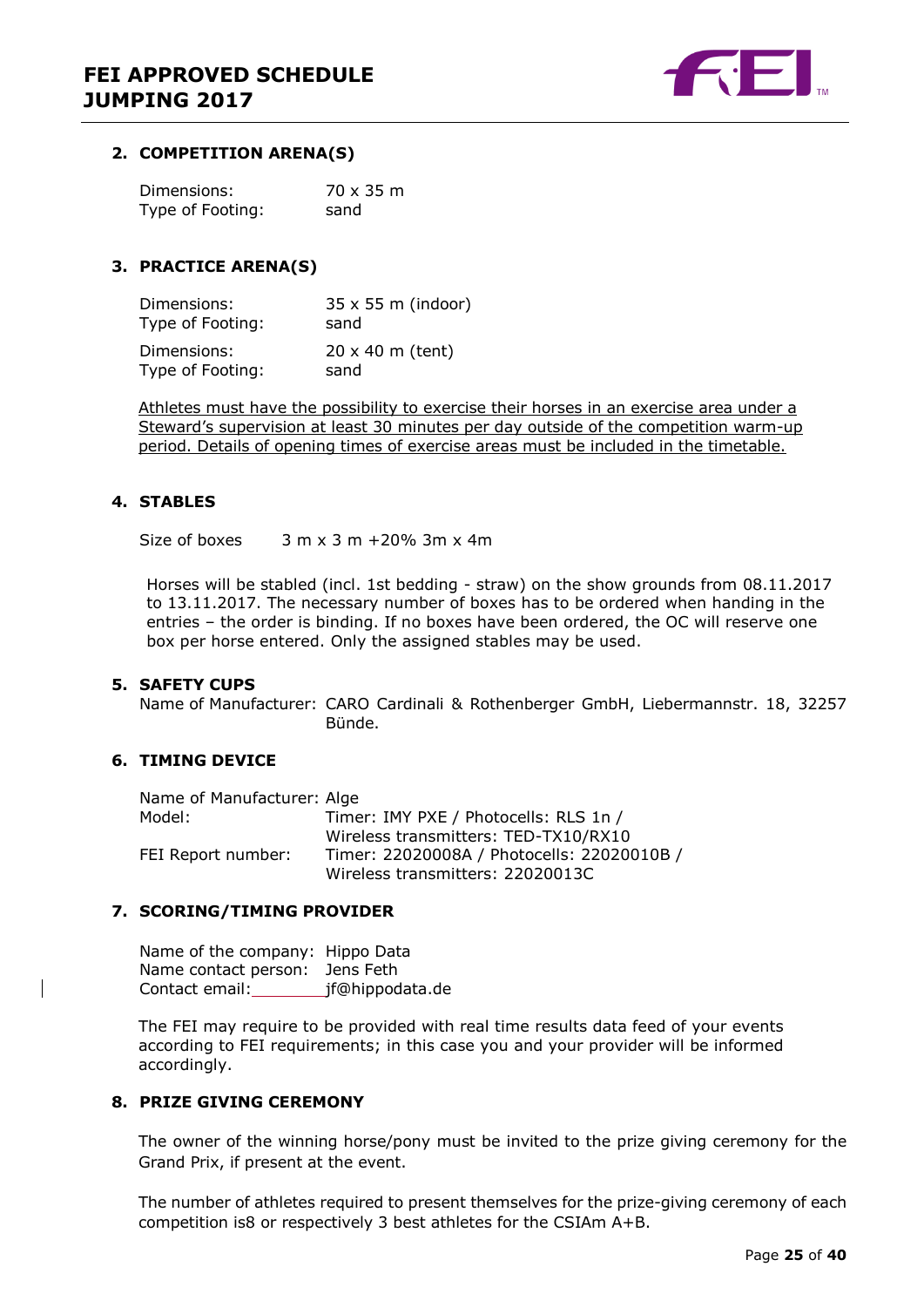

No prize money will be paid to an athlete who does not take part in the prize giving ceremony and/or press conferences without being excused by the Ground jury or the OC.

#### <span id="page-25-0"></span>**9. ADVERTISING ON ATHLETES AND HORSES**

At CSI events, and all competitions except for the Nations Cup, athletes are authorised to carry the logo of their personal sponsor in accordance with the articles 256.3 and 257.3 of the FEI Jumping Rules.

The Chief Steward will check that the advertising on athletes and horses complies with these Articles.

#### <span id="page-25-1"></span>**10.TICKETING**

Are you selling tickets for spectators to attend your event: Yes  $\boxtimes$  No  $\Box$ Name of your ticketing provider: EN GARDE Marketing GmbH Web address to buy ticket: www.engarde.de

#### <span id="page-25-2"></span>**11.BETTING**

Betting will be authorised by the Organiser: Yes  $\Box$  No  $\boxtimes$ 

#### <span id="page-25-3"></span>**12.TRANSPORT REIMBURSMENT HORSES / PONIES**

Transport expenses to be paid by the Athlete.

#### <span id="page-25-4"></span>**13.WELCOME**

The time and date of arrival of athletes, horses and their means of transport must be given to the Organiser in order to facilitate their arrival. Stables will be available as of Wednesday, 08.11.2017, 3:00 pm. Horses have to leave on Monday, 13.11.2017, 8:00 am at latest.

#### <span id="page-25-5"></span>**14.LOCAL TRANSPORTATION - ARRANGEMENTS FROM HOTEL TO SHOWGROUNDS**

A shuttle service will be made available from 09.11.2017 – 12.11.2017 between the official show hotels and the show ground.

Airport or railway station services can only be made if cars are available. Possible requests have to be made 2 days before arrival.

Public Transport has to be paid by the Athletes approximate cost per round trip:  $\epsilon$  30,00 Walking Distance: 5km

#### <span id="page-25-6"></span>**15.ENTRY RIGHT TO SHOWGROUNDS/ACCREDITED PERSONS**

Entry right to the stable area according to FEI Veterinary Regulations Art. 1023 VI.

NUMBER OF ACCREDITED PERSONS:

Athlete: 1 Partner: 1 Groom: 1 Horse Owner: two (2) accreditations per horse acc. to FEI-Passport

#### <span id="page-25-7"></span>**16.SUSTAINABILITY**

"Please consider the environment when organising an FEI Event. Please find useful information on FEI Sustainability here:"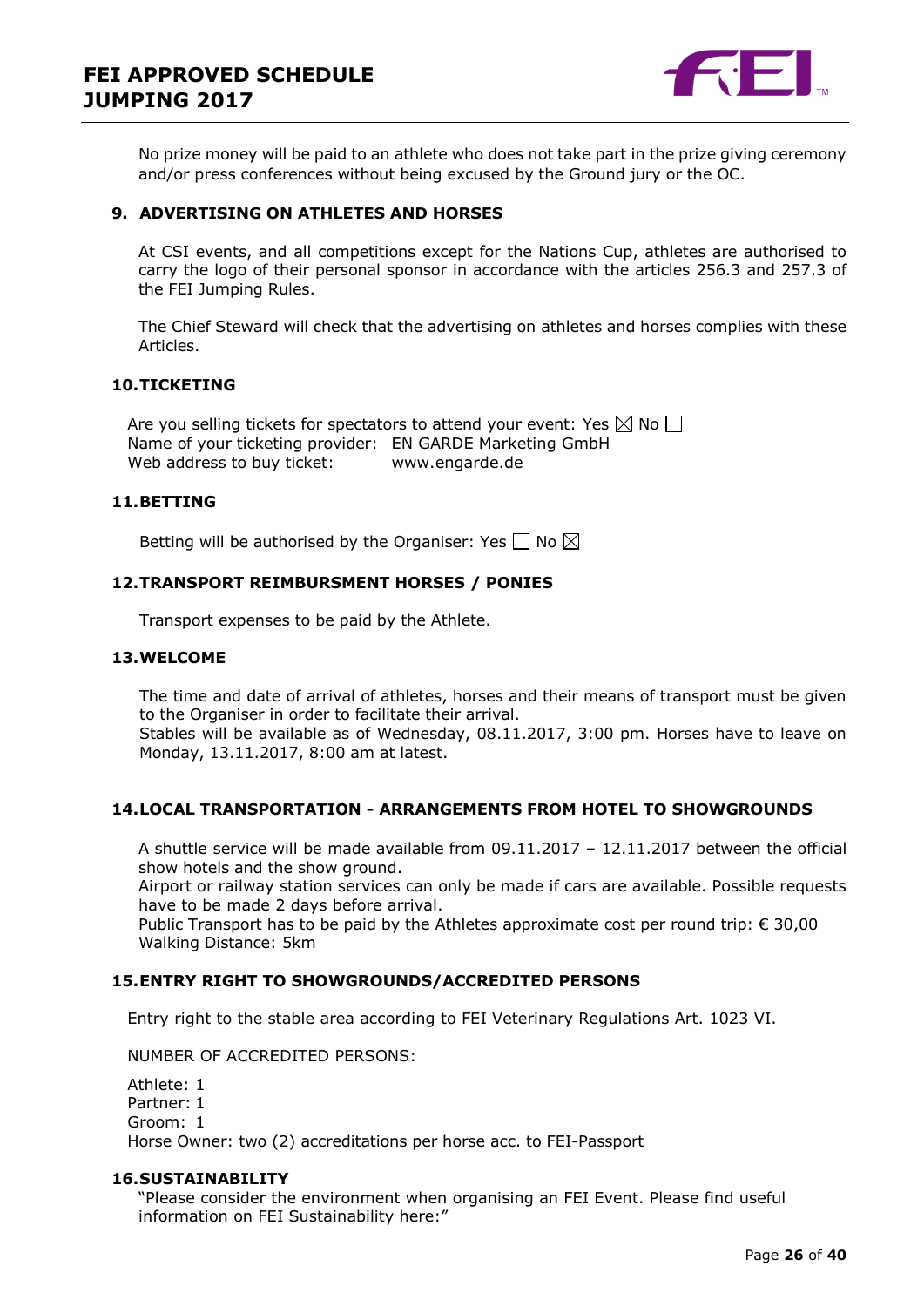

[http://inside.fei.org/fei/your-role/organisers/handbook.](http://inside.fei.org/fei/your-role/organisers/handbook)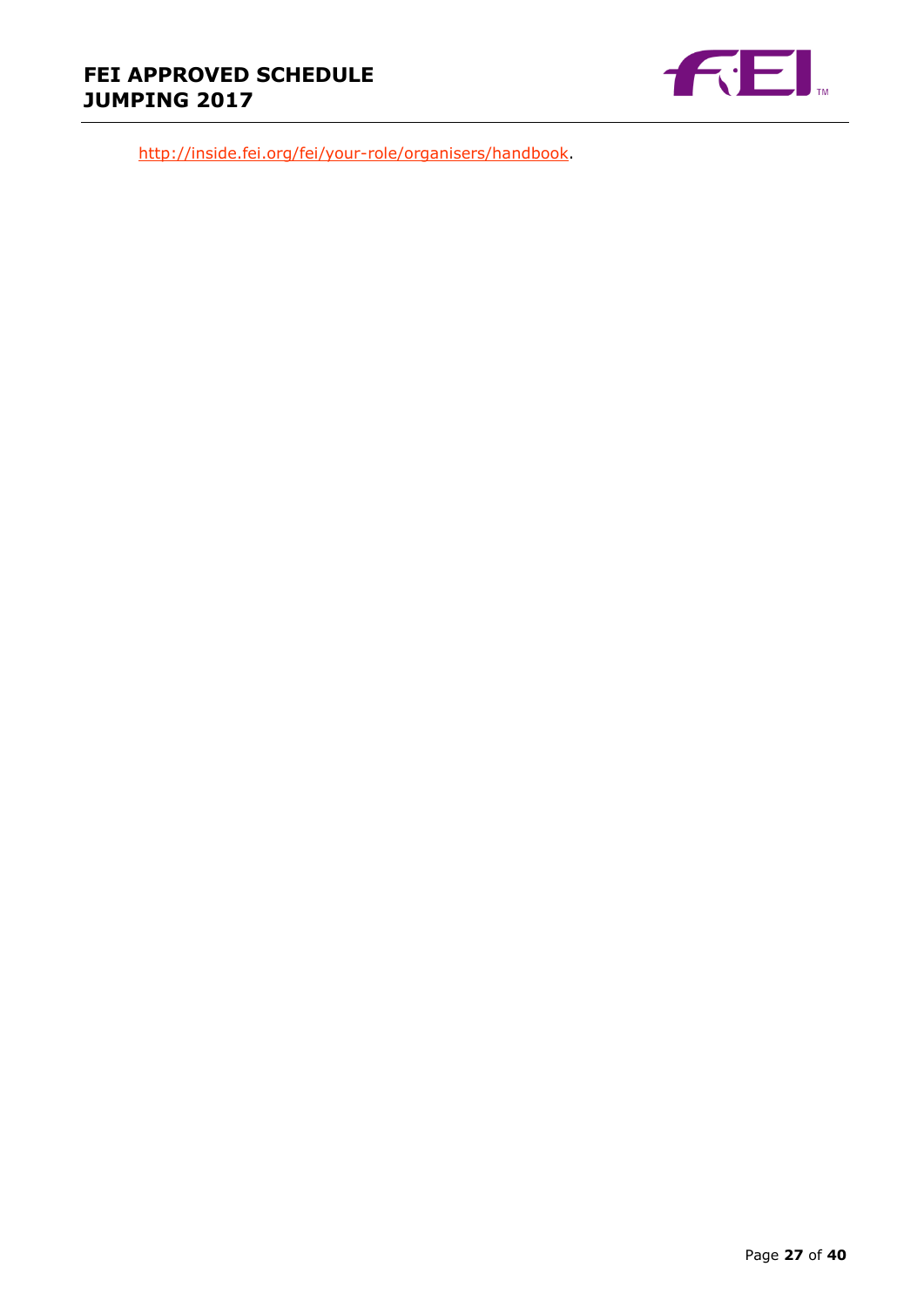

## <span id="page-27-0"></span>**XII. VETERINARY MATTERS**

#### <span id="page-27-1"></span>**1. CUSTOMS FORMALITIES**

Contact details for Customs Formalities: Name: Johannsmann Transportservice GmbH

| Address:       | Hagenort 6, D-33803 Steinfurt        |
|----------------|--------------------------------------|
| Telephone:     | +49.5402-890111                      |
| Fax:           | +49.5402-890222                      |
| Email:         | info@johannsmann-pferdetransporte.de |
| Opening hours: | will be given in the show office     |

Customs and veterinary fees will not be taken over.

#### <span id="page-27-2"></span>**2. HEALTH REQUIREMENTS**

#### **GENERAL**

In accordance with the FEI Code of Conduct for the Welfare of the Horse it is imperative that all Horses at FEI Events are physically fit and free from infectious disease before being allowed to compete.

#### **ENTRY OF HORSES**

Required health tests and vaccinations: ./. Quarantine period: ./. Specimen Import Licence applied: ./.

For questions or problems, please contact your Government Veterinary Services.

Every Athlete is obliged to deliver all necessary health certificates for the transport to the event or identification of the horses before they come into the stables:

a) in case of arrival from a EU-member-country, a certificate for registered horses acc. to sample of Annex B to Reglements 90/426 (see annex Vet. I) of the actual valid form will be necessary.

b) in case of arrival from a country not belonging to the EU, a health certificate for registered horses acc. to sample of annex II (see Annex Vet. II) of the decision of the commission 92/260 of the actual valid form will be necessary.

A certificate must be done in at least one official language of the country of destination and in one official language of the member country. The Athlete must carry with him the original certificate, not a copy.

The organiser sees to it that on the competition site, an official state veterinarian is present to issue the health certificates which are necessary for the transport of the horses to their destination abroad.

In case the OC has entrusted a forwarding agency, the latter is ready to assist regarding the required documents.

Furthermore, questions relating to health requirements for horses can be directed to the veterinary authorities in the country of origin or in Germany.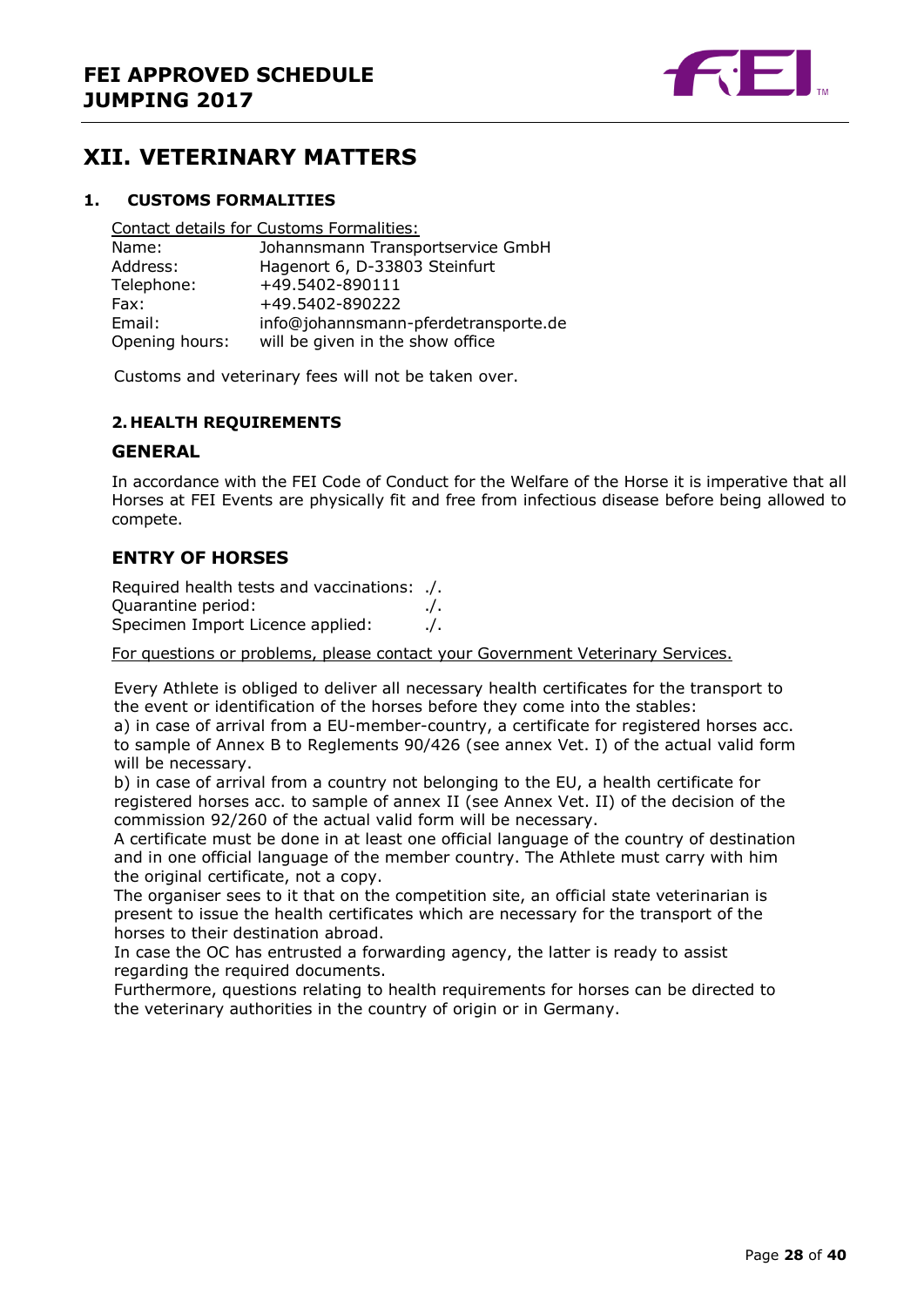

#### <span id="page-28-0"></span>**3. NATIONAL REQUIREMENTS**

In addition to the Rules and Regulations applicable as set out above the following national regulations apply:

• German Animal Welfare Act (Tierschutzgesetz):

www.gesetze-im-internet.de/bundesrecht/tierschg/gesamt.pdf

• German Law concerning Manufacture and Distribution of Medicines (Arzneimittelgesetz):

www.gesetze-im-internet.de/bundesrecht/amg\_1976/gesamt.pdf

• German Law Governing Epidemic Diseases (Tierseuchengesetz):

www.gesetze-im-internet.de/bundesrecht/viehseuchg/gesamt.pdf

• German Regulation for Animal-Welfare during Transport (Tierschutztransportverordnung)

www.gesetze-im-internet.de/bundesrecht/tierschtrv\_2009/gesamt.pdf

• German Regulation regarding Livestock Transport (Viehverkehrsverordnung)

www.gesetze-im-internet.de/bundesrecht/viehverkv\_2007/gesamt.pdf

• etc.

#### <span id="page-28-1"></span>**4.PONIES**

FEI Veterinary Regulations, Chapter IV:

For all Pony Events, Ponies must be available for Pony Measurement if requested by the FEI.

#### <span id="page-28-2"></span>**5. INJURY SURVEILLANCE**

FEI Veterinary Regulations, articles 1036, 1039 and 1040:

Horses participating in FEI Events are subject to injury surveillance protocols; and in the event of fatality, a post mortem examination.

#### <span id="page-28-3"></span>**6.TRANSPORT OF HORSES**

Horses must be fit to travel and be transported in suitable vehicles for the transport of horses. Any government requirements for disease testing and control must be requested well in advance, to ensure that the horse is in compliance by the time of arrival at the border of the country where the Event is taking place. Athletes, or their representatives, have the responsibility to comply with national legislation in both their country of origin and the host nation of the Event. Where necessary athletes must contact local government authorities or veterinary advisors for information regarding animal health requirements and transport legislation. Within the European Union (EU), this includes EU Council Regulation (EC) No 1/2005 concerning the protection of animals during transport within the Member States of the EU.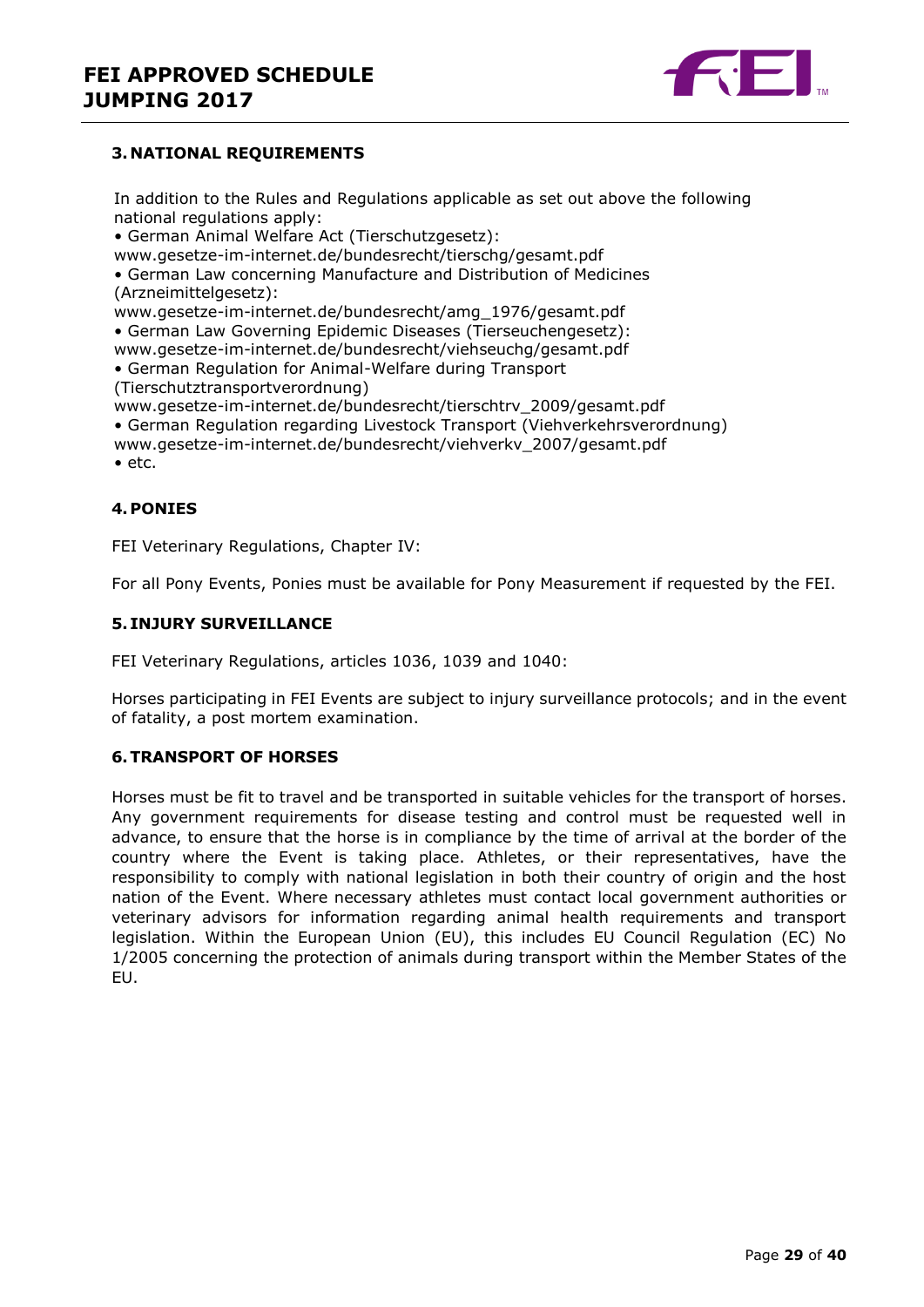

#### <span id="page-29-0"></span>**7. VENUE ARRIVAL INFORMATION & FITNESS TO COMPETE**

#### **7.1. PASSPORTS. FEI General Regulations Article 137**

#### **For all issues relating to FEI Horse Passports/FEI Recognition Cards please contact your National Federation.**

All Horses competing at FEI Events must be registered with the FEI.

FEI Passports or FEI Recognition Cards (for those Horses with a national passport approved by the FEI) are compulsory for FEI Events.

NB: Horses entered in CIMs, in CSIP or in CSICh Cat. A in their country of residence are not required to have an FEI Passport or FEI Recognition Card but must be properly registered with the FEI and identifiable (GRs 137.2).

Athletes who do not present a Horse's Passport and/or Recognition Card, or one that is not correctly validated or fail to meet other passport requirements will be **subject to Sanctions in accordance with Annex II of the FEI Veterinary Regulations** and may not be allowed to compete.

**NB** for Horses permanently resident in a Member State of the European Union: all Horses must have a national EU passport in compliance with EU Regulations to which a FEI Recognition card is applied. The exception to this being Horses in possession of an FEI passport which has been continually revalidated without interruption.

#### **7.2. VACCINATIONS - EQUINE INFLUENZA. FEI Veterinary Regulations Article 1028**

Horses competing at FEI Events must comply with the requirements for Equine Influenza vaccination in accordance with the Veterinary Regulations and as summarised below.

| <b>VACCINATION</b>    | <b>PROTOCOL</b>                                                                                                                                                         | <b>ELIGIBILITY TO ENTER</b><br><b>VENUE</b>                                                                                                                              |  |  |
|-----------------------|-------------------------------------------------------------------------------------------------------------------------------------------------------------------------|--------------------------------------------------------------------------------------------------------------------------------------------------------------------------|--|--|
| <b>Primary Course</b> | 1 <sup>st</sup> Vaccination: day 0<br>2 <sup>nd</sup> Vaccination: day 21-92                                                                                            | May compete 7 days after the<br>2 <sup>nd</sup> Vaccination                                                                                                              |  |  |
| <b>First Booster</b>  | Within 7 months of the $2^{nd}$<br>the<br>Primary<br>vaccination<br>of<br>Course                                                                                        | May compete for 6 months $+21$<br>days after the 2 <sup>nd</sup> vaccination of<br>the Primary Course<br>Must not compete in the 7 days<br>after receiving a vaccination |  |  |
| <b>Boosters</b>       | <b>MINIMUM:</b> within one year of<br>previous booster vaccination<br><b>IF COMPETING:</b> must be in<br>the 6 months $+21$ days of the<br>booster previous vaccination | Must have been vaccinated<br>within 6 months $+21$ days<br>before arriving at the Event<br>Must not compete in the 7 days<br>after receiving a vaccination               |  |  |

All FEI registered Horses intending to compete at FEI Events (including CIMs) must be vaccinated against Equine Influenza in accordance with these VRs. The exception being if the applicable domestic legislation prevents the use of Equine Influenza vaccines within the relevant territory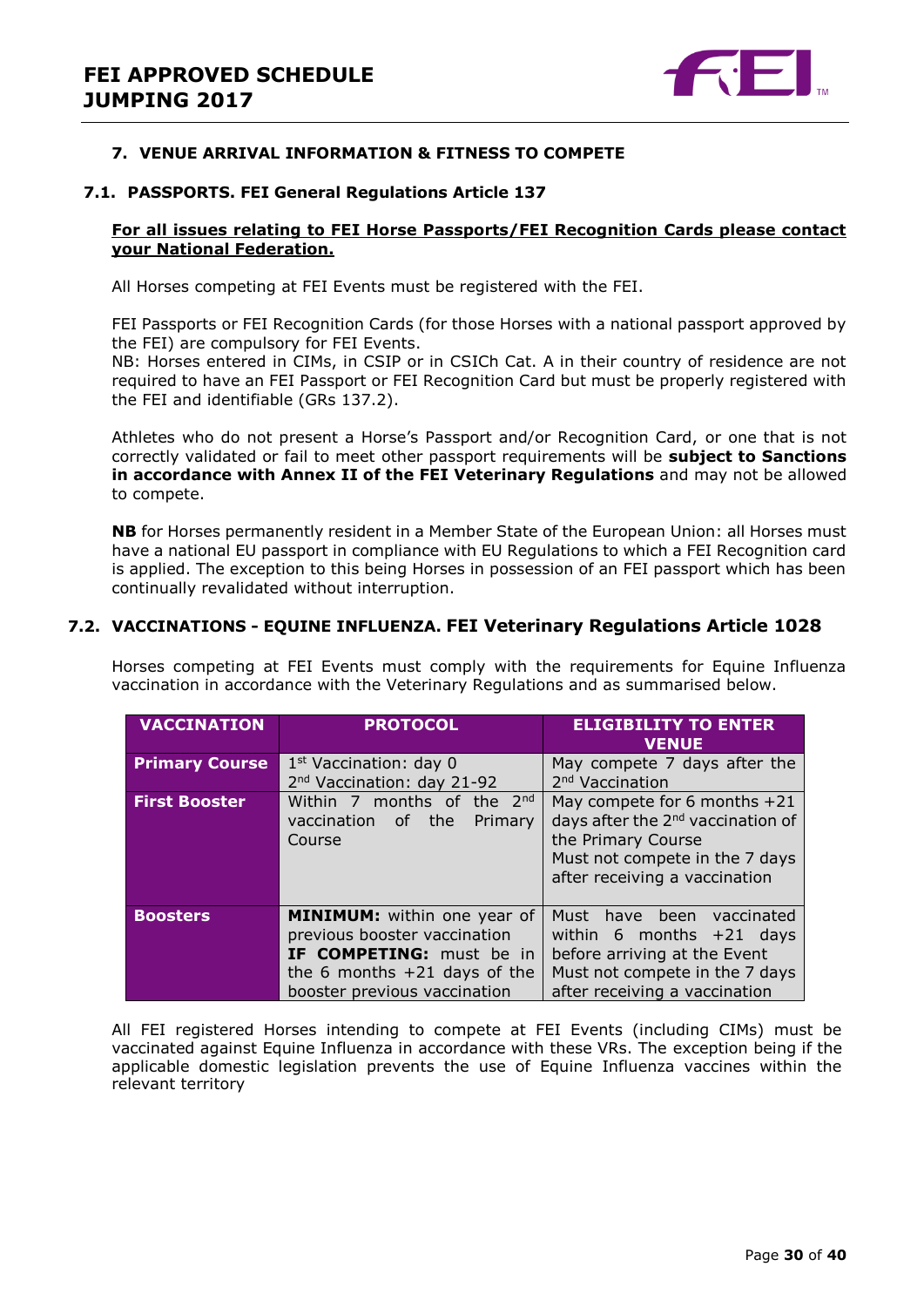

#### **7.3. EXAMINATION ON ARRIVAL. FEI Veterinary Regulations Article 1032**

On arrival at an Event venue, all Horses must undergo an examination by a veterinarian to confirm their identification from their passport and micro-chip ID (where present), their vaccination status and general health. To protect all horses attending events, any Horse with a questionable health status concerning vaccination, disease or other concerns, must be stabled within the isolation facilities provided by the Organising Committee pending a decision on entering the venue.

#### **7.4.HORSE INSPECTIONS. FEI Veterinary Regulations Article 1033, Table 2**

All Horses will be assessed for their fitness to compete during the Horse Inspection. Any Horse demonstrating questionable fitness may be referred to the Holding Box for further veterinary examination. Horses not deemed fit to compete by the Inspection Panel will not be permitted to compete.

#### **7.5. LIMB SENSITIVITY EXAMINATION. FEI Veterinary Regulations Article 1034**

All Horses are subject to examination under the protocol for abnormal limb sensitivity throughout the period of an Event, including, but not limited to, between rounds and before the Jump Off. Horses may be examined once or on multiple occasions during the Period of an Event.

Horses may be selected for examination under the protocol randomly or they may be targeted. All Horses selected to be tested must submit promptly to the examination or are subject to immediate disqualification. There is no obligation to examine any specific number of Horses at an Event.

#### <span id="page-30-0"></span>**8.EQUINE ANTI-DOPING AND CONTROLLED MEDICATION PROGRAMME (EADCMP). FEI VETERINARY REGULATIONS, CHAPTER VI**

#### **8.1. SAMPLING. FEI VETERINARY REGULATIONS ARTICLES 1057 AND 1058**

All horses competing at FEI Events may be subject to sampling for the presence of FEI Equine Prohibited Substances in accordance with the FEI Equine Anti-Doping and Controlled Medication Regulations (EADCMRs). Horses may be selected for sampling in accordance with obligatory testing, targeted or random sampling procedures. Refer to Chapter VII, paragraph 3 for details of fees relating to Equine and Human Anti-Doping program (EADCMP), which OCs/NFs have the right to charge to the athlete (applicable for all FEI events worldwide).

#### **8.2. ELECTIVE TESTING. FEI VETERINARY REGULATIONS ARTICLES 1056**

Elective Testing may be carried out prior to an Event to check for the presence of prohibited substances. Please refer to<http://inside.fei.org/fei/your-role/veterinarians> for information and details.

## <span id="page-30-1"></span>**XIII. HUMAN ANTI-DOPING**

Athletes can be tested at any FEI Event, by the FEI or by other Anti-Doping Organisations with Testing jurisdiction. Organisers will have the responsibility to provide facilities and staff/volunteers to facilitate such Testing if requested by the FEI as outlined in article 22.3 of the FEI's Anti-doping Rules for Human Athletes (ADRHA).

The ADRHA rules are published on the FEI website at [http://inside.fei.org/content/anti-doping](http://inside.fei.org/content/anti-doping-rules)[rules.](http://inside.fei.org/content/anti-doping-rules)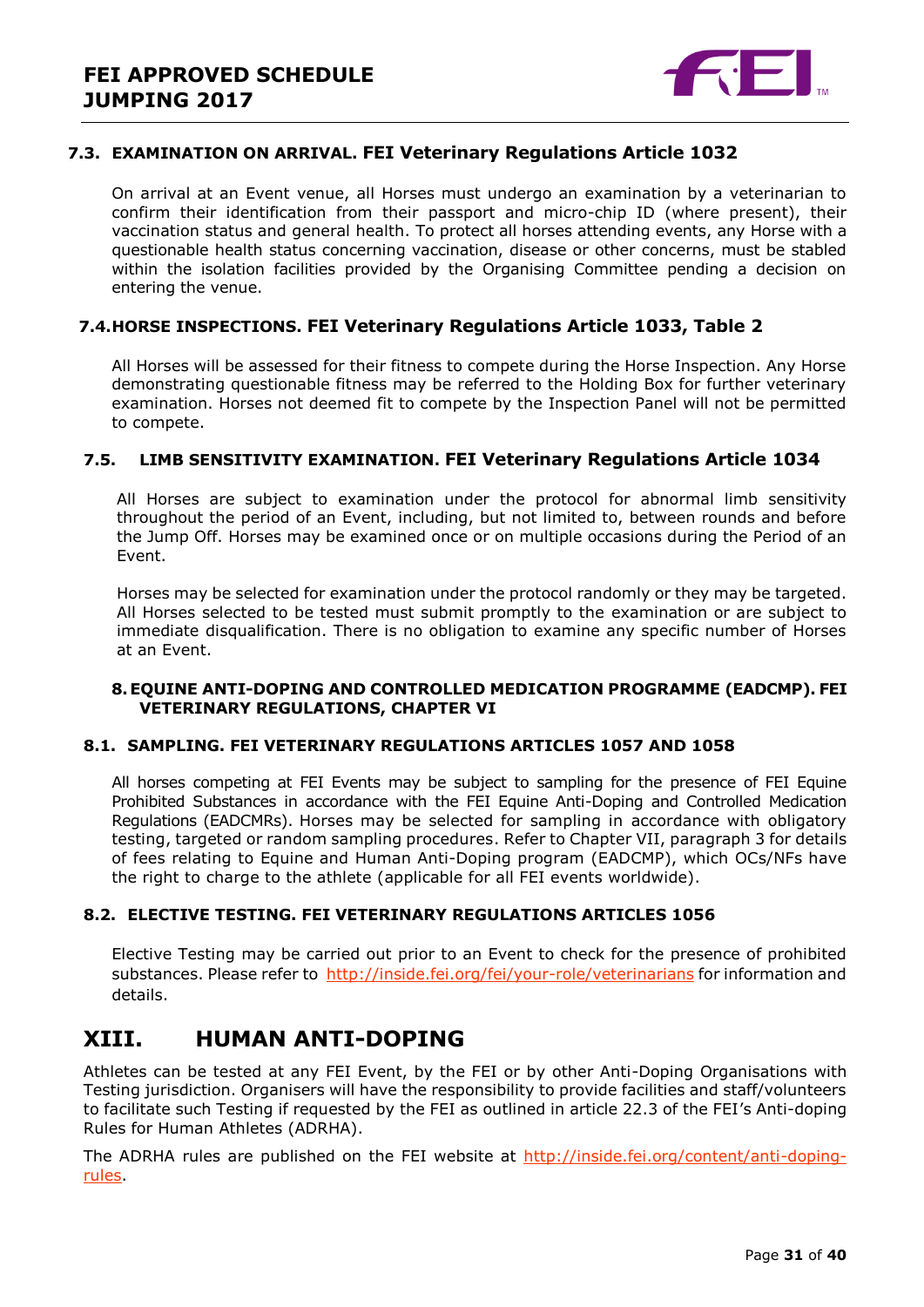

## <span id="page-31-0"></span>**XIV. ADDITIONAL INFORMATION**

#### <span id="page-31-1"></span>**1. INSURANCES AND NATIONAL REQUIREMENTS**

Equestrian sports involve inherent dangerous risks. To the greatest extent permitted by law, the FEI and the FEI Event Organiser shall NOT be liable for any damages relating to loss of property or injury of any kind to Athletes, Owners, Support Personnel or Horses at or in connection with an FEI Event and the FEI expressly excludes all such liability.

#### **1.1. ATHLETES, OWNERS AND SUPPORT PERSONNEL**

#### **1.1.1. Personal Accident and Health Insurance**

It is your responsibility as an Athlete/Owner/ Support Personnel to ensure that you have adequate personal accident insurance in place to cover your participation at FEI Events and in particular to insure against any personal injury or medical expenses arising from an accident, injury or illness which may occur at a FEI Event.

You should check with your National Federation to confirm if your National Federation's insurance policy (if any) covers personal accidents and/or illnesses which may occur when you are attending/participating in FEI Events.

If your National Federation does not have a personal accident/health insurance policy or if the National Federation's insurance policy does not cover personal accident or health claims, then you should obtain your own personal accident and health insurance policy to cover your attendance/participation at FEI Events.

#### **1.1.2. Personal Property Insurance**

You should also ensure that you are insured against property loss, theft or damage which may occur at an FEI Event.

Again, the advice is to check with your National Federation to confirm if they have an insurance policy in place which would cover you in case of such property loss, theft or damage. If not, then you should obtain your own personal property insurance to cover such situations.

#### **1.2. ATHLETES AND OWNERS**

#### **1.2.1. Third Party Liability Insurance**

As an Athlete/Owner you are personally responsible for damages to third parties caused by you, your employees, Support Personnel, your agents or your Horses. You are, therefore, strongly advised to take out third-party liability insurance providing full coverage in relation to FEI Events at home and abroad, and to keep the policy up to date.

The FEI and the Organiser will NOT be responsible for any damage caused to third parties by you, your employees, Support Personnel, your agents or your Horses.

#### **1.2.2. Additional Liability Information**

The organizer declines any liability for property or pecuniary damage which may happen to visitors, athletes, grooms and horse owners through slight negligence of the organizer, his delegates or his assistants. The OC is liable in case of intent, gross negligence as well as in case of injury to life, body or health and in further cases he is liable for compelling legal liability acc. to the legal requirements.

Furthermore before the first use of the event area, before the first training resp. before the start of the competition, each participant will have to make oneself familiar with the conditions of the event area. With the first ride on the event area, the participant accepts the conditions of the event ground as according to the rules and to the contract and she/he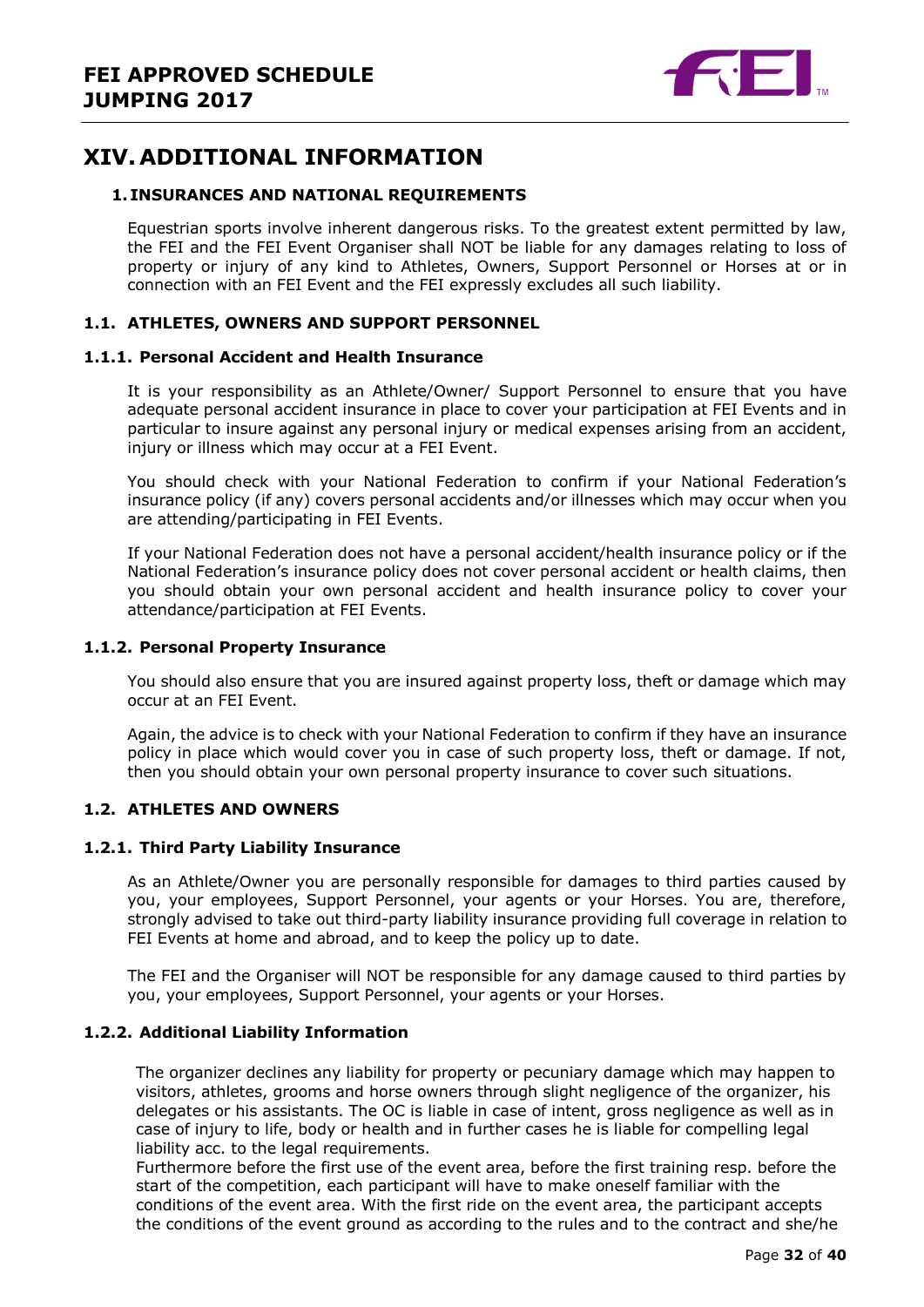

refrains from liability against the organizer, except when the OC acts reckless or deliberately on injury to life, body or health.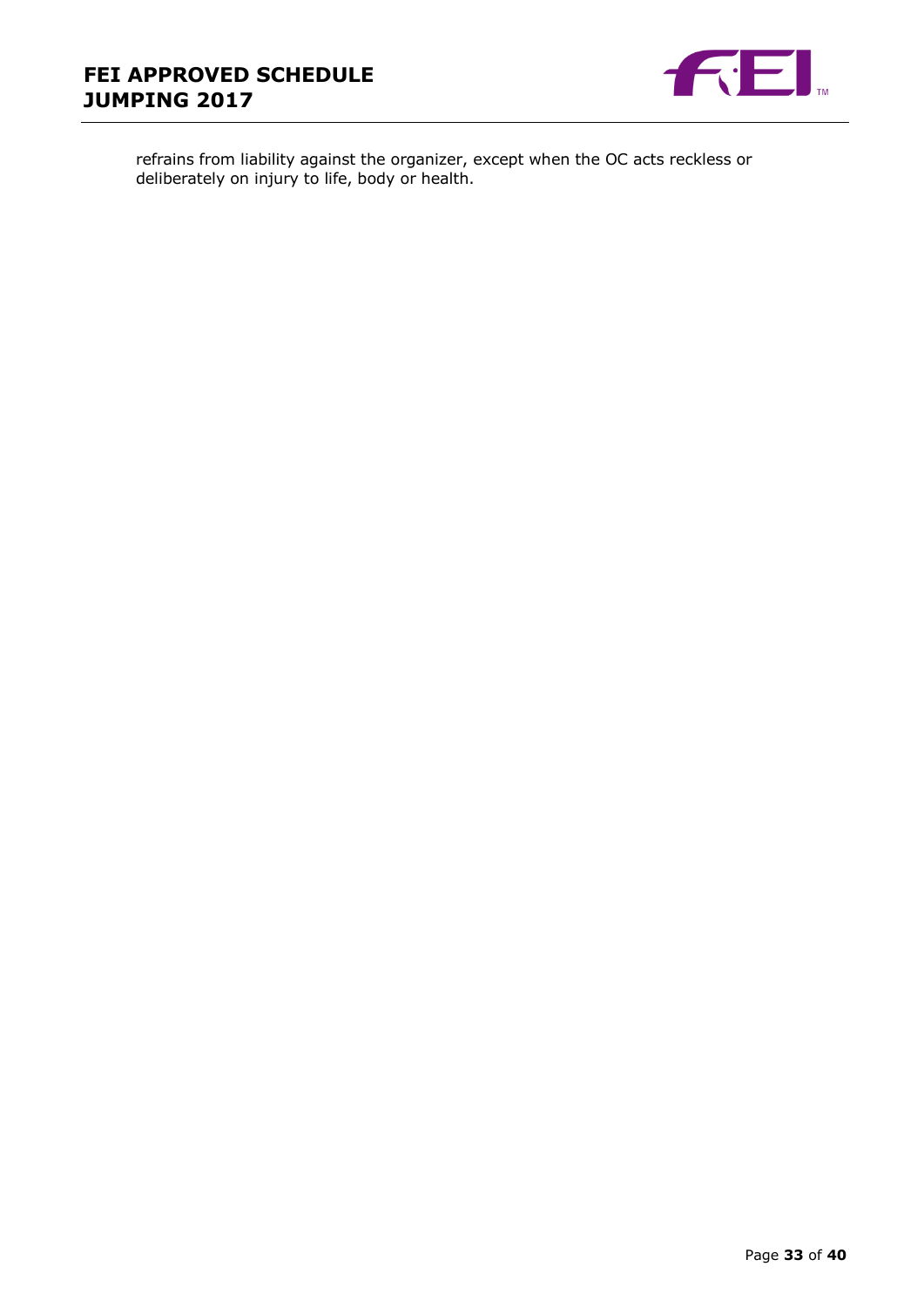

#### **1.2.3. Horse Insurance**

As an Owner you should ensure that your Horses are adequately insured against any injuries or illnesses they may sustain while participating at a FEI Event.

#### <span id="page-33-0"></span>**2.PROTESTS/APPEALS**

To be valid, all Protests and Appeals must be made in writing and accompanied by a deposit of CHF 150.- or equivalent.

Protest and appeal forms are available on the FEI website: Protests:<http://inside.fei.org/sites/default/files/FEI%20Protest%20Form.pdf> Appeals:<http://inside.fei.org/sites/default/files/FEI%20Appeal%20Form.pdf>

#### <span id="page-33-1"></span>**3. SCHOOLING DURING COMPETITIONS**

Athletes wishing to school during speed competitions (Table A and Table C) must inform the OC before these competitions begin. These athletes will start first in these competitions.

#### <span id="page-33-2"></span>**4. STEWARDING**

- If an athlete is uncertain as to whether the boots he/she intends to use during an event are allowed, he/she or his/her representative should show the boots to the Chief Steward for his/her opinion before the boots are used in training or in competition.
- In addition, athletes are to be made aware that hind boots must be removed and placed again on the horse's legs in the presence of a Steward while in the warm-up arena prior to entering the competition arena for certain competitions. (If bandages are used in place of boots, athletes are not required to remove the bandages in the warm-up arena.) This procedure is compulsory for competitions for which boot and bandage control is mandatory, that is the Nations Cup, Grand Prix, and the competition with the highest prize money, and is at the discretion of the Chief Steward for other competitions.
- As an alternative to carrying out this procedure at the time designated by the Steward an athlete may ask his/her groom to take the boots to the in-gate and place them on the horse's legs in front of the Steward prior to the combination entering the arena.
- The Steward has the authority to intervene if a boot is deemed excessively tight by instructing that the boot be removed and put on again correctly. *[Stewards are to note that it is normal for a horse's gait to be somewhat affected immediately after boots have been removed and re-placed.]* If an athlete or his/her groom refuses to remove and replace the boot(s) when instructed to do so by the Steward, a Yellow Warning Card will be issued to the athlete in question.
- If it is deemed impossible or unsafe to remove the hind boots in the warm-up arena prior to the combination entering the competition arena, due to an extremely excited or nervous horse, the boots of the horse in question are to be removed by the athlete/groom following the athlete's round upon leaving the arena and inspected by the Steward. This inspection may be carried out during the boot and bandage control if the boot and bandage control is carried out for the competition in question.
- · This procedure does not replace boot and bandage control after completion of an athlete's round for competitions for which boot and bandage control is mandatory (refer to JRs Art. 244.1).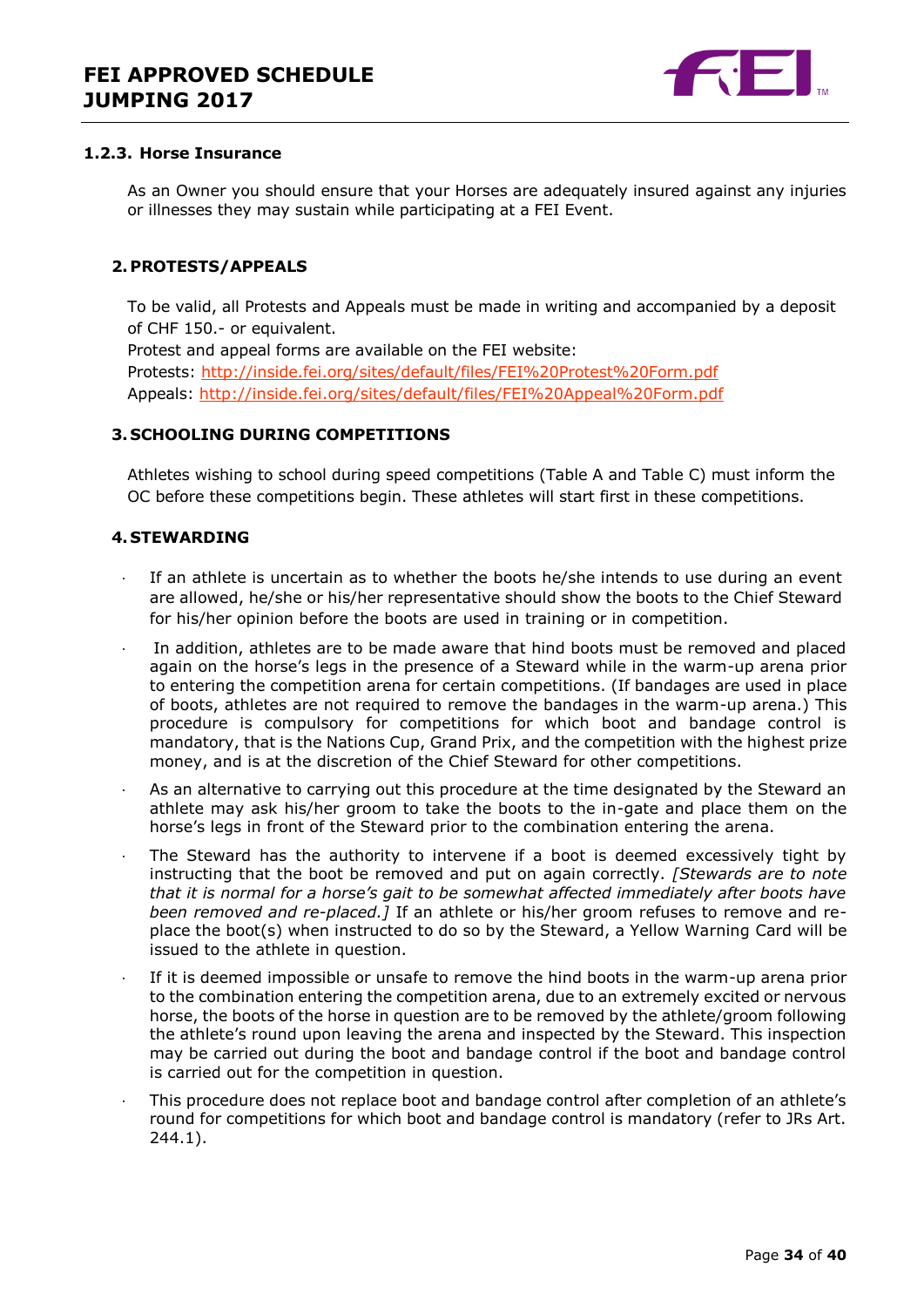

#### <span id="page-34-0"></span>**5. DISPUTES**

In the event of any discussion concerning the interpretation of the schedule (in translated languages), the English version will be decisive.

#### <span id="page-34-1"></span>**6.MODIFICATION TO SCHEDULE**

In exceptional circumstances, together with the approval of the host NF delegate and the Ground Jury, the Organiser may change the schedule in order to clarify any matter arising from an omission or due to unforeseen circumstances. Any such changes must be notified to all athletes and officials as soon as possible and they must be reported to the FEI Secretary General by the Technical Delegate, the President of the Ground Jury or the Foreign Judge, as applicable.

#### <span id="page-34-2"></span>**7.ADDITIONAL INFORMATION FROM THE OC**

#### **7.1 GERMAN SHOW RULES**

The OC acknowledges that para 1.4 LPO (German Show Rules) is binding for international events in Germany.

#### **7.2 TIMETABLE**

The times stated under "VIII. TIMETABLE" are subject to alterations.

#### **7.3 FEI-PASSPORTS**

Horses entered in CIMs (CSI1\*/CSI2\*/CSIJ A+B/CSIY A+B/CSICh A+B/CSIU25 A+B/CSIV A+B/CSIAm A+B) as well as in CSIP in their country of residence are not required to have an FEI Passport or FEI Recognition Card but must be properly registered with the FEI and identifiable (GRs 137.2).

#### **7.4 GERMAN ANIMAL WELFARE ACT**

According to paragraph 6 of the German Animal Welfare Act, trimming the vibrissae around eyes and muzzle as well as clipping or cutting the hairs inside the ears of horses are prohibited.

#### **7.5. PRIZE MONEY – RIDERS ACCOUNTING**

Usually, all participants receive their prize money by bank transfer. Therefore the participant has to issue a corresponding invoice to the organizer: **EN GARDE Markting GmbH, Ellhornstr. 17, D-27628 Hagen im Bremischen eMail:reuss@engarde.de** 

**The bank transfer will be made ONLY if this invoice has been received. On request of the participant, the organizer can write a corresponding counter-account of the incurred costs, otherwise this statement is considered as proof of expenses.**

#### **7.6. DOGS**

**NO** Dogs allowed in the Olympic Hall!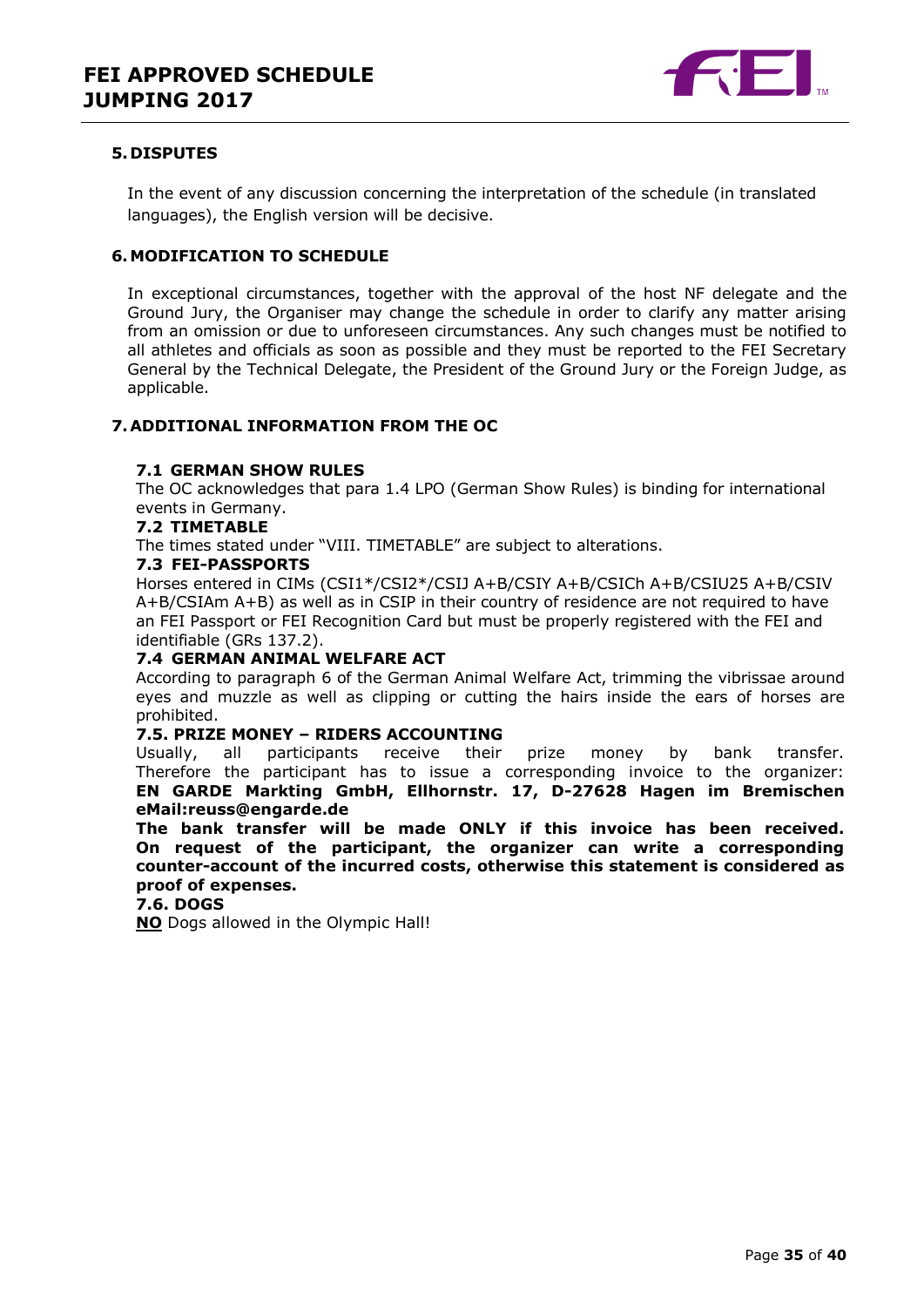

### **Age of Athletes and Horses according to the Event's Category**

| <b>Event's Category</b>                                                                                                                                                                                                                                   | <b>Age of Athletes</b>                                                                                                                                                                           | <b>Age of Horses</b>                                                                  |  |
|-----------------------------------------------------------------------------------------------------------------------------------------------------------------------------------------------------------------------------------------------------------|--------------------------------------------------------------------------------------------------------------------------------------------------------------------------------------------------|---------------------------------------------------------------------------------------|--|
| <b>Olympic Games/WEG</b>                                                                                                                                                                                                                                  | As of 18 <sup>th</sup> year                                                                                                                                                                      | Min 9 y.o.                                                                            |  |
| <b>Continental Championships Senior</b>                                                                                                                                                                                                                   | As of 18 <sup>th</sup> year                                                                                                                                                                      | Min 8 y.o.                                                                            |  |
|                                                                                                                                                                                                                                                           |                                                                                                                                                                                                  |                                                                                       |  |
| <b>Regional Championships/Games</b>                                                                                                                                                                                                                       | As of 18 <sup>th</sup> year<br>As of 16 <sup>th</sup> year if height of obstacles max.1.40m (JRs<br>Annex IX, Art. 6.1)                                                                          | Min. 8 y.o.<br>Min. 7 y.o. if height of<br>obstacles max. 1.40m<br>(JRs Art. 254.1.1) |  |
| <b>World Cup Final</b>                                                                                                                                                                                                                                    | As of 18 <sup>th</sup> year                                                                                                                                                                      | Min. 9 y.o.                                                                           |  |
| <b>Nations Cup Final</b>                                                                                                                                                                                                                                  | As of 18 <sup>th</sup> year                                                                                                                                                                      | Min. 8 y.o.                                                                           |  |
| CSI-W1*-5*/CSIO-W1*-5*<br>Grand Prix, World Cup, Nations Cup, Power and<br>Skill, Derby or Competition with the highest prize<br>money<br><b>Other Competitions</b><br>Other Competitions if height max. 1.40m<br>Other Competitions if height max. 1.30m | As of 18 <sup>th</sup> year<br>As of 16 <sup>th</sup> year with permission of their NF<br>As of 14 <sup>th</sup> year<br>$\boldsymbol{\mu}$<br>$\boldsymbol{\mu}$<br>As of 12 <sup>th</sup> year | Min. 7 y.o.<br>Min. 7 y.o.<br>Min. 7 y.o<br>Min. 7 y.o                                |  |
| CSI3*-5*/CSI01*-5*                                                                                                                                                                                                                                        |                                                                                                                                                                                                  |                                                                                       |  |
| Grand Prix, Nations Cup, Power and Skill, Derby or<br>Competition with the highest prize money<br><b>Other Competitions</b><br>Other Competitions if height max. 1.40m<br>Other Competitions if height max. 1.30m                                         | As of 18 <sup>th</sup> year<br>As of 16 <sup>th</sup> year with permission of their NF<br>As of 14 <sup>th</sup> year<br>$\boldsymbol{\mu}$<br>$\boldsymbol{\mu}$<br>As of 12 <sup>th</sup> year | Min. 7 y.o.                                                                           |  |
| $CSI2*$<br>Power and Skill or Derby<br><b>Other Competitions</b><br>Other Competitions if height max. 1.40m<br>Other Competitions if height max. 1.30m                                                                                                    | As of 18 <sup>th</sup> year<br>As of 16 <sup>th</sup> year with permission of their NF<br>As of 14 <sup>th</sup> year<br>$\boldsymbol{\mu}$<br>$\boldsymbol{u}$<br>As of 12 <sup>th</sup> year   | Min. 6 y.o.                                                                           |  |
| $CSI1*$<br>Power and Skill or Derby<br><b>Other Competitions</b><br>Other Competitions if height max. 1.30m                                                                                                                                               | As of 18 <sup>th</sup> year<br>As of 14 <sup>th</sup> year with permission of their NF<br>As of 12 <sup>th</sup> year                                                                            | Min. 6 y.o.                                                                           |  |
| CH-Y                                                                                                                                                                                                                                                      | As of 16 <sup>th</sup> year to end 21 <sup>st</sup> year                                                                                                                                         | Min. 7 y.o.                                                                           |  |
| CSI/CSIO-Y                                                                                                                                                                                                                                                | As of 16 <sup>th</sup> year to end 21 <sup>st</sup> year                                                                                                                                         | Min. 7 y.o.                                                                           |  |
| CH-J                                                                                                                                                                                                                                                      | As of 14 <sup>th</sup> year to end 18 <sup>th</sup> year                                                                                                                                         | Min. 7 y.o.                                                                           |  |
| CSI/CSIO-J                                                                                                                                                                                                                                                | As of 14 <sup>th</sup> year to end 18 <sup>th</sup> year                                                                                                                                         | Min. 6 y.o.                                                                           |  |
| CSI/CSIO-Ch/CH-Ch                                                                                                                                                                                                                                         | As of 12 <sup>th</sup> year to end 14 <sup>th</sup> year                                                                                                                                         | Min. 6 y.o.                                                                           |  |
| CSI/CSIOP/CH-P                                                                                                                                                                                                                                            | As of 12 <sup>th</sup> year to end 16 <sup>th</sup> year                                                                                                                                         | Min. 6 y.o.                                                                           |  |
|                                                                                                                                                                                                                                                           | Ponies must be registered as ponies with the FEI                                                                                                                                                 |                                                                                       |  |
| <b>CSIU-25</b>                                                                                                                                                                                                                                            | As of 16 <sup>th</sup> year to end 25 <sup>th</sup> year<br>As of 14 <sup>th</sup> year if height max. 1.40m                                                                                     | Min. 7 y.o.                                                                           |  |
| <b>CSIV</b>                                                                                                                                                                                                                                               | As of 45 <sup>th</sup> year for women and 49 <sup>th</sup> for men                                                                                                                               | Min. 6 y.o.                                                                           |  |
| <b>CSIAm</b>                                                                                                                                                                                                                                              | As of 12 <sup>th</sup> year for CSIAm-B<br>As of 14 <sup>th</sup> year for CSIAm-A                                                                                                               | Min. 6 y.o. for Cat. B<br>Min. 7 y.o. for Cat. A;                                     |  |
| <b>CSIYH</b>                                                                                                                                                                                                                                              | per Art. 255.2                                                                                                                                                                                   | Min. 6 y.o. - Max. 8 y.o.                                                             |  |
| CH-M-YH-S                                                                                                                                                                                                                                                 | As of 18 <sup>th</sup> year or 16 <sup>th</sup> year for athletes qualified with<br>the same horse                                                                                               | 5 y.0. / 6 y.0. / 7 y.0.                                                              |  |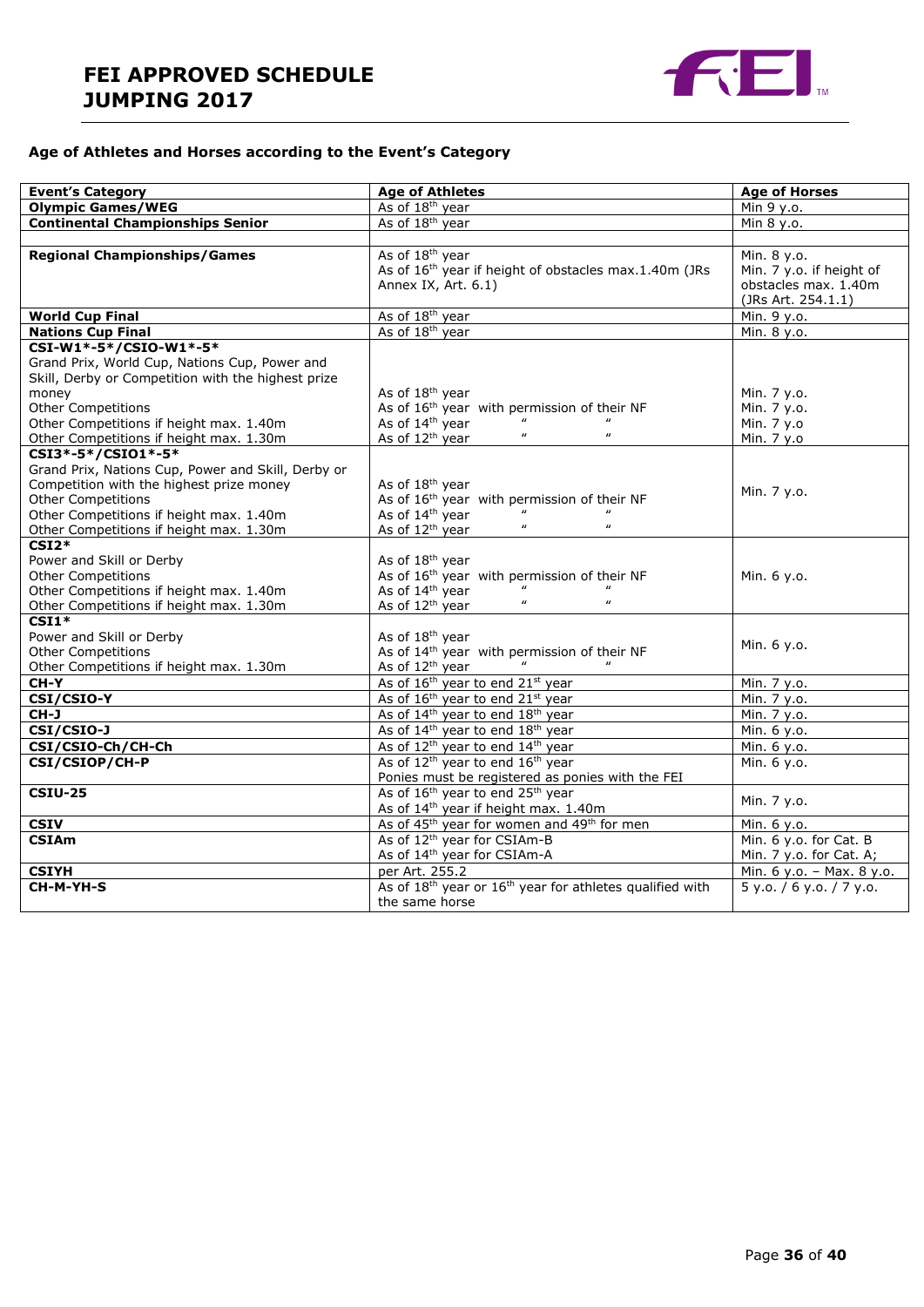

#### <span id="page-36-0"></span>**8.PRIZE MONEY DISTRIBUTION**

#### Standardised prize money distribution

Chart 1: Prize money distribution with 25% of prize money offered to the winner

| N° of<br>starters                                                                                                                                                                                                                                                                                                                                                                                                                                                                                                                                                                                                                                                                                                                                                                                                                                                                                                                                                                                                       | up to $11$                                                                                           |                   | $12 - 48$ |                        | over 48                                                                                                                                                                                                      |  |
|-------------------------------------------------------------------------------------------------------------------------------------------------------------------------------------------------------------------------------------------------------------------------------------------------------------------------------------------------------------------------------------------------------------------------------------------------------------------------------------------------------------------------------------------------------------------------------------------------------------------------------------------------------------------------------------------------------------------------------------------------------------------------------------------------------------------------------------------------------------------------------------------------------------------------------------------------------------------------------------------------------------------------|------------------------------------------------------------------------------------------------------|-------------------|-----------|------------------------|--------------------------------------------------------------------------------------------------------------------------------------------------------------------------------------------------------------|--|
| N° of<br>prizes                                                                                                                                                                                                                                                                                                                                                                                                                                                                                                                                                                                                                                                                                                                                                                                                                                                                                                                                                                                                         | Same as the number of starters who finish the competition                                            | $12 \overline{ }$ |           |                        | more than 12                                                                                                                                                                                                 |  |
| <b>Prize</b><br>money                                                                                                                                                                                                                                                                                                                                                                                                                                                                                                                                                                                                                                                                                                                                                                                                                                                                                                                                                                                                   | 40'000 .-                                                                                            | $40'000 -$        |           | $40'000 -$             |                                                                                                                                                                                                              |  |
|                                                                                                                                                                                                                                                                                                                                                                                                                                                                                                                                                                                                                                                                                                                                                                                                                                                                                                                                                                                                                         |                                                                                                      | $\frac{9}{6}$     |           | $\%$                   |                                                                                                                                                                                                              |  |
| winner                                                                                                                                                                                                                                                                                                                                                                                                                                                                                                                                                                                                                                                                                                                                                                                                                                                                                                                                                                                                                  |                                                                                                      | 25                | 10'000 .- | 25                     | 10'000 .-                                                                                                                                                                                                    |  |
| 2                                                                                                                                                                                                                                                                                                                                                                                                                                                                                                                                                                                                                                                                                                                                                                                                                                                                                                                                                                                                                       |                                                                                                      | 20                | $8000 -$  | 20                     | $8000 -$                                                                                                                                                                                                     |  |
| з                                                                                                                                                                                                                                                                                                                                                                                                                                                                                                                                                                                                                                                                                                                                                                                                                                                                                                                                                                                                                       | All athletes having completed the competition receive prize money, to be distributed                 | 15                | $6000 -$  | 15                     | $6000 -$                                                                                                                                                                                                     |  |
| 4                                                                                                                                                                                                                                                                                                                                                                                                                                                                                                                                                                                                                                                                                                                                                                                                                                                                                                                                                                                                                       | according to the percentages at right from the 1 <sup>st</sup> placed to the last placed athlete.    | 10                | $4000 -$  | 10                     | $4000 -$                                                                                                                                                                                                     |  |
| 5                                                                                                                                                                                                                                                                                                                                                                                                                                                                                                                                                                                                                                                                                                                                                                                                                                                                                                                                                                                                                       | The remaining prizes, i.e. the prizes foreseen up to 12 <sup>th</sup> place, are then distributed in | $\overline{7}$    | 2800.-    | $\overline{7}$         | 2800.-                                                                                                                                                                                                       |  |
| 6                                                                                                                                                                                                                                                                                                                                                                                                                                                                                                                                                                                                                                                                                                                                                                                                                                                                                                                                                                                                                       | descending order starting again with the 1 <sup>st</sup> placed athlete until there are no more      | 5.5               | $2200 -$  | 5.5                    | $2200 -$                                                                                                                                                                                                     |  |
| $\overline{7}$                                                                                                                                                                                                                                                                                                                                                                                                                                                                                                                                                                                                                                                                                                                                                                                                                                                                                                                                                                                                          | prizes to be distributed.                                                                            | 4                 | $1600 -$  | 4                      | $1600 -$                                                                                                                                                                                                     |  |
| 8                                                                                                                                                                                                                                                                                                                                                                                                                                                                                                                                                                                                                                                                                                                                                                                                                                                                                                                                                                                                                       |                                                                                                      | 3                 | $1200 -$  | 3                      | $1200 -$                                                                                                                                                                                                     |  |
| 9                                                                                                                                                                                                                                                                                                                                                                                                                                                                                                                                                                                                                                                                                                                                                                                                                                                                                                                                                                                                                       | See examples below*.                                                                                 | 3                 | $1200 -$  | 3                      | $1200 -$                                                                                                                                                                                                     |  |
| 10                                                                                                                                                                                                                                                                                                                                                                                                                                                                                                                                                                                                                                                                                                                                                                                                                                                                                                                                                                                                                      |                                                                                                      | 2.5               | $1000.-$  | 2.5                    | $1000.-$                                                                                                                                                                                                     |  |
| 11                                                                                                                                                                                                                                                                                                                                                                                                                                                                                                                                                                                                                                                                                                                                                                                                                                                                                                                                                                                                                      |                                                                                                      | 2.5               | $1000.-$  | 2.5                    | $1000.-$                                                                                                                                                                                                     |  |
| 12                                                                                                                                                                                                                                                                                                                                                                                                                                                                                                                                                                                                                                                                                                                                                                                                                                                                                                                                                                                                                      | n/a                                                                                                  | 2.5               | $1000.-$  | 2.5                    | $1000 -$                                                                                                                                                                                                     |  |
| total                                                                                                                                                                                                                                                                                                                                                                                                                                                                                                                                                                                                                                                                                                                                                                                                                                                                                                                                                                                                                   | 40'000                                                                                               | 100               | 40'000 .- | 100                    | 40'000                                                                                                                                                                                                       |  |
| *Examples:<br>5 athletes: winner gets prize for $1st$ (25%) and the other athletes get the relevant percentages<br>down to the last athlete, i.e. $5th$ place (7%). The prize for $6th$ (5.5%) is then given to the winner,<br>the prize for 7th (4%) is given to the 2 <sup>nd</sup> placed athlete, the prize for 8th (3%) is given to the 3 <sup>nd</sup><br>placed athlete, the prize for 9 <sup>th</sup> (3%) is given to the 4 <sup>th</sup> placed athlete and the prize for 10 <sup>th</sup><br>$(2.5\%)$ is given to the 5 <sup>th</sup> placed athlete. The prize for 11 <sup>th</sup> $(2.5\%)$ is then given to the 1 <sup>st</sup> place<br>athlete and the prize for $12th$ (2.5%) is given to the $2nd$ placed athlete.<br>10 athletes: winner gets prize for $1st$ (25%) and $11th$ (2.5%), second placed gets prize for $2nd$<br>$(20%)$ and $12th$ (2.5%); the remaining athletes receive the prize money for their placing as per<br>the percentages from 3 <sup>rd</sup> to 10 <sup>th</sup> place. |                                                                                                      |                   |           | athletes.<br>Schedule. | OC must provide<br>additional prizes<br>for the remaining<br>placed athletes to<br>fulfil quota of one<br>prize per four<br>The amount to be<br>given to each of<br>these athletes is to<br>be stated in the |  |

Chart 2: Prize money distribution with 33% of prize money offered to the winner

| N° of<br>starters                                                                                                                                                                                                                                                                                                                                                                                                                                                                                   | up to $11$                                                                                   |                | $12 - 48$ |                                                                                                                          | over 48                                                                          |
|-----------------------------------------------------------------------------------------------------------------------------------------------------------------------------------------------------------------------------------------------------------------------------------------------------------------------------------------------------------------------------------------------------------------------------------------------------------------------------------------------------|----------------------------------------------------------------------------------------------|----------------|-----------|--------------------------------------------------------------------------------------------------------------------------|----------------------------------------------------------------------------------|
| N° of<br>prizes                                                                                                                                                                                                                                                                                                                                                                                                                                                                                     | Same as the number of starters who finish the competition                                    | 12             |           | more than 12                                                                                                             |                                                                                  |
| <b>Prize</b><br>money                                                                                                                                                                                                                                                                                                                                                                                                                                                                               | 40'000                                                                                       | $40'000 -$     |           | $40'000. -$                                                                                                              |                                                                                  |
|                                                                                                                                                                                                                                                                                                                                                                                                                                                                                                     |                                                                                              | $\%$           |           | $\frac{0}{6}$                                                                                                            |                                                                                  |
| winner                                                                                                                                                                                                                                                                                                                                                                                                                                                                                              |                                                                                              | 33             | 13'200    | 33                                                                                                                       | 13'200                                                                           |
| 2                                                                                                                                                                                                                                                                                                                                                                                                                                                                                                   |                                                                                              | 20             | 8000      | 20                                                                                                                       | 8000                                                                             |
| 3                                                                                                                                                                                                                                                                                                                                                                                                                                                                                                   | All athletes having completed the competition receive prize money, to be                     | 15             | 6000      | 15                                                                                                                       | 6000                                                                             |
| 4                                                                                                                                                                                                                                                                                                                                                                                                                                                                                                   | distributed according to the percentages at right from the 1st placed to the last            | 10             | 4000      | 10                                                                                                                       | 4000                                                                             |
| 5                                                                                                                                                                                                                                                                                                                                                                                                                                                                                                   | placed athlete. The remaining prizes, i.e. the prizes foreseen up to 12 <sup>th</sup> place, | 6              | 2400      | 6                                                                                                                        | 2400                                                                             |
| 6                                                                                                                                                                                                                                                                                                                                                                                                                                                                                                   | are then distributed in descending order starting again with the 1 <sup>st</sup> placed      | 4.5            | 1800      | 4.5                                                                                                                      | 1800                                                                             |
| $\overline{7}$                                                                                                                                                                                                                                                                                                                                                                                                                                                                                      | athlete until there are no more prizes to be distributed.                                    | 3              | 1200      | 3                                                                                                                        | 1200                                                                             |
| 8                                                                                                                                                                                                                                                                                                                                                                                                                                                                                                   |                                                                                              | 2.5            | 1000      | 2.5                                                                                                                      | 1000                                                                             |
| 9                                                                                                                                                                                                                                                                                                                                                                                                                                                                                                   | See examples below*.                                                                         | $\overline{2}$ | 800       | $\overline{2}$                                                                                                           | 800                                                                              |
| 10                                                                                                                                                                                                                                                                                                                                                                                                                                                                                                  |                                                                                              | 2              | 800       | $\overline{2}$                                                                                                           | 800                                                                              |
| 11                                                                                                                                                                                                                                                                                                                                                                                                                                                                                                  |                                                                                              | $\mathbf{1}$   | 400       | $\mathbf{1}$                                                                                                             | 400                                                                              |
| 12                                                                                                                                                                                                                                                                                                                                                                                                                                                                                                  | n/a                                                                                          | 1              | 400       | $\mathbf{1}$                                                                                                             | 400                                                                              |
| total                                                                                                                                                                                                                                                                                                                                                                                                                                                                                               | 40'000                                                                                       | 100            | 40'000    | 100                                                                                                                      | 40'000                                                                           |
| *Examples:<br>5 athletes: winner gets the prize for 1 <sup>st</sup> (33%) and the other athletes get the relevant<br>percentages down to the last athlete, i.e. 5 <sup>th</sup> place (6%). The prize for 6 <sup>th</sup> (4.5%) is then<br>given to the winner, the prize for $7th$ (3%) is given to the $2nd$ placed athlete, the prize for<br>$8th$ (2.5%) is given to the 3 <sup>rd</sup> placed athlete, the prize for 9 <sup>th</sup> (2%) is given to the 4 <sup>th</sup>                    |                                                                                              |                |           | OC must provide<br>additional prizes<br>for the remaining<br>placed athletes to<br>fulfil quota of one<br>prize per four |                                                                                  |
| placed athlete and the prize for 10 <sup>th</sup> (2%) is given to the 5 <sup>th</sup> placed athlete. The prize for<br>$11^{th}$ (1%) is then given to the 1 <sup>st</sup> placed athlete and the prize for 12 <sup>th</sup> (1%) is given to the<br>2 <sup>nd</sup> placed athlete.<br>10 athletes: winner gets prize for $1st$ (33%) and $11th$ (1%), second placed gets prize for<br>$2^{nd}$ (20%) and 12 <sup>th</sup> (1%); the remaining athletes receive the prize money for their placing |                                                                                              |                |           | athletes.                                                                                                                | The amount to be<br>given to each of<br>these athletes is to<br>be stated in the |
| as per the percentages from 3rd to 10th place.                                                                                                                                                                                                                                                                                                                                                                                                                                                      |                                                                                              |                |           | Schedule.                                                                                                                |                                                                                  |

updated 17 October 2011 In case of a tie for the 12<sup>th</sup> place in a competition with 12 to 48 starters, the prize money foreseen for the 12<sup>th</sup> place will be divided equally among the athletes concerned.

#### **For Competitions run in two rounds with more than 12 starters in 2nd round:**

*OCs that indicate in the schedule that a specific number (that is more than 12) of athletes will return for the second round will be permitted to distribute the prize money for that competition among all the athletes taking part in the second round, even if the second round is followed by a jump-off in case of a tie on penalties for first place after the second round.*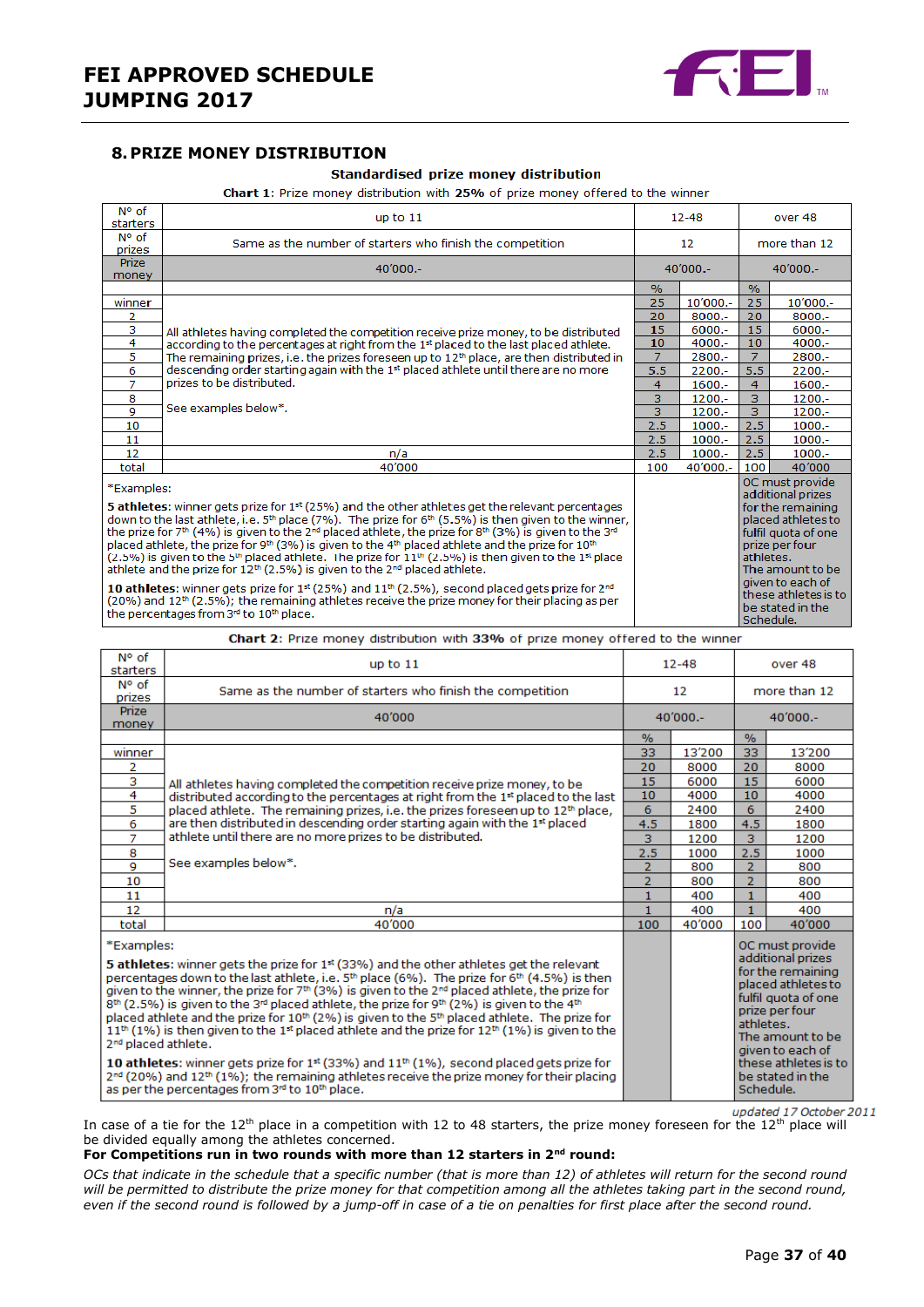

#### **DEDUCTIONS FROM PRIZE MONEY AT COMPETITIONS:**

#### Distribution of Prizes and Indemnities

All prize money and all prizes in kind rewarded instead of prize money as well as reimbursements (e. g. transport charges, travelling expenses) will be distributed acc. to FEI-RG Art. 127/128 following the last competition at the latest. The scheduled prizes are gross amounts. Settlement will be done per athlete. Depending on the agreement with the horse owner, each athlete binds himself to pass on to the horse owners the prize money or prizes in kind rewarded instead of prize money. The organizer is allowed to deduct possibly outstanding debts of the athlete. Acc. to § 50a EstG this also applies to foreign horse owners. After having deducted the VAT from the prize money or prizes in kind rewarded instead of prize money, as a rule the following income tax will be due: no taxes up to 250 EUR, 15 % exceeding 250 EUR (in force as of 01.01.2009); plus solidarity fee (at present 5.5 %) of the income amount. Travelling expenses being taken over or reimbursed are only regarded as revenues if they exceed the actual costs and the reimbursement for additional meal allowances acc. to  $\S$  4 Abs. 5 Satz 1 Nr. 5 EstG. The tax deduction has to be certified on demand. Those foreign athletes being exempted from tax deduction are kindly asked to submit an exemption certificate either with the entry or on the first show day at the latest. Every athlete himself is responsible for the correctness of the details he submits.

If Athletes have to be placed equally, the money value of possible prizes in kind (e. g. a car) is divided accordingly.

#### **IMPORTANT**

#### **The total amount of prize money shown for each Competition in the schedule must be distributed. (FEI General Regulations articles 127 and 128)**

For details of the prize money breakdown for each competition please refer to the tables at the end of this document; the Organiser must specify which of the two (2) tables will be used. The total prize money for the Competition must be distributed among the first twelve (12) placed athletes.

The Organiser must provide additional created prizes for athletes placed beyond twelfth  $(12^{th})$  place. The minimum amount for each of these additional prizes, for athletes placed from thirteenth  $(13<sup>th</sup>)$ to last place, must be clearly specified in the approved schedule and not exceed the prize money of the athlete placed twelfth  $(12<sup>th</sup>)$ 

#### **IMPORTANT**

\*: Maximum Number of starters per competition: 100.

If more than 100 starters are declared, the OC must split the class and provide the equivalent amount of prize money for the additional Competition. OCs may apply either of the following methods for splitting the Competition:

The competition is split into two groups before it starts. There may be a different number of starters in each group. There may be athletes with multiple horses in each group but all horses of any one athlete must be in the same group.

#### OR

The competition is run as one single competition and split afterwards into two groups and the classification established as follows: the athlete with the best score is the winner of the first group, the athlete with the second best score is the winner of the second group and so on until prizes have been allocated to 25% of the total number of starters. *NB: In this case separate results must be sent to the FEI for each of the two groups, e.g. results for Competition 1a and for Competition 1b.*

In both cases above ach group must offer the same amount of prize money as indicated for the original Competition. For the avoidance of doubt, it is the number of declared starters in the Competition, not the actual number of starters, that determines whether the Competition must be split.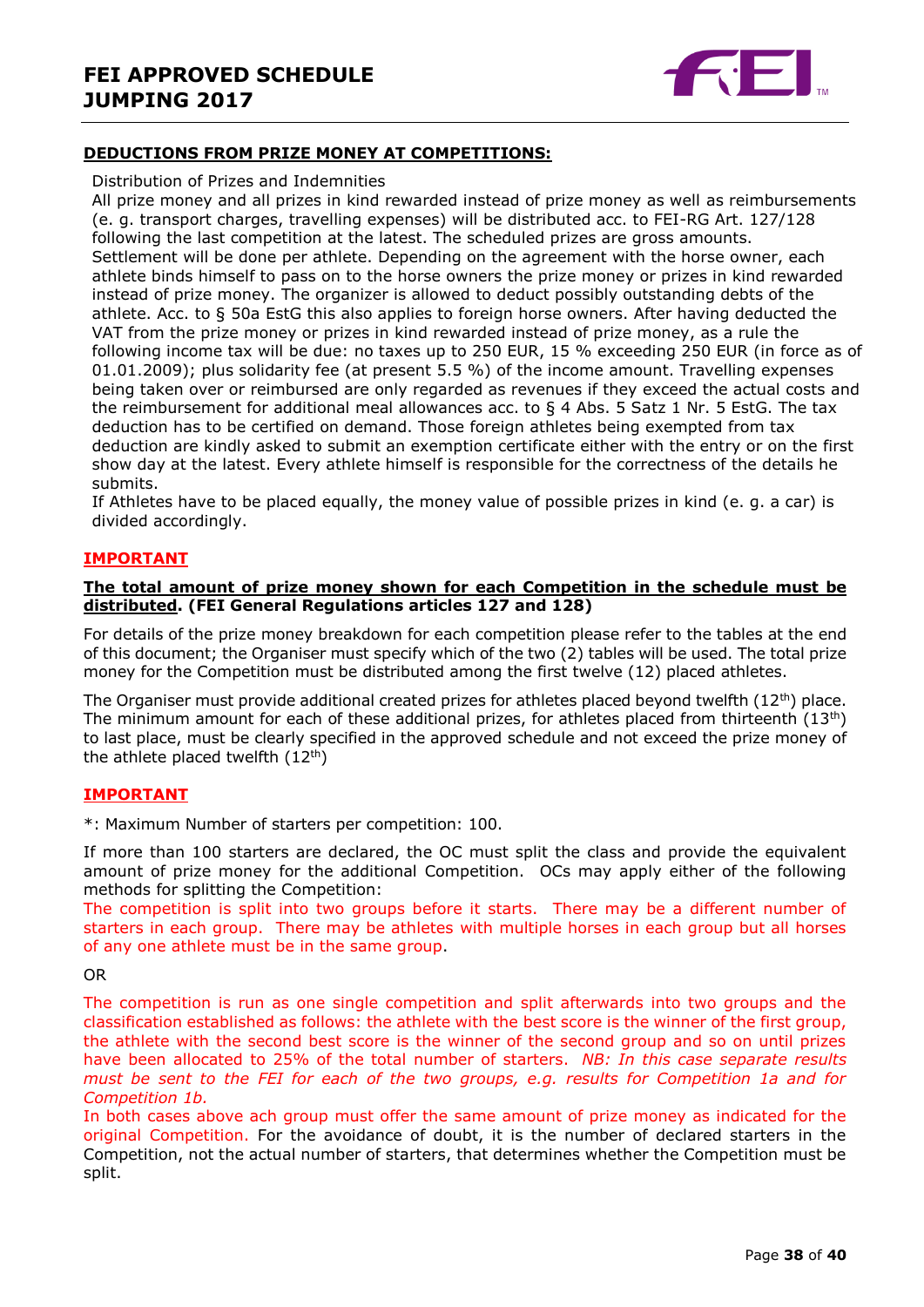

## <span id="page-38-0"></span>**XV. ANNEXES**

#### **1. FEI ENTRY SYSTEM**

Please fill the form below in order to provide you and the other members of your committee or your IT Providers access to the FEI Entry System.

| FEI ID <sup>1</sup> : | 10097053                       |                      |
|-----------------------|--------------------------------|----------------------|
| Name*:                | Reuss                          |                      |
| First Name*:          | Conny                          |                      |
| E-Mail*:              | reuss@engarde.de               |                      |
| Access Rights*:       | $\boxtimes$ Admin <sup>2</sup> | Consult <sup>3</sup> |
| Events <sup>4</sup> : | CSI4*/CSIYH1*/CSIAm A+B        |                      |
| FEI ID <sup>1</sup> : | $\cdot$ /.                     |                      |
| Name*:                | $\cdot$ /.                     |                      |
| First Name*:          | $\cdot$ /.                     |                      |
| E-Mail*:              | $\cdot$ /.                     |                      |
| Access Rights*:       | $\Box$ Admin <sup>2</sup>      | Consult <sup>3</sup> |
| Events <sup>4</sup> : | $\cdot$ /.                     |                      |
| FEI ID <sup>1</sup> : | $\cdot$ /.                     |                      |
| Name*:                | $\cdot$ /.                     |                      |
| First Name*:          | $\cdot$ /.                     |                      |
| E-Mail*:              | $\cdot$ /.                     |                      |
| Access Rights*:       | Admin <sup>2</sup>             | Consult <sup>3</sup> |
| Events <sup>4</sup> : | $\cdot$ /.                     |                      |

<sup>1</sup> If already have an FEI user account.

<sup>2</sup> Provides you the required access to manage entries and substitutions and download entries/lists.

<sup>3</sup> You are just able to consult and download the entries/lists.

<sup>4</sup> Leave the field blank if the user deals with the entries of all events in the show.

**\* Mandatory Fields**